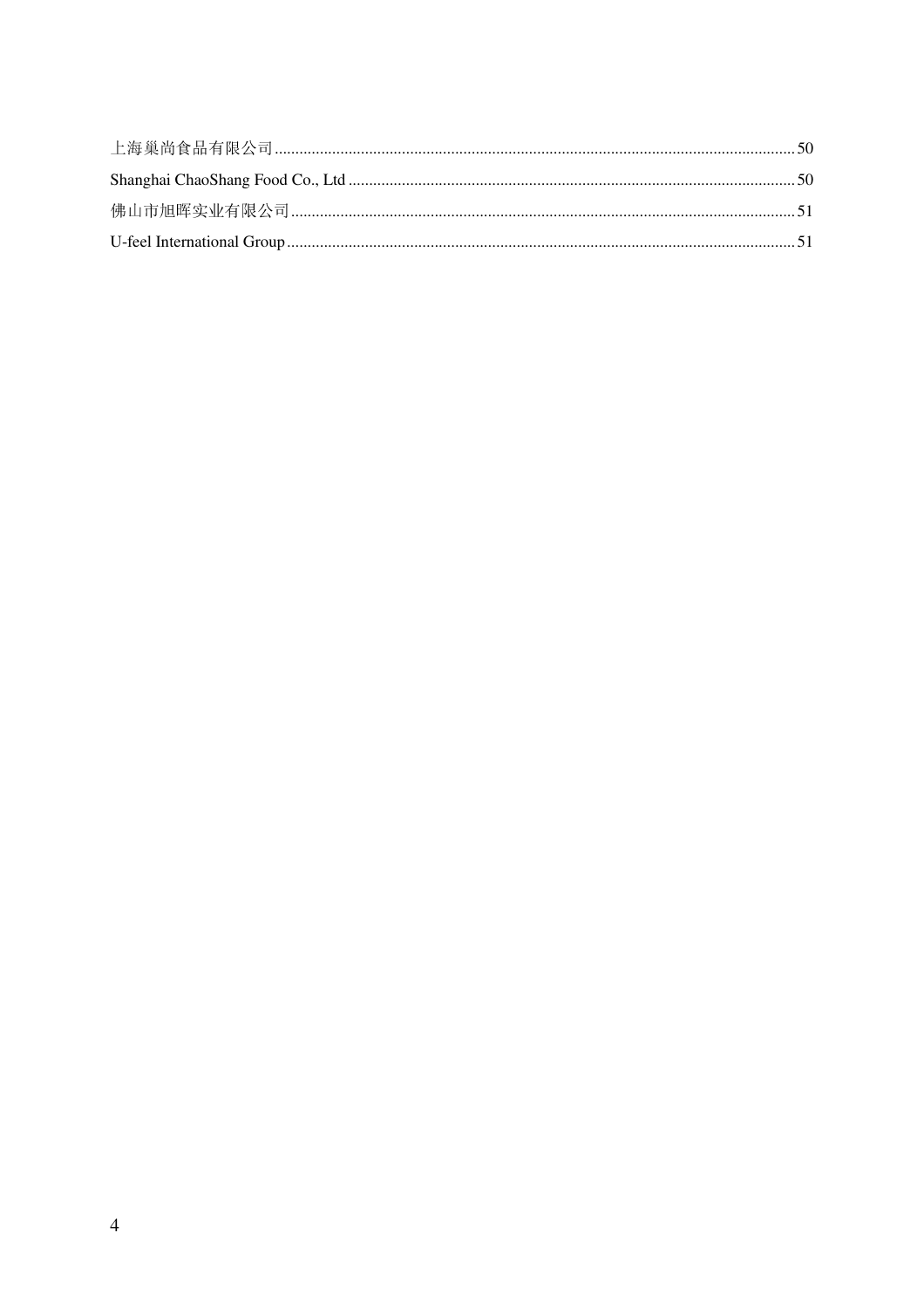# 中国机电产品进出口商会

中国机电产品进出口商会(简称"机电商会")成立于 1988 年 7 月,是由在中华人民 共和国境内依法注册、从事机电产品生产和进出口贸易及相关活动的各种经济类型组织自 愿结成的行业性、全国性和非营利性的社会组织。

根据《中华人民共和国对外贸易法》第9章第56条规定,进出口商会的职责是提供 与对外贸易有关的生产、营销、信息、培训等方面的服务,发挥协调和自律作用,依法提 出有关对外贸易救济措施的申请,维护成员和行业的利益,向政府有关部门反映成员有关 对外贸易的建议,开展对外贸易促进活动。

作为我国机电产品进出口行业唯一的全国性商会,机电商会现有会员企业近万家,囊 括了机电外贸领域龙头骨干企业和大批中小企业,具有较强的行业代表性。经参加 2011 年度社团评估,机电商会被民政部评为 5A等级全国性社会组织。

### **China Chamber of Commerce for Import and Export of Machinery and Electronic Products**

Founded in July of 1988, China Chamber of Commerce for Import and Export of Machinery and Electronic Products (hereinafter as CCCME), is a nationwide industrial and nonprofit organization, formed jointly and voluntarily by various economic organizations engaged in manufacturing, import and export and other related activities in machinery and electronic industry.

According to the provisions in Article 56, Chapter 9 of the Foreign Trade Law of the People's Republic of China, the mission of the Chamber is to provide its members with foreign trade related services in aspects of manufacturing, marketing, information and training, play a positive role in coordination and self-discipline, submit applications for relevant foreign trade remedies, safeguard the interests of its members and the industry, report to the relevant authorities the suggestions of its members with respect to foreign trade promotion, and actively promote foreign trade.

As the only nationwide chamber of commerce in machinery and electronic sector, CCCME has nearly 10,000 members, including both leading enterprises and small and medium-sized companies, representing the industry as a whole. According to the assessment of the Ministry of Civil Affairs in 2011, CCCME is granted as a AAAAA Grade NGO.

北京市朝阳区潘家园南里 12 号楼 9 层 Add: F9, Building 12, Panjiayuan Nanli, Chaoyang District, Beijing, China Tel: +86-10-58280863 Fax: +86-10-58280860 Website: www.cccme.org.cn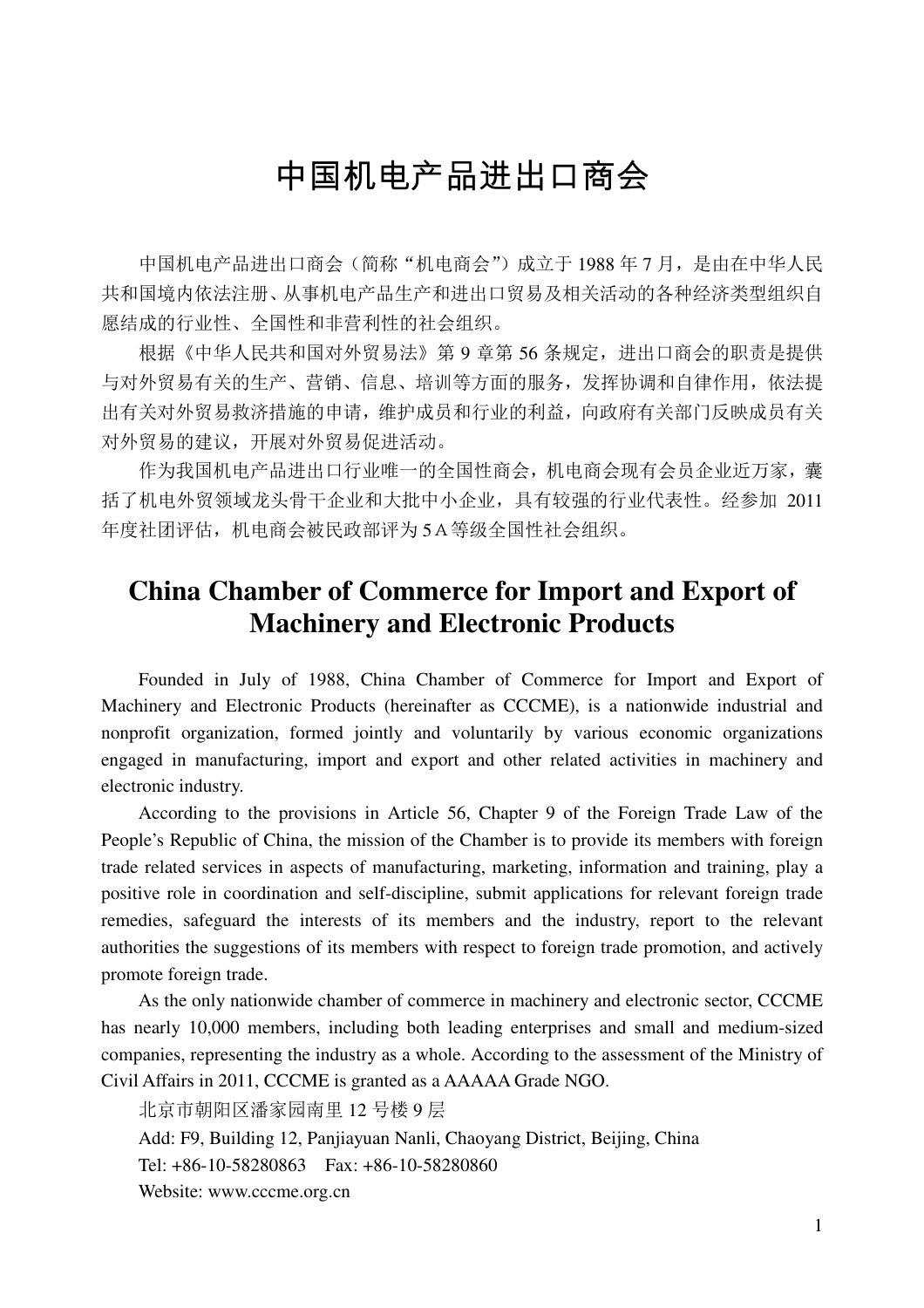### 中国船舶工业集团公司

中国船舶工业集团公司(简称中船集团公司,英文简称 CSSC)组建于 1999 年 7 月 1 日,是中央直接管理的特大型企业集团,是国家授权投资机构,注册资本 63.7430 亿元。 CSSC 是中国船舶工业的主要力量,旗下聚集了一批中国最具实力的骨干造修船企业、船 舶研究设计院所、船舶配套企业及船舶外贸公司,共有约 60 家独资和持股企事业单位, 产品涵盖散货船、油船、集装箱船等主要船型和液化天然气 船(LNG 船)、海洋工程装 备等高技术、高附加值产品。

在做大做强造船主业的同时,CSSC 积极发展壮大修船业、船用配套以及钢结构等非 船业务。CSSC 多元化经营的领域,已涉及贸易、航运、金融、桥梁建设等领域,已发展 成为在中国造船行业独占鳌头,在多个行业领域内快速发展的大型企业集团。

### **China State Shipbuilding Corporation (CSSC)**

CSSC, established on the 1st of July, 1999, is an extralarge conglomerate and state-authorized investment institution directly administered by the central government of China. It boasts its being the mainstay of the shipbuilding industry in China. Under its wing, there are totally 60 sole proprietorship enterprises and shareholding institutions, including a batch of most powerful and some renowned shipbuilding and ship-repairing yards, research and design institutes, marine-related equipment manufacturers and trading firms in China.

 While making its main line of business, viz.shipbuilding industry, become bigger in scale and stronger in strength, CSSC shall strive to expand its non-ship businesses and operations such as shiprepairs, marine-related equipment manufacture and steel structure fabrication. In another words, CSSC has already diversified its lines of business, covering trade, shipping, finance, real estate and bridge construction etc. In Short, CSSC has undoubtedly earned a leading position peerless in the shipbuilding circles in China and has already proved itself worthy of the title of the large-scale enterprise group with fast growth rate in many fields.

北京市海淀区首体南路 9 号主语城 1 号楼

Add: Building 1, Zhuyucheng Mansion, No.9 Shoutinan Road, Haidian District, Beijing. Tel: +86-10-68038833 Fax: +86-10-68034592 Website: www.cssc.net.cn Email: vincentding@csscshipping.com Contact: Ms. Vincent Ding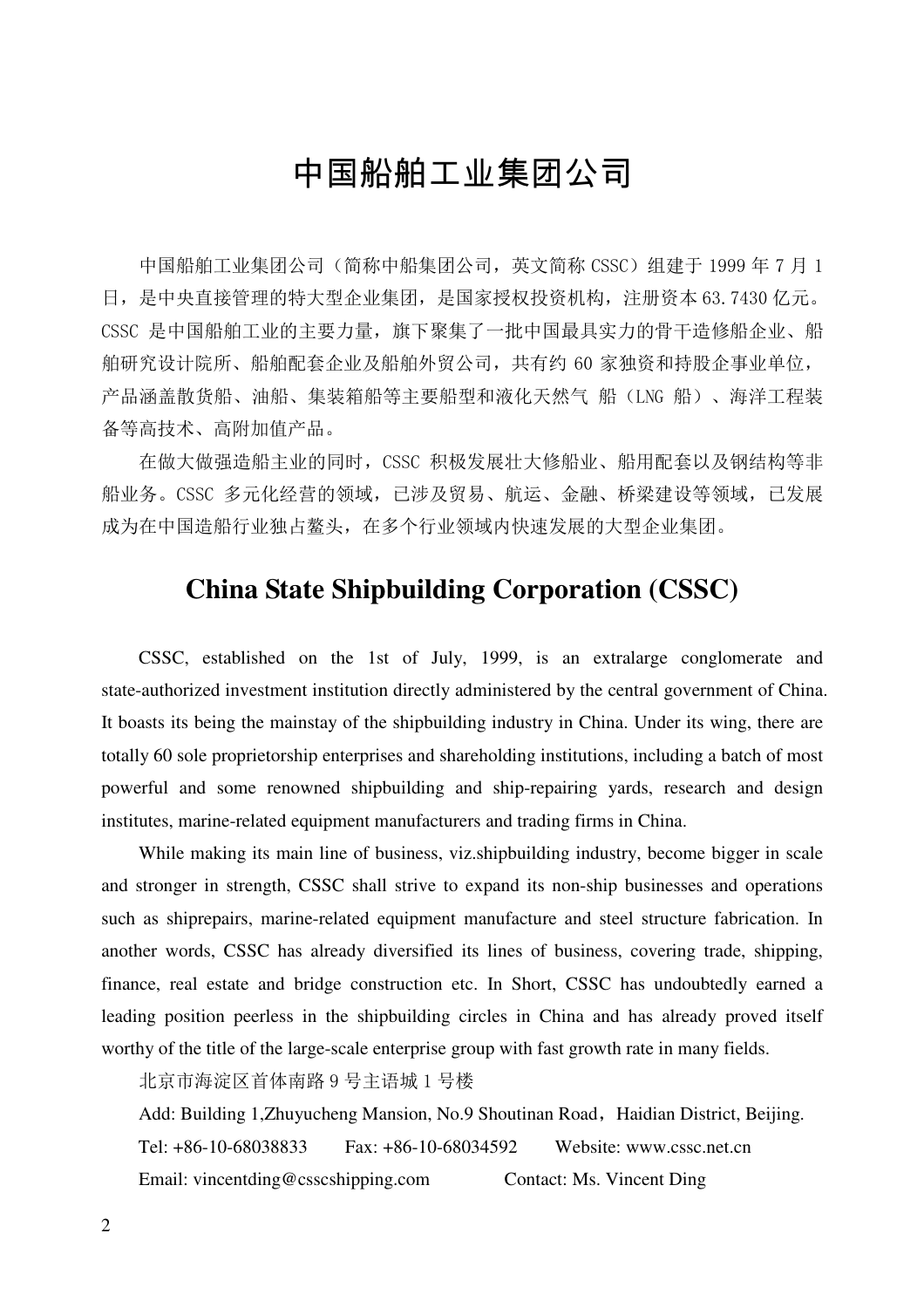## 中国船舶重工集团公司

中国船舶重工集团公司(简称中船重工, CSIC)成立于 1999 年 7 月 1 日, 是由原中 国船舶工业总公司部分企事业单位重组成立的特大型国有企业,主要从事海军装备、民用 船舶及配套、非船舶装备的研发生产,是中国船舶行业唯一一家世界 500 强企业,现有总 资产 3,750 亿元, 员工 15 万人。

中船重工是中国最大的造修船集团之一,年造船能力 1,500 万吨,能按世界知名船级 社的规范和各种国际公约,设计、建造和坞修各种油船、化学品船、散货船、集装箱船、 滚装船、LPG 船、LNG 船、工程船舶及海洋工程装备等。

中船重工集中了我国舰船研究、设计的主要力量,并具备国内最齐全的船舶配套能力 和较强的大型成套设备、高科技产业的开发制造能力,一批品牌产品居行业领先地位。 中船重工的战略目标是建成国际一流船舶集团,成为中国造船业的主导力量和中国海军装 备最强最大的供应商。

### **China Shipbuilding Industry Corporation**

Established in July 1999, the China Shipbuilding Industry Corporation (CSIC) is a leading state-owned business and one of China's largest shipbuilding and shiprepair groups. Its marine sector covers both naval and merchant ships and equipment manufacturing. It also designs, develops and manufactures a wide-range of non-marine products.

CSIC is one of the largest business groups operating under the central government. CSIC is also the only company in the Chinese shipbuilding industry listed on the Fortune Global 500. The group has a total asset base of USD59.71 billion. CSIC's total workforce numbers around 150,000.The CSIC group includes a number of well-known shipyards, diesel engine manufacturers and research institutes which are associated with the flagship listed subsidiary— China Shipbuilding Industry Co.,Ltd.(Shanghai Stock Exchange listing code no.601989).In addition to having the largest shipbuilding and repair facilities in China, CSIC is also a major marine engine and equipment manufacturer in China covering a full range of products, and is the leading player in the research and design of naval and merchant ships.

CSIC's product range extends beyond the maritime industry and into the realm of designing and manufacturing advanced large turnkey equipment and high-tech products.

Also as the group is already a major player in the Chinese shipbuilding industry it is working to be a world class shipbuilder group.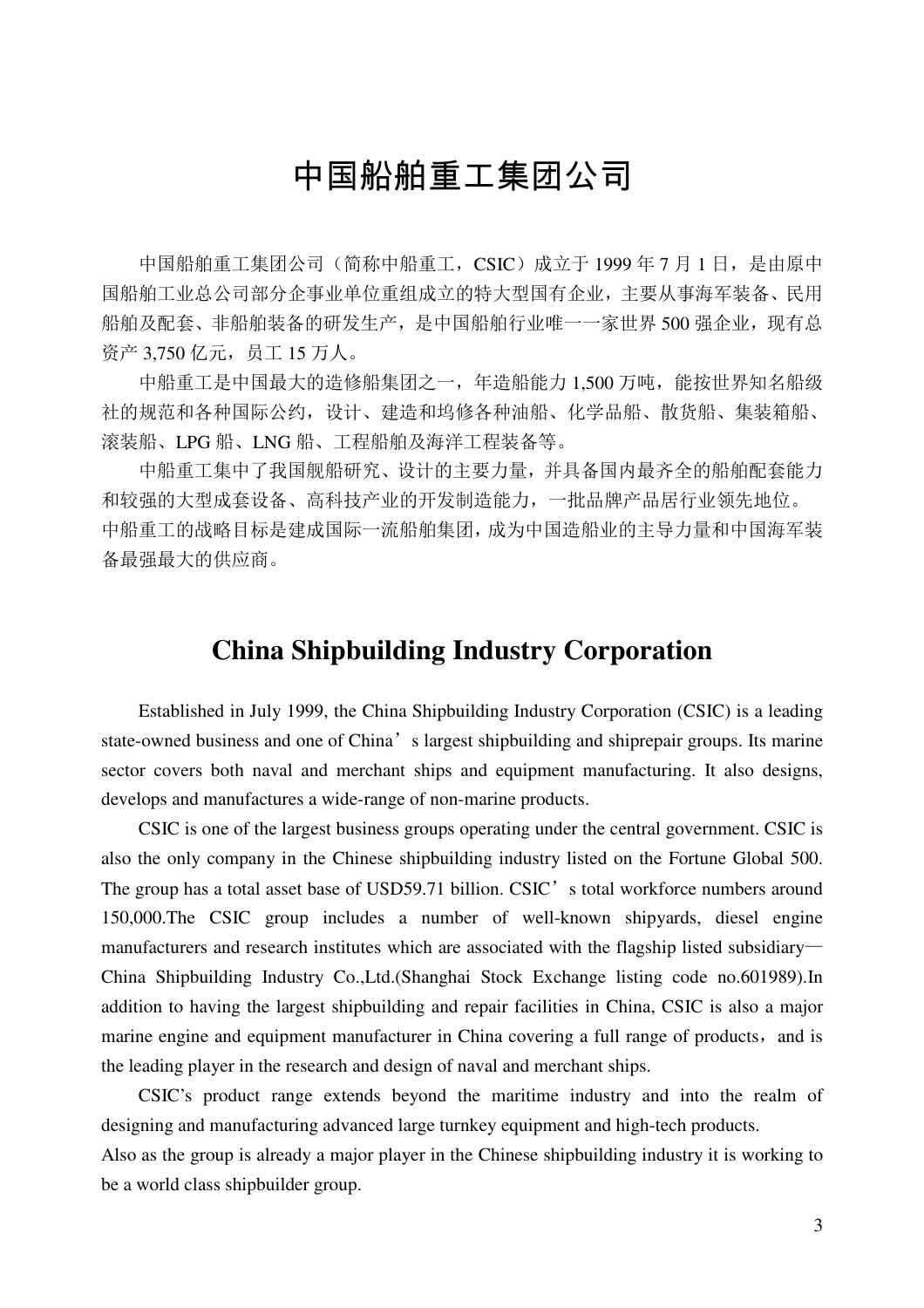### 中国船级社

中国船级社(CCS)成立于 1956 年, 总部设在北京。中国船级社是国家的船舶技术 检验机构,中国唯一从事船舶入级检验业务的专业机构,国际船级社协会的正式会员。 中国船级社依据国家有关法规和国际公约、规则,为船舶、海上设施及相关工业产品提供 技术规范和标准,提供入级检验、鉴证检验、公证检验、认证认可服务,以及经中国政府、 外国(地区)政府主管机关授权,开展法定检验和有关主管机关核准的其他业务。 中国船级社设有 80 多个分支机构,覆盖国内外主要港口,形成了遍布亚洲、欧洲、美洲、 非洲、大洋洲的全球服务网络。目前,接受了 32 个国家或地区的政府授权, 为悬挂这些 国家或地区旗帜的船舶代行法定检验。

中国船级社以"安全、环保,为客户和社会创造价值"为宗旨,坚持"技术立社、诚 信为本、与众不同、国际一流"的建社方针,秉承"客户第一、优质服务"的价值理念, 牢牢把握服务国家水运安全、维护国家海事权益、推进航运和造船强国建设的根本要求, 努力建设与海洋强国相适应的国际一流船级社。

### **China Classification Society (CCS)**

Founded in 1956, China Classification Society (CCS) is the specialized organization of China to provide classification services. CCS aims to provide services for the shipping, shipbuilding,offshore exploration and related manufacturing industries and marine insurance by furnishing reliable classification requirements and providing independent, impartial and integral classification and statutory services to ships and offshore installations.

Headquartered in Beijing, CCS has about 4,100 employees and established over 80 offices both at home and abroad, forming a global service network.CCS is a full member of the International Association of Classification Societies (IACS) and one of major international classification societies. Up to now, CCS has been authorized by the administrations of more than 32 countries or regions to perform statutory surveys for the ships flying their flags, and recognized by the United States Coast Guard (USCG) and the European Union (EU).

Safety, environmental protection and creating value for clients and society, upholding the policy of "building a first-rate international classification society with technology as the foundation and credibility as the cornerstone" as well as by sticking to the philosophy. CCS is lending a significant support to the clients in safety management, energy saving, environmental protection and risk management.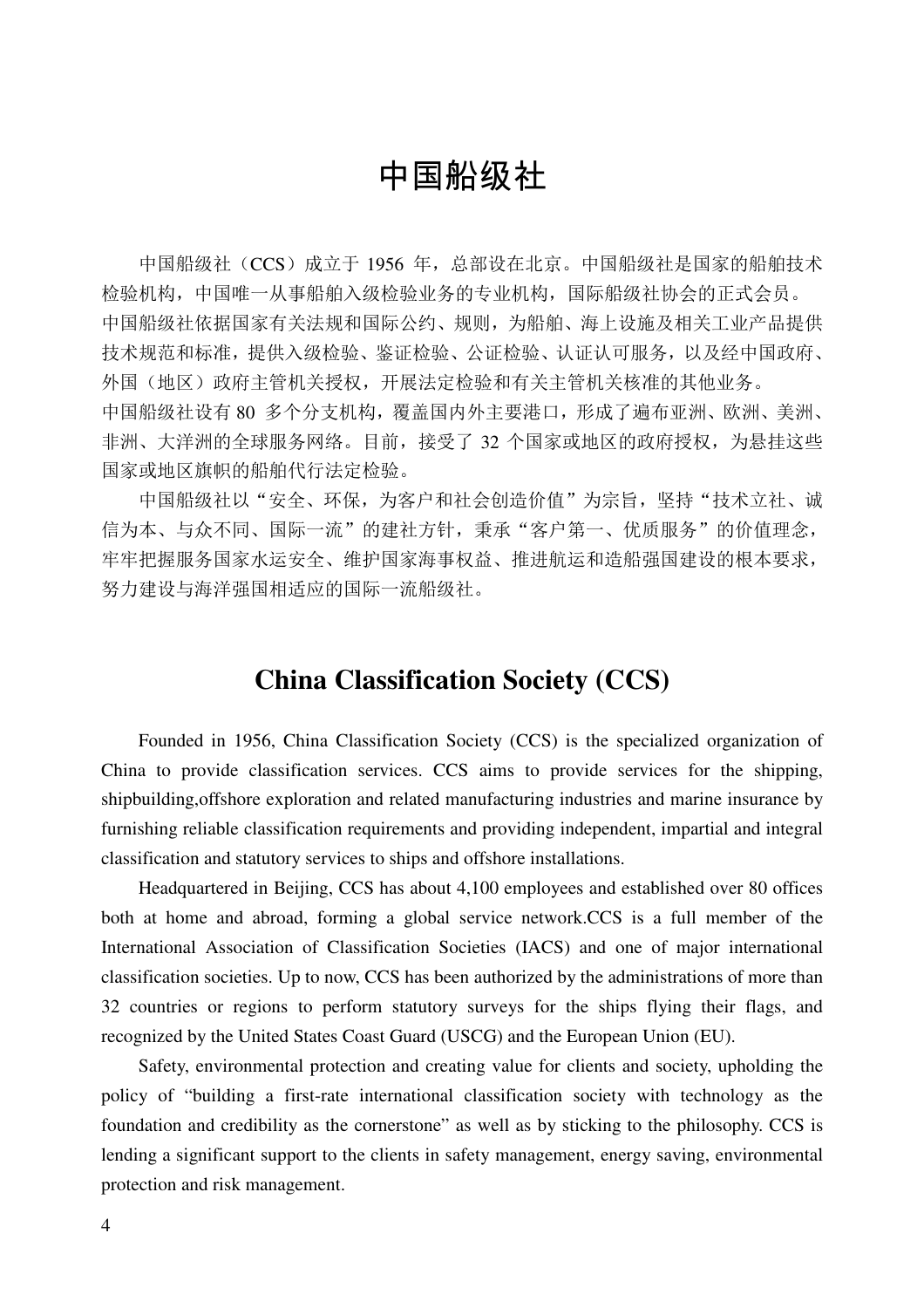## 中国建筑股份有限公司

中国建筑股份有限公司于 2007 年 12 月 10 日正式创立,是中国最大的建筑房地产综合 企业集团,中国最大的房屋建筑承包商,长期位居中国国际工程承包业务首位,是发展中 国家和地区最大的跨国建筑公司以及全球最大的住宅工程建造商。中国建筑以承建"高、 大、精、尖、新"工程著称于世,承建了大量中国及其他国家或地区的地标性建筑,"中 国建筑,服务跨越五洲;过程精品,质量重于泰山"的经营理念和品牌形象赢得国内外社 会的广泛认可。

中国建筑是中国专业化经营历史最久、市场化经营最早、一体化程度最高的建筑房地 产企业集团之一,截至 2013 年 5 月,中建股份及所属子公司现拥有各类施工、勘察、设 计、工程监理、工程造价、工程咨询等经营资质共计 768 个,其中:具有房屋建筑工程施 工总承包特级资质 16 个、公路工程施工总承包特级 1 个、市政公用工程施工总承包特级 1 个,施工资质 627 个,工程勘察设计资质 115 个。中国建筑股份有限公司具有房屋建筑、 公路工程、市政公用总承包 3 个特级资质,是国内唯一一家同时拥有"三特"资质、"1+4" 资质和建筑行业工程设计甲级资质的建筑企业,在资质方面位列全国建筑行业之首。

### **China State Construction Engineering Corporation Limited**

China State Construction Engineering Corporation Ltd formally established on December 10, 2007. China Construction is China's largest construction and real estate conglomerate and biggest building work contractor. It is the largest transnational construction company in the developing countries and the top home builder in the world, taking the long lead of China's international contracting business. China Construction is well known in the world for undertaking super high-rise, grand scale, cutting-edge and novel projects and has built up a great number of landmark projects in China and around the world. Such business concept and brand image of China Construction as "Providing Excellent Services across all Continents with Superior Quality as the Top Priority" is universally acknowledged and commended.

China Construction is one of the most integrated construction and real estate conglomerates in China with the longest history of specialized operation and market-oriented management. It is the only construction enterprise in China certified for 3 top grade Qualifications of general contracting for building works, municipal public works and highway works, in addition to "1+4" qualifications and first-grade qualification for engineering design of building industry.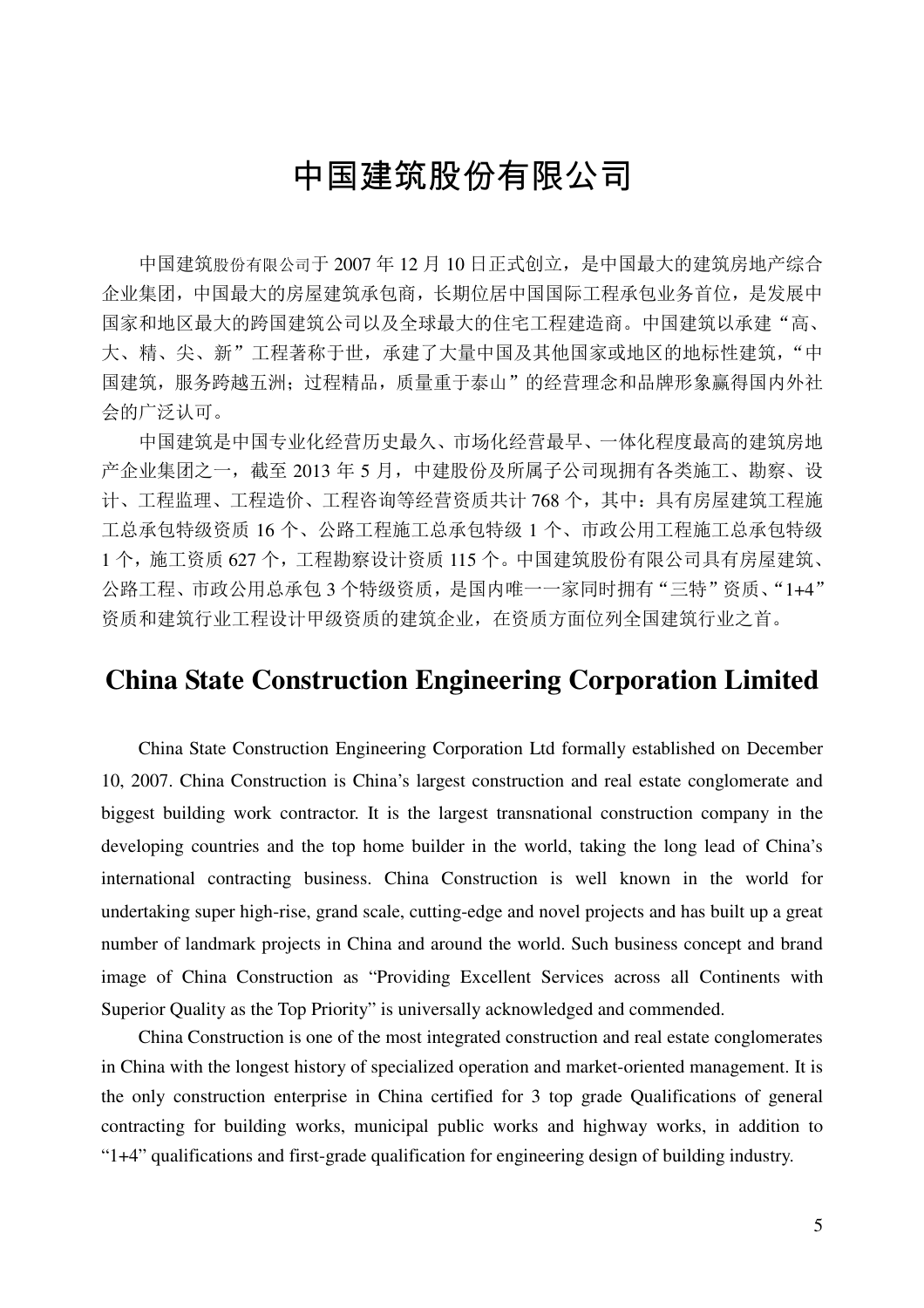## 中国节能环保集团公司

中国节能环保集团公司是我国节能环保领域最大的科技型服务型产业集团。目前,中 国节能拥有各级子公司 338 家,上市公司 5 家,分布在国内近 30 个省市及境外近 40 个国 家和地区。中国节能始终专注于节能环保领域,致力于节约能源,致力于环境保护,致力 于资源循环利用,致力于清洁能源开发利用;依托节能环保综合服务,打造节能环保全产 业链;在国内外市场为客户提供整体解决方案和一体化服务,积极打造节能环保领域具有 国际竞争力、世界一流的科技型服务型产业集团。

### **China Energy Conservation and Environmental Protection Group (CECEP)**

CECEP is the largest technology-based and service-oriented industrial group in energy saving and environmental protection field in China. By now, the company has 338 affiliates including 5 listed companies. Its business allocates in nearly 30 domestic municipalities and 40 countries and regions. CECEP focus on energy saving, environmental protection, clean energy and resource recycling areas, and aiming to provide comprehensive solution and one-stop service package to its clients.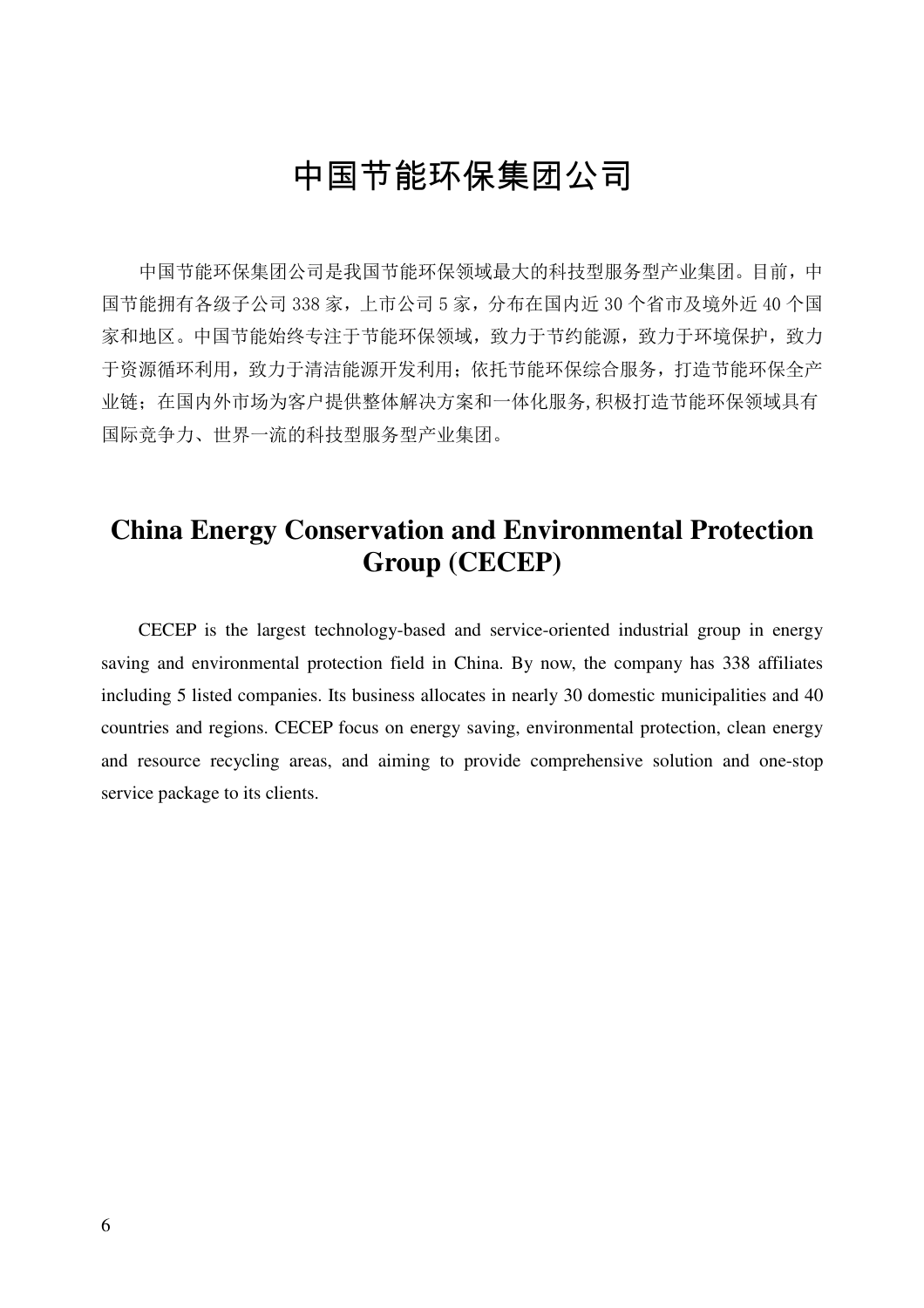# 中国工商银行股份有限公司

中国工商银行股份有限公司前身为中国工商银行,成立于 1984 年 1 月 1 日,并于 2005 年 10 月 28 日整体改制为股份有限公司,2006 年 10 月 27 日成功在上交所和香港联交所 同日挂牌上市。通过持续努力和稳健发展,工商银行已经迈入世界领先大银行行列,成为 全球客户存款第一和盈利最多的上市银行,拥有优质的客户基础、多元的业务结构、强劲 的创新能力和市场竞争力。截至 2013 年 6 月末,工商银行业务跨越亚、非、拉、欧、美、 澳六大洲,境外网络扩展至 39 个国家和地区,通过 17,225 个境内机构、388 个境外机构 和 1,661 个代理行以及网上银行、电话银行和自助银行等分销渠道,向 460 万公司客户和 4.11 亿个人客户提供广泛的金融产品和服务,基本形成了以商业银行为主体,综合化、国 际化的经营格局,在商业银行领域保持国内市场领先地位。

#### **Industrial and Commercial Bank of China Limited**

Industrial and Commercial Bank of China Limited (hereinafter referred to as "ICBC"), formerly known as Industrial and Commercial Bank of China, was established on 1 January 1984, and was wholly restructured to a joint-stock limited company on 28 October 2005. On 27 October 2006, ICBC was successfully listed on both SSE and SEHK. Through its continuous endeavor and stable development, ICBC has developed into the top large listed bank in the world in terms of customer deposits and profitability, possessing an excellent customer base, a diversified business structure, strong innovation capabilities and market competitiveness. At the end of June 2013, ICBC had its presence in 39 countries and regions, covering the six continents of Asia, Africa, Latin America, Europe, North America and Australia. The bank provides comprehensive financial products and services to 4.6 million corporate customers and 411 million personal customers by virtue of the distribution network consisting of 17,225 domestic institutions, 388 overseas institutions and over 1,661 correspondent banks worldwide, as well as through its E-banking network comprising of a range of Internet and telephone banking services and self-service banking centers, basically forming an internationalized trans-market operating structure focusing on commercial banking business and maintaining a leading position in the domestic market in commercial banking areas.

北京市西城区复兴门内大街 55 号 Add: No.55 Fuxingmennei Avenue, Xicheng District, Beijing, PRC Tel: +86-10-66106114 Website: www.icbc.com.cn, www.icbc-ltd.com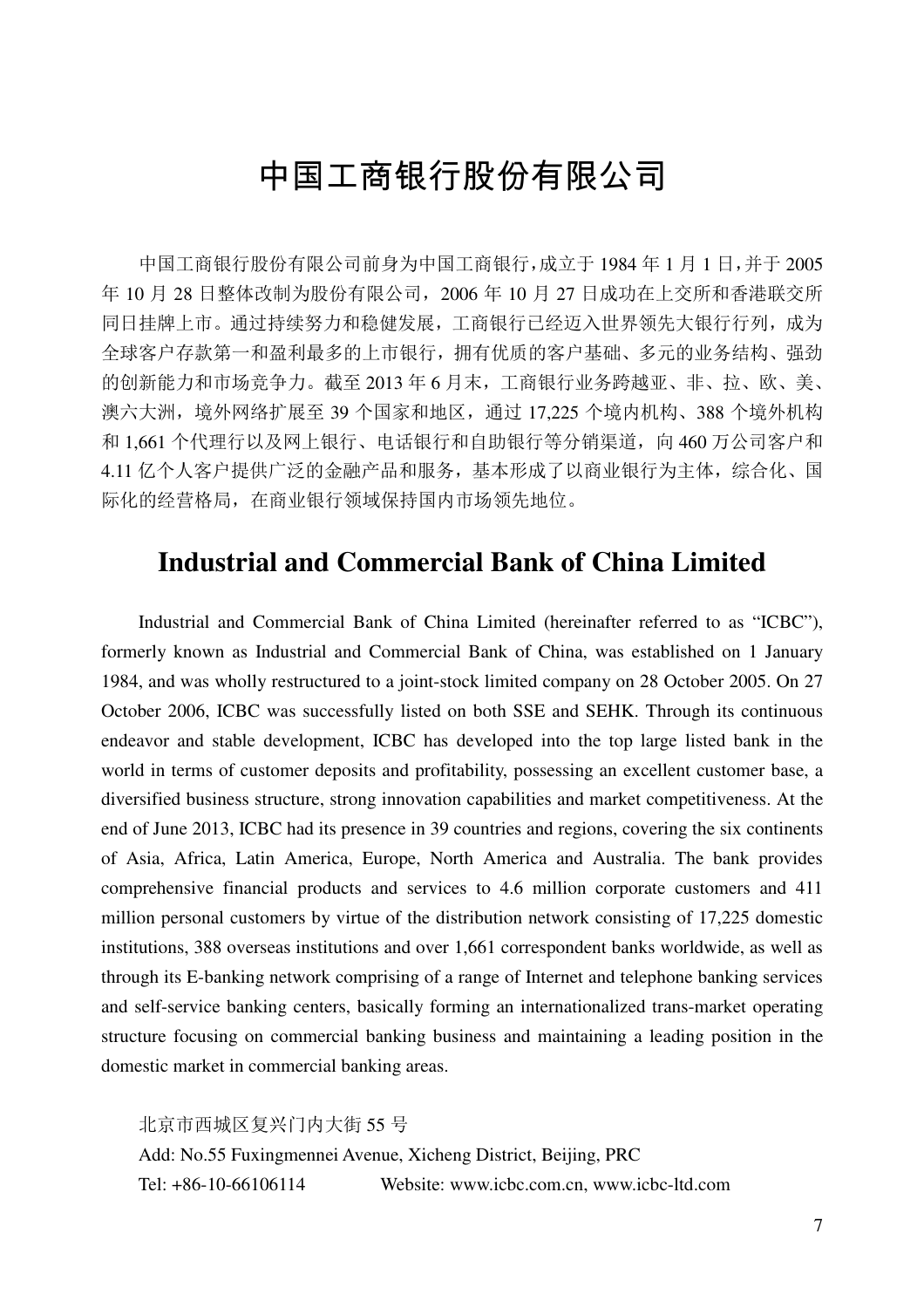## 工银金融租赁有限公司

工银金融租赁有限公司成立于 2007 年 11 月 28 日,是国务院确定试点并首家获中国 银监会批准开业的银行系金融租赁公司,是中国工商银行的全资子公司,注册资本 110 亿 元人民币。

经过六年多的发展,工银租赁已成为国内资产规模最大,最具盈利能力、创新能力和 市场领导力的租赁企业。截至 2014 年 3 月,工银租赁境内外总资产突破 2000 亿元,公司 经营和管理的各类飞机突破 360 架,其中已交付运营飞机 165 架,飞机资产总额 464 亿元 人民币,首次跻身全球飞机租赁企业 10 强;管理船舶和海工资产近 260 艘/台;各类大型 设备超过 3 万台套。其市场份额、资产规模、资本回报、营业收入和利润总额等主要指标 均列行业第一。

工银租赁一直把办好企业、回馈社会放在首要位置,始终坚持绿色租赁,支持低碳经 济,积极融入到国家经济结构调整、产业经济升级和区域经济发展之中,努力为我国社会 经济发展尽一份力量。

### **ICBC Financial Leasing Co., Ltd.**

As the first leasing company founded by a commercial bank in China, ICBC Financial Leasing Co., Ltd. was born on November 28, 2007. It is a wholly owned subsidiary of ICBC, with a registered capital of 11 billion yuan as of March 2014.

Widely regarded as China's most innovative and globalized financial leasing company, our focus is aviation, shipping, and big ticket equipment leasing. After developing for six years, we have become the strongest, most innovative and most influential financial leasing company in China. As of March 2014, our assets stood at 200 billion yuan within and outside China. We now operate and manage over 360 aircraft, including over 160 aircraft already in operation, 260 vessels, and more than 30,000 big ticket equipments. Our market share, asset volume, business income, and total profit, all put us in the leading position in China.

ICBC Leasing always puts "run the enterprise well and benefit society" as our top priority, believing in "green leasing" and a low-carbon economy, whilst supporting public welfare undertakings. We are confident of reaching greater heights as we move forward hand-in-hand with our partners.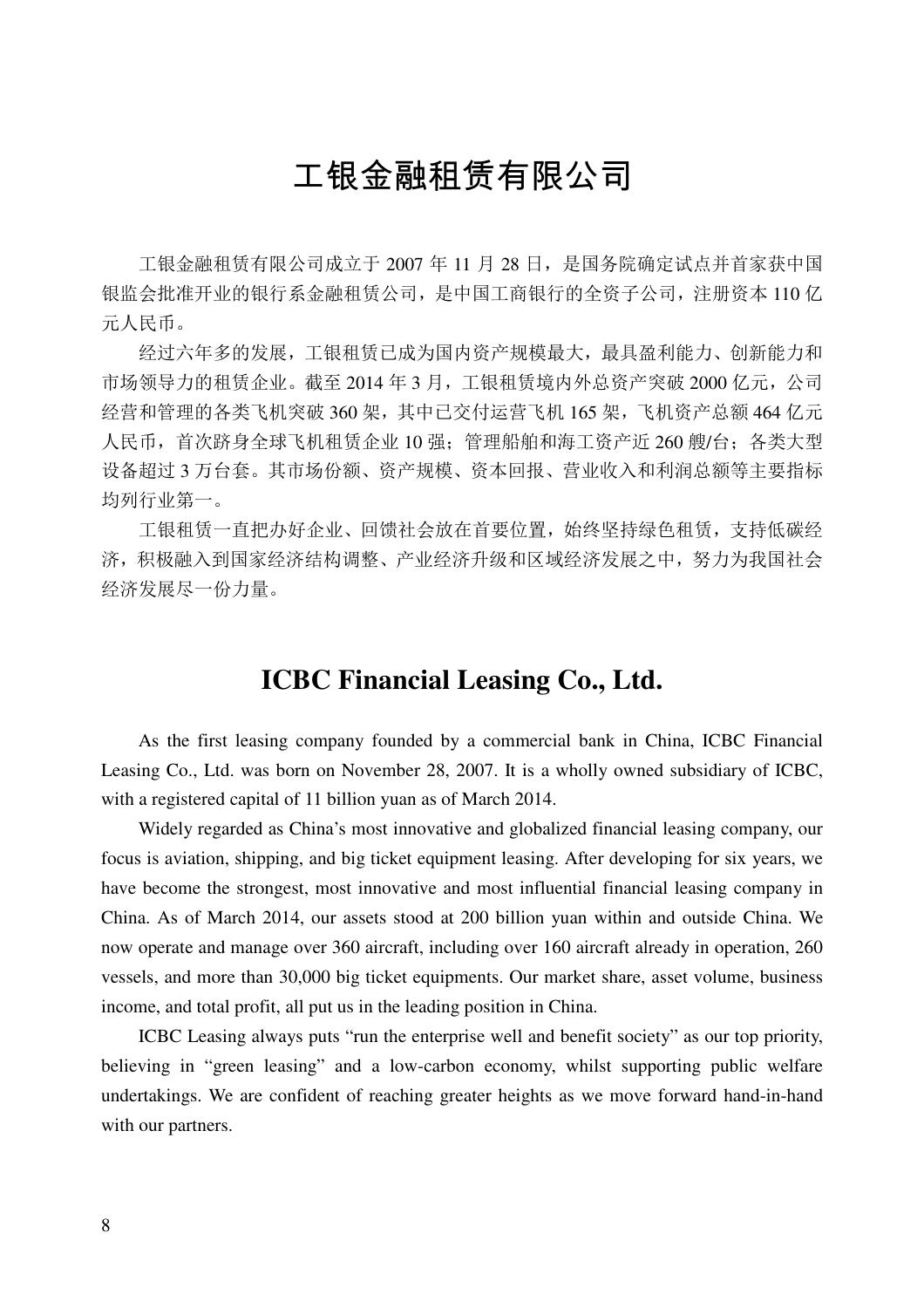## 中国进出口银行

中国进出口银行成立于 1994 年,是直属国务院领导的、政府全资拥有的国家银行, 其国际信用评级与国家主权评级一致。中国进出口银行总部设在北京。截至目前,在国内 设有 20 余家营业性分支机构; 在境外设有巴黎分行、东南非代表处和圣彼得堡代表处; 与 1000 多家银行的总分支机构建立了代理行关系。

中国进出口银行的主要职责是为扩大我国机电产品、成套设备和高新技术产品进出 口,推动有比较优势的企业开展对外承包工程和境外投资,促进对外关系发展和国际经贸 合作,提供金融服务。

经营范围:办理出口信贷和进口信贷、办理对外承包工程和境外投资贷款、办理中国 政府对外优惠贷款、提供对外担保、转贷外国政府和金融机构提供的贷款、办理本行贷款 项下国际国内结算业务和企业存款业务、在境内外资本市场、货币市场筹集资金、办理国 际银行间贷款,组织或参加国际、国内银团贷款、从事人民币同业拆借和债券回购、从事 自营外汇资金交易和经批准的代客外汇资金交易、办理与本行业务相关的资信调查、咨询、 评估和见证业务、经批准或受委托的其他业务等

#### **The Export-Import Bank of China**

Founded in 1994, the Export-Import Bank of China is a state bank solely owned by the Chinese government and under the direct leadership of the State Council. Its international credit ratings are the same as China's sovereign ratings. The Bank is headquartered in Beijing. It has more than 20 business branches inside China, one branch and two representative offices outside China, namely the Paris Branch, the Representative Office for Southern and Eastern Africa and St. Petersburg Representative Office. It has established correspondent banking relationship with more than 1,000 banks.

The Bank's main mandate is to facilitate the export and import of Chinese mechanical and electronic products, complete sets of equipment and new- and high-tech products, assist Chinese companies with comparative advantages in their offshore project contracting and outbound investment, and promote international economic cooperation and trade.

北京西城区复兴门内大街 30 号

Add: No.30, FuXingMenNei Street, XiCheng District, Beijing 100031, P.R.China Tel:(8610)8357 9988 Fax:(8610)6606 0636 Website: www.eximbank.gov.cn Email: lidan2@eximbank.gov.cn Contact: Ms. Dan Li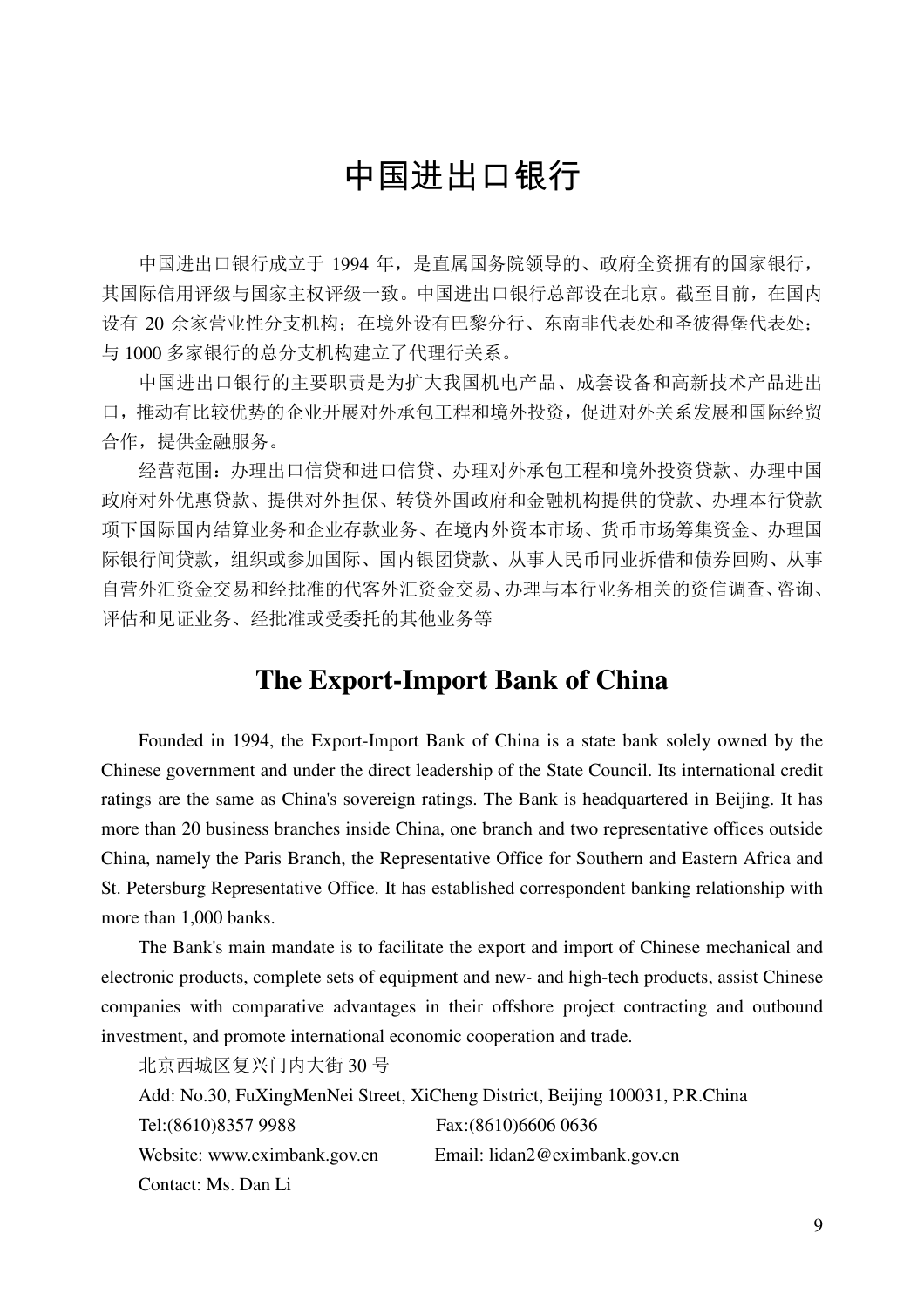## 国家开发银行股份有限公司

国家开发银行主要通过开展中长期信贷与投资等金融业务,为国民经济重大中长期发 展战略服务。国家开发银行贯彻国家宏观经济政策,筹集和引导社会资金,缓解经济社会 发展的瓶颈制约和薄弱环节,致力于以融资推动市场建设和规划先行,支持国家基础设施、 基础产业、支柱产业以及战略性新兴产业等领域发展和国家重点项目建设,促进区域协调 发展和城镇化建设,支持中小企业、"三农"、教育、中低收入家庭住房、医疗卫生以及环 境保护等领域的发展,支持国家"走出去"战略,拓展国际合作业务。以此,增强国力,改 善民生,促进科学发展。国家开发银行坚持以开发性方法和市场化运作服务经济社会发展, 努力保持强有力的发展能力、创新能力和先进的市场业绩。

经营范围:吸收除居民储蓄存款之外的公众存款;发放短期、中期和长期贷款;办理 国内外结算;办理票据承兑和贴现;发放金融债券;代理发行、代理兑付、承销政府债券; 买卖政府债券、金融债券;从事同业拆解;买卖、代理买卖外汇;提供信用证服务及担保; 代理收付款项;提供保管箱业务;经国务院银行业监督管理机构批准的其他业务。

#### **China Development Bank Corporation**

China Development Bank provides medium- to long-term financing facilities that assist in the development of a robust economy and a healthy, prosperous community. It aligns its business focus with national economic strategy and allocates resources to break through bottlenecks in China's economic and social development.

CDB carries out its mission by supporting the development of national infrastructure, basic industry, key emerging sectors, and national priority projects; promoting coordinated regional development and urbanisation by financing small business, education, healthcare, agriculture/rural investment, low-income housing, and environment initiatives; facilitating China's cross-border investment and global business cooperation.

CDB is committed to market-based practices that stimulate solid performance, innovation and sustainable growth.

中国北京市西城区复兴门内大街 18 号 100031

Add: No. 18 Fuxingmennei Street, Xicheng District, Beijing, P.R.China. 100031 Tel: +86-10-68306789 Fax: +86-10-68306699 Website: www.cdb.com.cn Email: webmaster@cdb.cn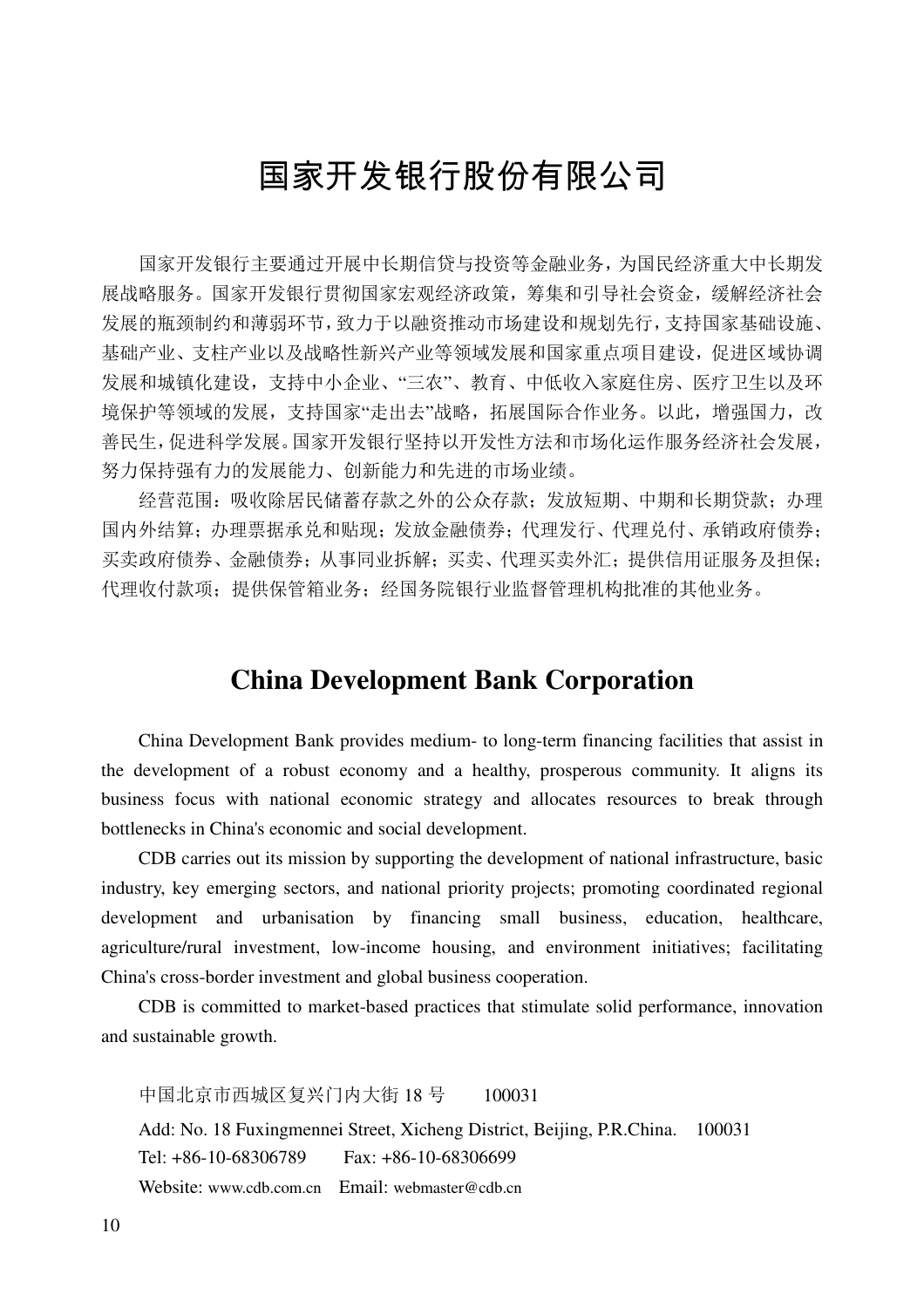### 江苏苏美达集团有限公司

江苏苏美达集团有限公司(SUMEC)成立于 1978 年,是世界 500 强企业中国机械工 业集团有限公司(SINOMACH)的重要成员企业。公司成长和崛起于中国改革开放和全 球经济一体化进程之中,经过 30 多年的发展,已成为专注于贸易与服务、工程承包、投 资发展三大领域的国际化、多元化现代制造服务业集团。

其中,贸易与服务领域包括进出口、国内贸易、自主品牌、综合解决方案和金融服务 等;工程承包包括环境工程、能源工程、船舶工程等;投资发展包括战略投资、产业投资、 项目投资和财务投资等。

围绕三大领域的发展,公司一方面通过持续投入和建设,不断增强在市场营销、技术 研发、生产制造、品牌建设、投融资运作等方面的核心能力,拥有了全球化营销网络、自 主研发中心、测试中心、核心产品制造工厂;另一方面,着力打造贸易、实业、技术以及 投融资相结合的卓越人才队伍,创新推动公司治理、体制机制、组织架构、管理体系、企 业文化和信息系统再造,构筑了企业有质量、可持续发展的牢固根基。

展望未来,苏美达集团将秉承"融汇全球资源,共享人类文明"的使命,创新超越, 行稳致远,致力于成为世界一流企业。

### **SUMEC Group Corporation**

SUMEC Group Corporation (SUMEC), founded in 1978, is a key member of China National Machinery Industry Corporation (SINOMACH). In the context of global economic integration, through long-term and unremitting exploration, innovation and development, SUMEC has become one of the largest import and export corporations in China.

SUMEC has long adhered to a market-oriented approach. Through constant investment and construction, it continues to strengthen its core competence system including market development, technological R&D, manufacturing, quality assurance, etc. and it has a strong technical and marketing team and its own R&D center, testing center as well as core product manufacturing plants.

SUMEC's core business consists of shipbuilding and project contracting of complete equipment and engineering; the R&D, manufacturing and export of machinery and electric products including power tools, garden tools, power machinery, PV modules, etc., as well as textiles and garments; domestic trading and international tendering and the import of technological equipment and production materials.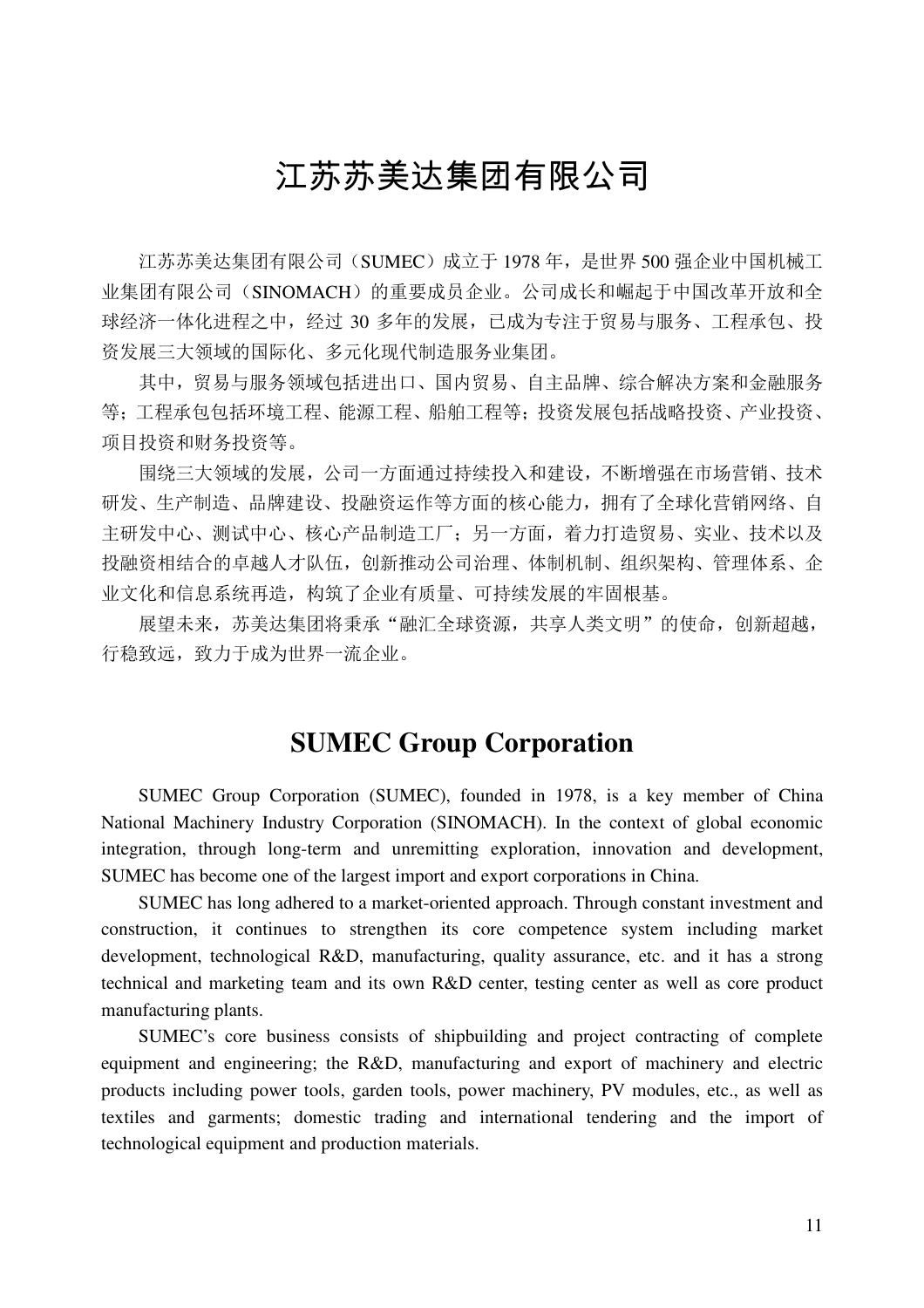## 国家电网公司

成立于 2002年12月 29日,是经国务院同意进行国家授权投资的机构和国家控股公 司的试点单位,以建设和运营电网为核心业务,承担着保障更安全、更经济、更清洁、可 持续的电力供应的基本使命,经营区域覆盖全国 26 个省(自治区、直辖市),覆盖国土面 积的 88%,供电人口超过 11 亿人,公司用工总量超过 186 万人。公司在菲律宾、巴西、 葡萄牙、澳大利亚等国家和地区开展业务。2012 年,公司名列《财富》世界企业 500 强 第 7 位, 是全球最大的公用事业企业。

希望洽谈领域:输配电网投资、EPC、设备采购与制造等潜在合作项目。

#### **State Grid Corporation of China**

**SGCC** was established on December 29th, 2002. It is a government-owned enterprise approved by the State Council to conduct government authorized investment activities. SGCC was ranked the 7th in the Fortune Global 500 in 2012, and is the largest utility in the world.

 The mission of the company is to provide safe, economical, clean and sustainable electric power for social and economic development. The company's core businesses are the construction and operation of power network that covers 26 provinces, autonomous regions and municipalities. Its service area represents 88% of the national territory, supported by more than 1,500,000 employees to serve a population of over one billion.

Field of interest: potential cooperative projects on the investment, EPC and procurement of electric equipments.

北京西城区西长安街 86 号 Add: No. 86 West Chang'an Str., Xicheng District, Beijing. 100031 Contact person:Zhao, Jianhong. Email: jianhongzhao@sgcc.com.cn Website:www.sgcc.com.cn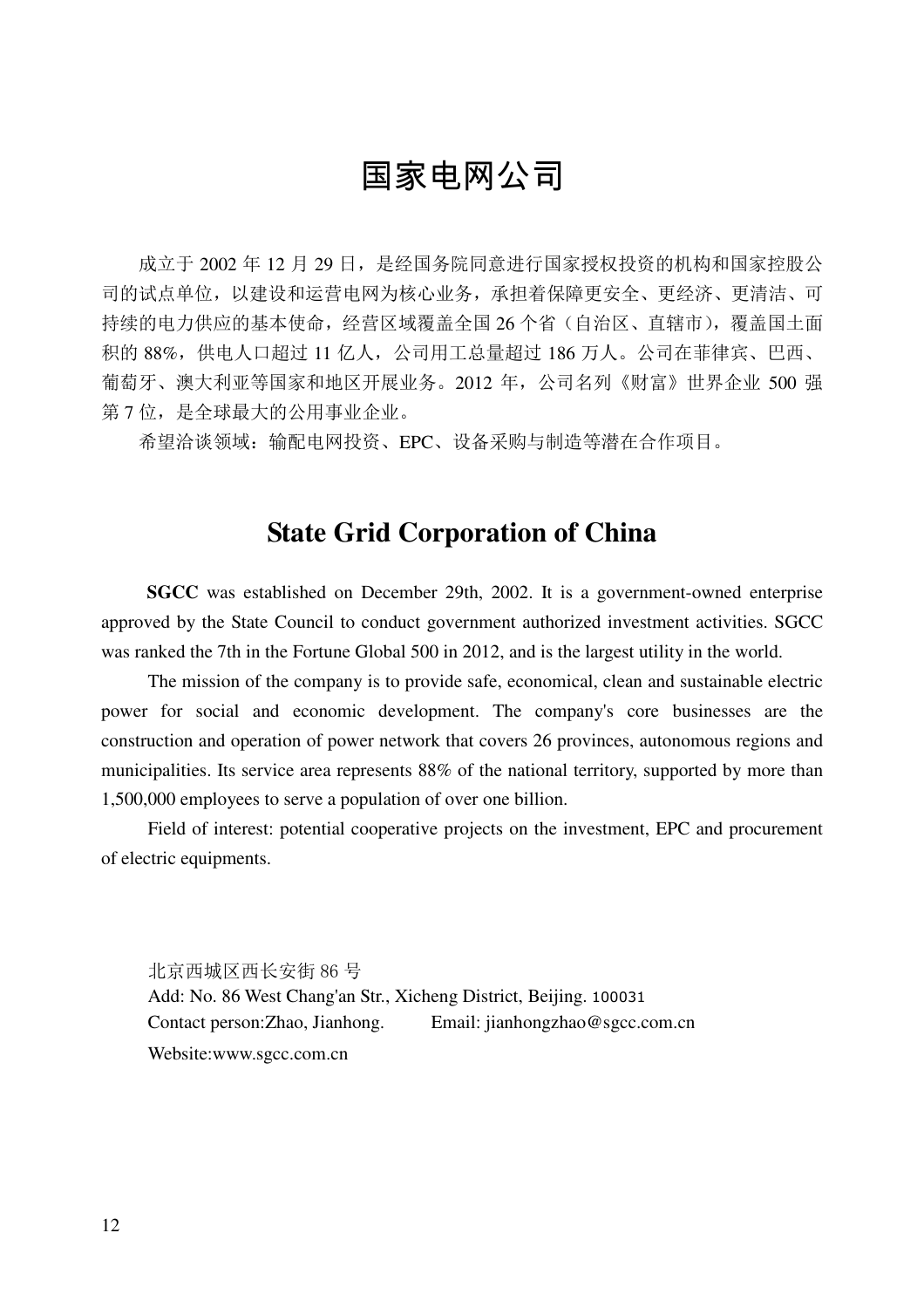### 中国水电建设集团国际工程有限公司

中国水电建设集团国际工程有限公司是中国电建旗下国际业务的领军子企业,是 SINOHYDRO(中国水电)品牌的持有、维护和管理者,是管理型国际著名承包商,全球 水电开发建设的领导者,业务覆盖基础设施各领域。

国际公司由中国水利水电建设集团公司于 2004 年 12 月 28 日控股出资组建,目前注 册资本金人民币 40 亿元。经过不懈努力,国际公司引领中国水电逐步成为国际知名的行 业品牌。2013年,中国水电海外营业收入约人民币 263 亿元; 在 ENR 全球最大国际工程 承包商排名第 14 位; 在商务部对外承包工程企业新签合同额和营业额排名中, 双列第 4 位。至今,国际公司共有员工 460 人,设有 5 个区域总部,在 84 个国家设有 113 个驻外 机构,在 72 个国家有在建项目 486 个,业务覆盖能源、水务、交通、矿产、房建等各领 域,在建项目合同总额超过 425 亿美元。

#### **SINOHYDRO Corporation Limited**

Founded in the early 1950s, SINOHYDRO is originally well known as China's first brand in hydropower construction, responsible for 65% of the large- and medium-scale hydropower stations in the country. However, after 60years of expansion and development, SINOHYDRO has become a global enterprise, running diversified businesses from water conservancy and hydropower construction to project financing, design, implementation and operation in almost all kinds of infrastructures such as power, transportation, civil work, mining and real estate. In September 2011, SINOHYDRO became one of the member enterprises of Power Construction Corporation of China(POWERCHINA).

SINOHYDRO has 12 holdings and 20 wholly owned subsidiaries based in China. We have 5 regional offices abroad in Asia/Pacific, Africa, America, Eurasia and West Asia/North Africa (see Global Network) to supervise market development of 113 overseas offices in 84 countries. The dynamic system ensures that SINOHYDRO can provide clients with best-quality one-stop service from project consultancy, financing, survey, design and engineering to construction, fabrication, installation and operation.

北京市海淀区车公庄西路 22 号 100048 Add:No.22 Chegongzhuang Westroad,Haidian District,Beijing. 100148 Contact person: Xiong, Lixin Tel: +86-10-58382668 Website: www.intl-sinohydro.com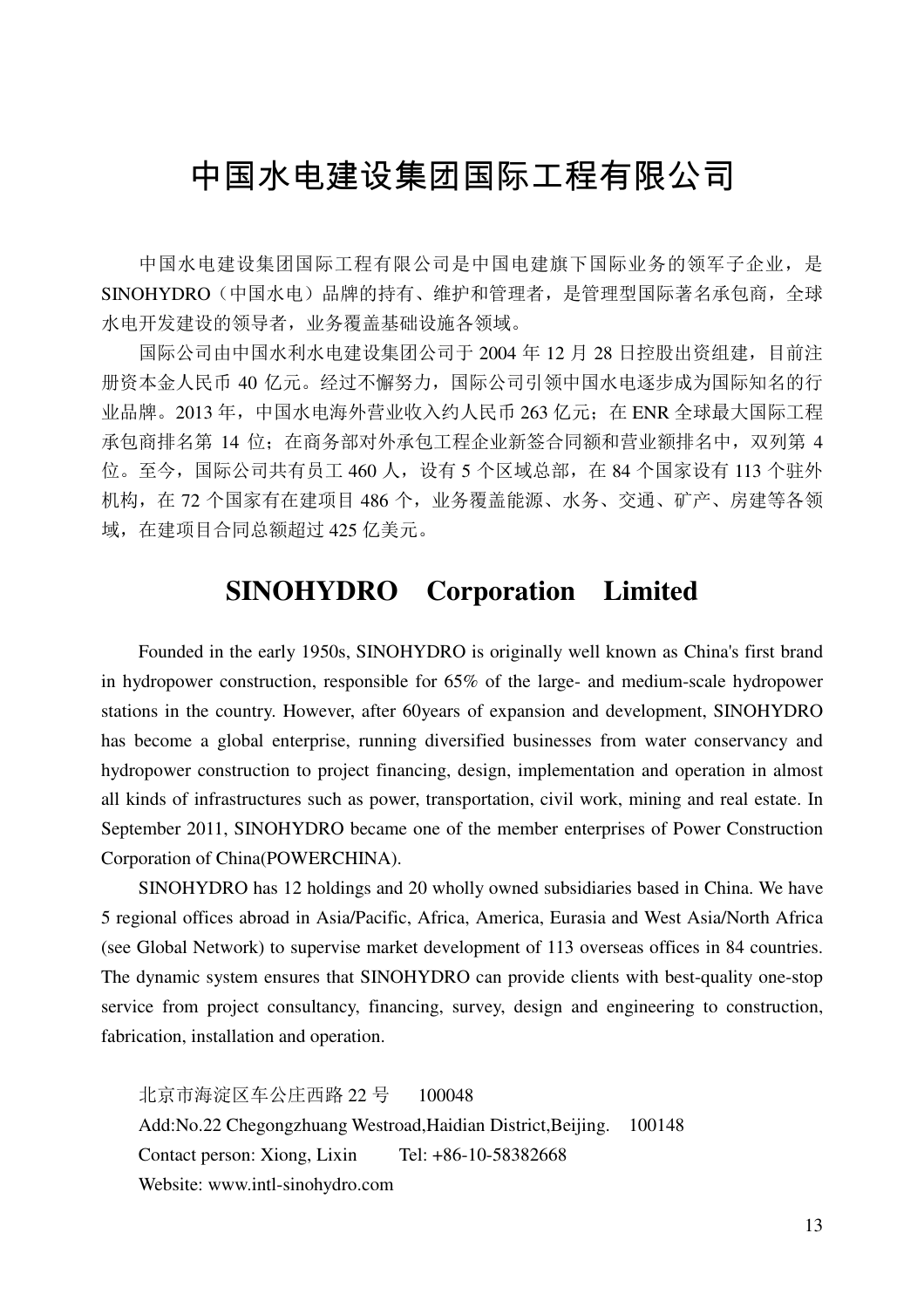# 中航国际船舶发展(中国)有限公司

中航国际船舶发展(中国)有限公司(简称中航船舶)是中国航空技术国际控股有限 公司(简称中航国际)开展船舶业务的平台,于 2013 年在中航国际船舶业务板块整合重 组的基础上成立。

中航船舶承继二十余年跨国业务经验,主营散货船、集装箱船、多用途船、油轮、液 化气船、化学品船等各类船舶的设计与制造,同时为国内外客户提供贸易代理、供应链管 理、资金融通、监造管理、联合投资、船舶租赁、港口和修造船厂 EPC 工程总包等全方 位综合服务。背靠中航国际乃至中航工业的强大支持,依托中航国际遍布全球的 80 多家 海外机构,中航船舶秉承"超越商业,行业领先,打造新国企"的发展理念,发挥资金、品 牌、渠道、技术、人才、机制等优势,与战略伙伴携手合作,不断创新商业模式,通过经 营差异化、制造精益化和产品系列化,为全球客户提供优质产品和增值服务,致力于发展 成为世界一流的船舶集成供应和综合服务商。

#### **AVIC International Ship Development (China) Co.,Ltd.**

AVIC INTERNATIONAL SHIP DEVELOPMENT(CHINA) CO.,LTD (AVIC SHIP for short) is the platform of AVIC INTERNATIONAL HOLDING CORPORATION (AVIC INTL for short) to expand ship business, founding on the basis of integration and reorganization of original ship business segments of AVIC INTL.

Accumulating over 20 years' experience of multinational business, AVIC SHIP draws major focuses on the design and manufacture of bulk carrier, container vessel, tanker, multi-purpose vessel, liquefied gas carrier, chemical tanker etc. Meanwhile, AVIC SHIP offers all-dimensional comprehensive services including trade agent, supply chain management, capital financing, supervision management, joint investment, ship chartering and EPC project regarding ports, shipbuilding and repair yards. The headquarters of AVIC SHIP is located in Shanghai City. With AVIC WEIHAI SHIPYARD, AVIC DINGHENG SHIPYARD and TAIZHOU AVIC SHIPYARD as shipbuilding base, Finnish Deltamarin Corporation serving as world-class ship design center, marketing team distributed in Shanghai, Beijing, Amoy, Guangzhou, Singapore, Germany, Greece and Norway, Singapore listing company and financing platform in Hong Kong, AVIC SHIP embodies value-creation philosophy through integrated management and operation.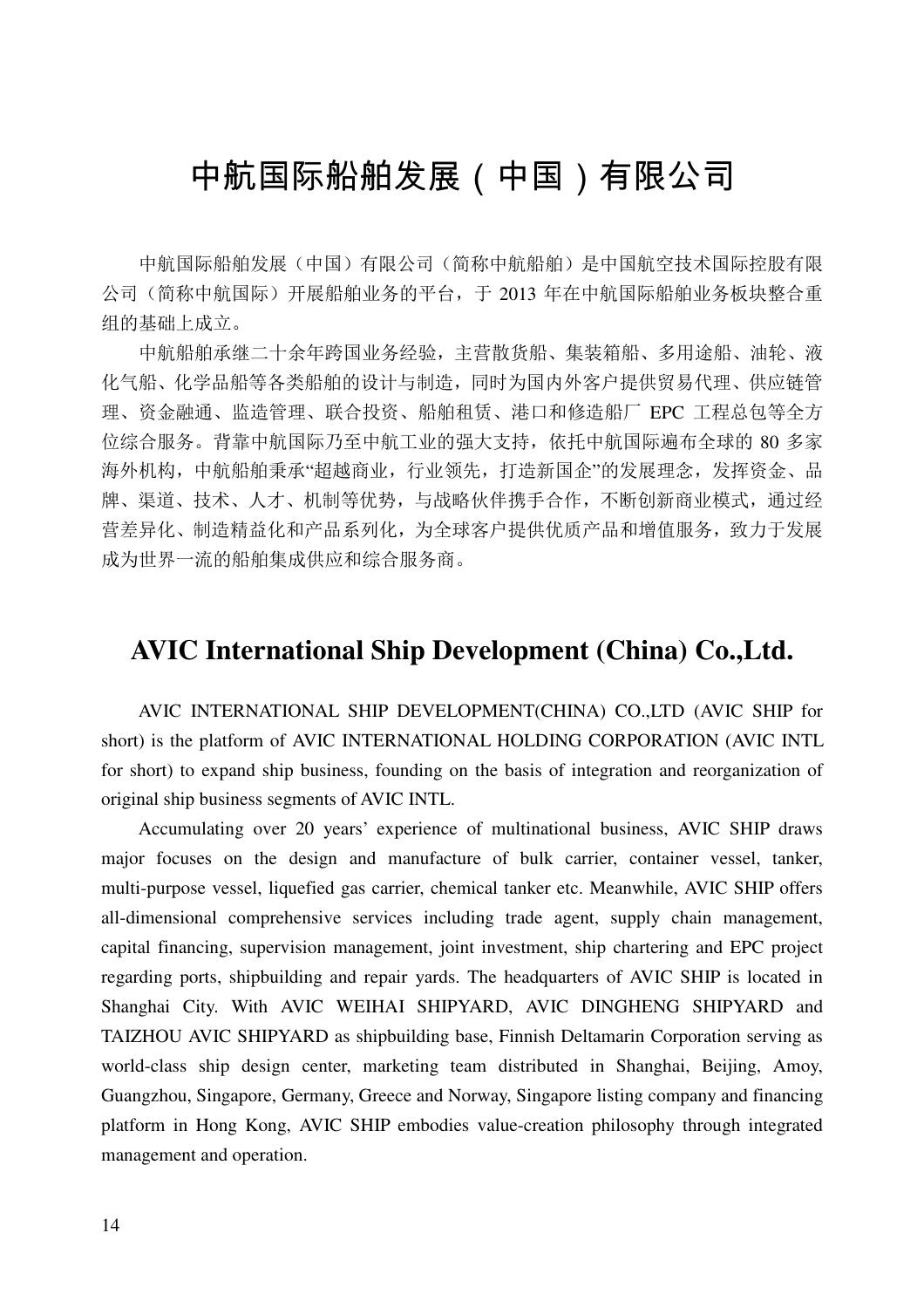# 中国新时代控股(集团)公司

中国新时代控股(集团)公司于 1980 年由国务院、中央军委批准成立。2010 年 3 月, 经国务院批准,新时代集团与中国节能投资公司联合重组为中国节能环保集团公司。重组 后,新时代集团成为中国节能环保集团公司二级子公司。

新时代集团成立以来,以投资和委托贷款形式支持了近千家企事业单位的发展,取得 了较好的社会效益和经济效益,为国家经济建设做出了重要贡献。进入新世纪后,新时代 集团主要从事绿色健康、高科技的投资和国际工程、国际贸易、物业管理和现代服务等业 务。历经二次创业和跨越式发展,经营业绩连年翻番,综合实力日益增强,连续 6 年获得 国资委年度业绩考核 B 级。在 2008 年国资委财务绩效评价中,被列入 23 户优秀央企之一。

#### **China New Era Group Corporation**

China New Era Group Corporation (CNEGC) was established in 1980 under the approval from the State Council and the Central Military Commission. In March of 2010, under the approval from the State Council, CNEGC and China Energy Conservation Investment Company were reorganized into China Energy Conservation and Environmental Protection Group (CECEP). After this reorganization, CNEGC became a subsidiary under CECEP.

Since its establishment, CNEGC has supported nearly 1000 enterprises and institutions by investment or trust loan, and garnered substantial social and economic benefits, with significant contribution to national economic construction. After entering the new century, CNEGC is mainly engaged in health and high-tech industry investment, international engineering, international trade and property management service. CNEGC has doubled its annual revenue for years running, showing a leap-forward development trend and increasingly growing strength and it has been rated Grade B by SASAC for 6 successive years. In 2008, in the financial performance evaluation organized by SASAC, CNEGC was one of 23 outstanding central state enterprises.

北京市西城区平安里西大街 26 号

Add: No.26 Pinganli West street, Xicheng District, Beijing, P.R.China Tel: +86-010-88009959 Fax: +86-010-88009387 Website: www.chinanewera.com Email: smalltao1@163.com Contact: Mr. Lin Xiaotao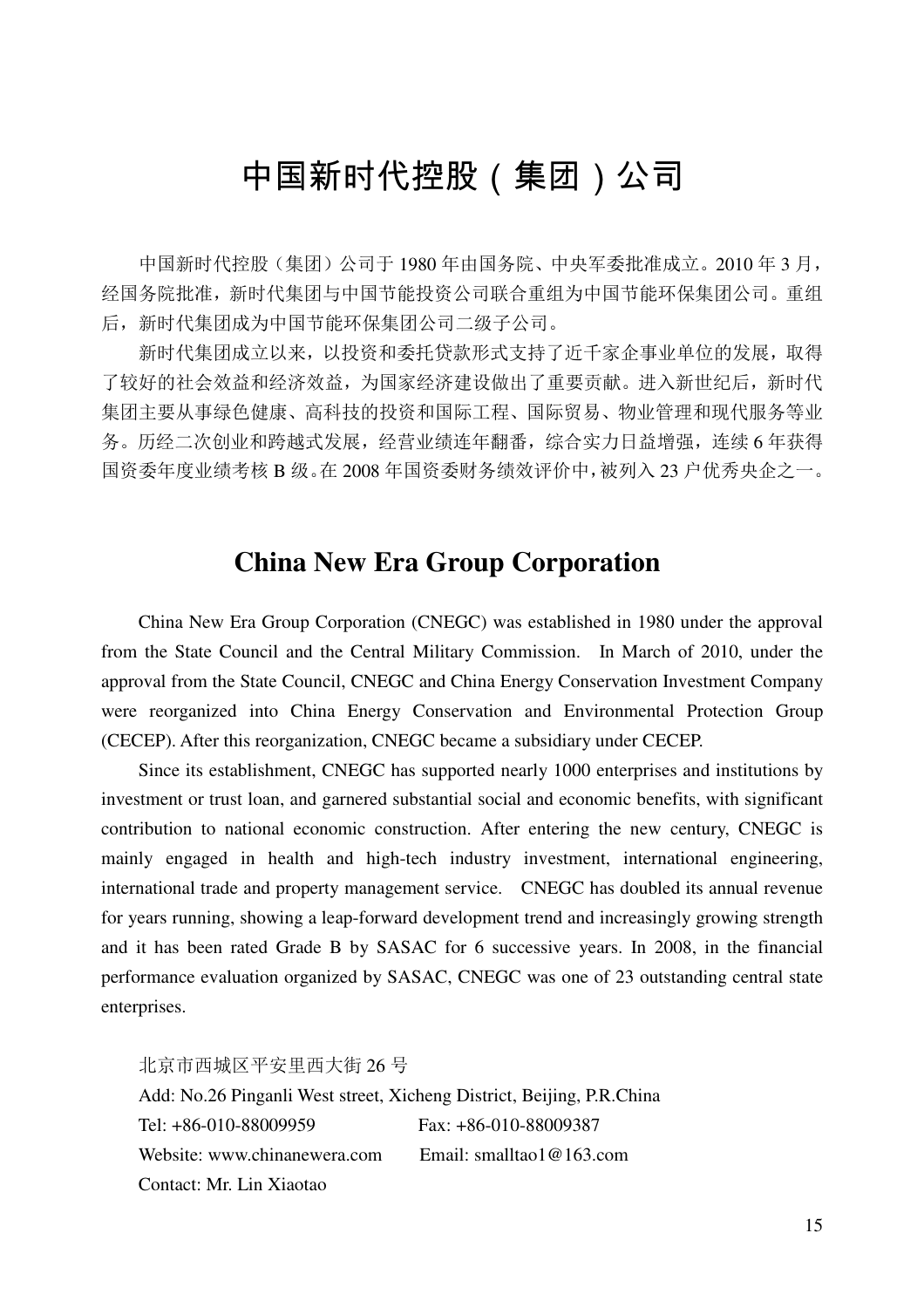### 复星集团

上海复星高科技(集团)有限公司(简称复星集团)创建于 1992 年,是中国最大的 综合类民营企业。2007年7月16日,复星的母公司复星国际(00656.HK)在香港联交所 主板整体上市。目前,复星已初步形成"保险、产业运营、投资、资本管理"四大引擎的 发展模式,管理资产超过 3000 亿元,位居福布斯全球企业 1000 强 751 位、中国民营企业 500 强前列。2012年, 复星入选"中国非公经济领域十大事迹典型"。

近年来,复星集团致力成为全球一流、专注中国动力的投资集团,提出了"中国动力 嫁接全球资源"的商业模式。先后与美国凯雷集团、保德信金融集团设立股权投资基金, 与世界银行旗下的国际金融公司在香港设立再保险公司,并投资入股了法国地中海俱乐部 集团(Club Med)、希腊 Folli Follie 集团、以色列 Alma 激光公司、意大利定级男装 Caruso 等,合作发掘中国经济持续增长带来的投资机会。

经营范围:保险、投资、地产、矿业、钢铁、医药等。

#### **Fosun Group**

Founded in 1992, Fosun Group is China's largest comprehensive private enterprises. On July 16<sup>th</sup> 2007, Fosun (00656.HK) was listed on the main board of the Hong Kong Stock Exchange. As of today, Fosun has developed its own development model with four growth engines, namely, insurance, industrial operations, investment and asset management. Asset under management by Fosun is up to 300 billion RMB, ranking it  $751<sup>th</sup>$  on the Forbes Global 1000 and China's top 500 private enterprises. In 2012, Fosun was listed as China's Top Ten Non-state-owned Economic Deeds.

In recent years, Fosun aims to become a leading investment company with a focus on China's economic growth. Fosun has established private equity funds with Carlyle Group and Prudential Financial, Inc.. With its global strategy unfolded, Fosun has teamed up with IFC in reinsurance business, invested in Club Med of France and Folli Follie of Greece to jointly explore opportunities brought by China's economic growth.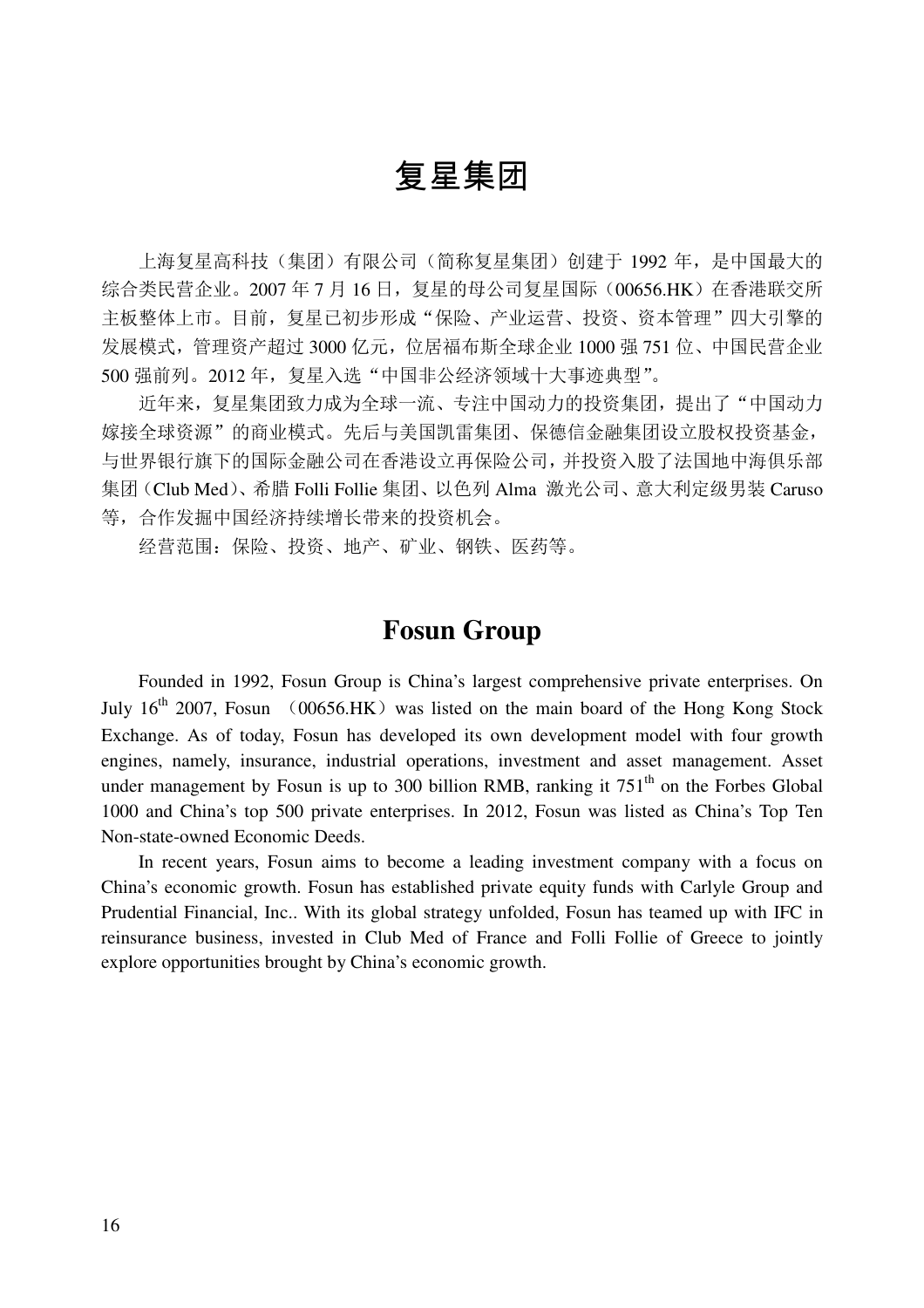# 华为技术有限公司

为是全球领先的信息与通信解决方案供应商。我们围绕客户的需求持续创新,与合作 伙伴开放合作,在电信网络、企业网络、消费者和云计算等领域构筑了端到端的解决方案 优势。我们致力于为电信运营商、企业和消费者等提供有竞争力的 ICT 解决方案和服务, 持续提升客户体验,为客户创造最大价值。目前,华为的产品和解决方案已经应用于 140 多个国家,服务全球 1/3 的人口。

我们以丰富人们的沟通和生活为愿景,运用信息与通信领域专业经验,消除数字鸿沟, 让人人享有宽带。为应对全球气候变化挑战,华为通过领先的绿色解决方案,帮助客户及 其他行业降低能源消耗和二氧化碳排放,创造最佳的社会、经济和环境效益。

### **Huawei Technologies Corporate Information**

Huawei is a leading global ICT solutions provider. Through our dedication to customer-centric innovation and strong partnerships, we have established end-to-end capabilities and strengths across the carrier networks, enterprise, consumer, and cloud computing fields. We are committed to creating maximum value for telecom carriers, enterprises and consumers by providing competitive ICT solutions and services. Our products and solutions have been deployed in over 140 countries, serving more than one third of the world's population.

Huawei's vision is to enrich life through communication. By leveraging our experience and expertise in the ICT sector, we help bridge the digital divide by providing opportunities to enjoy broadband services, regardless of geographic location. Contributing to the sustainable development of society, the economy, and the environment, Huawei creates green solutions that enable customers to reduce power consumption, carbon emissions, and resource costs.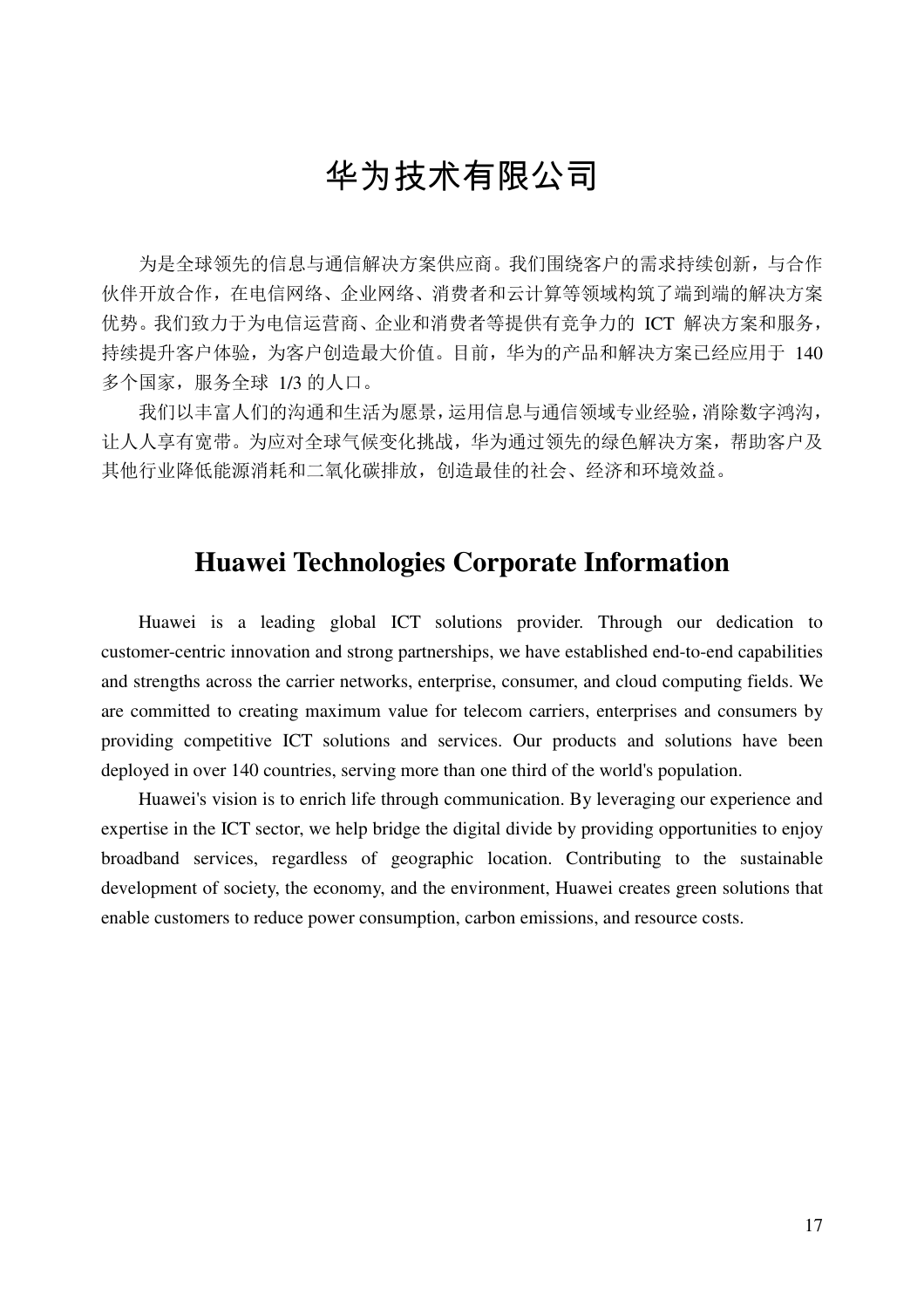# 中兴通讯股份有限公司

中兴通讯是全球领先的综合通信解决方案提供商。公司通过为全球 160 多个国家和地 区的电信运营商和企业网客户提供创新技术与产品解决方案,让全世界用户享有语音、数 据、多媒体、无线宽带等全方位沟通。公司成立于 1985 年, 在香港和深圳两地上市, 是 中国最大的通信设备上市公司。

中兴通讯拥有通信业界最完整的、端到端的产品线和融合解决方案,通过全系列的无 线、有线、业务、终端产品和专业通信服务,灵活满足全球不同运营商和企业网客户的差 异化需求以及快速创新的追求。2012 年,中兴通讯实现全年营业收入人民币 842.19 亿元。 其中,国际市场实现营收 446.63 亿元人民币,占整体营收 53%。2013 年 1-9 月,中兴通 讯实现营业收入 546.59 亿元人民币,净利润 5.52 亿元人民币,同比增长 132.44%。目前, 中兴通讯已全面服务于全球主流运营商及企业网客户,智能终端增速强劲,已跃居全球第 四大手机厂商。

#### **ZTE Corporation**

ZTE Corporation is a globally-leading provider of telecommunications equipment and network solutions. With operations in 160 countries, the company is a leader in technology innovation, delivering superior products and business solutions to clients all over the world. Founded in 1985, ZTE is listed on both the Hong Kong and Shenzhen Stock Exchanges and is China's largest listed telecoms equipment company. Offering the industry's most comprehensive product range and end-to-end solutions, ZTE delivers cutting-edge technology to telecommunications clients in wireless, access & bearer, value-added services, terminals, managed network services, and ICT solutions for enterprises and government agencies The company's expertise and flexibility in these areas enables telecommunications operators and enterprises globally to achieve business objectives and attain increased competiveness. ZTE's technology is deployed by leading international operators and Fortune-500 enterprises globally. The company is the world's fourth-largest handset maker, offering stylish and intelligent devices for consumers around the world.

ZTE believes in technology innovation as a core value of the company, investing more than 10% of annual revenue in R&D. The company has established 18 state-of-the-art R&D centers in the China, France, India and employs over 30,000 research professionals. With 107 subsidiaries devoted to innovation globally, ZTE was the world's biggest originator of technology patents in each of the past two years, according to data from the World Intellectual Property Organization.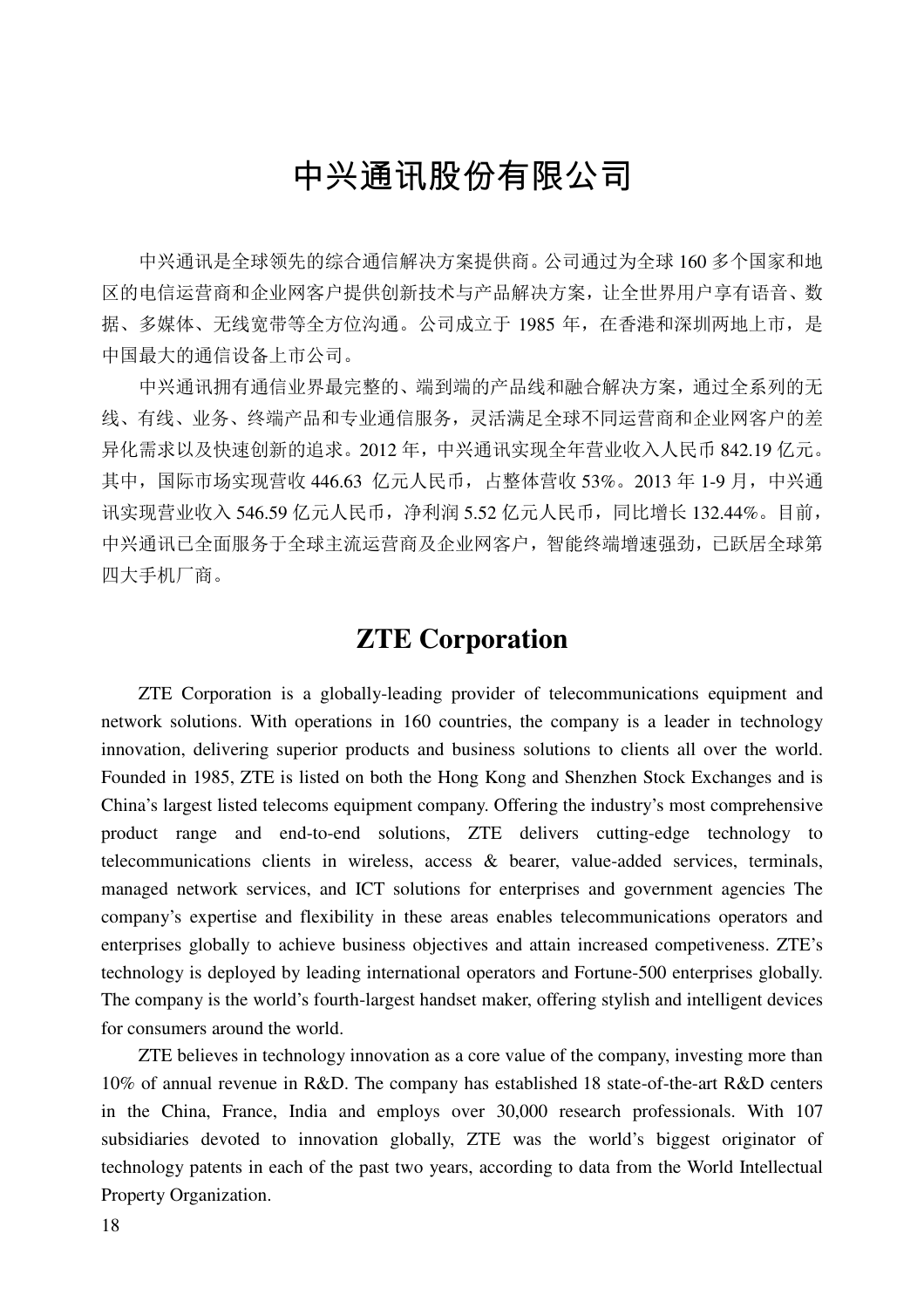## 北京首航艾启威节能技术股份有限公司

北京首航艾启威节能技术股份有限公司是专业从事电站空冷系统、海水淡化系统、光 热发电系统的深交所 A 股上市公司,国家级高新技术企业,荣获 2011 年"国家科技进步二 等奖"。公司创建于 2001 年,总部位于北京市,生产基地在天津市,占地面积 10 万平方 米,具备年产 10 套 1000MW 直接、间接空冷系统及 10 套 25000t/d 海水淡化系统的能力。

截至 2013年, 公司的产品已销往英国、韩国、澳大利亚、伊朗等国家,用户涵盖大 唐、华能、华电、神华等各大发电集团,获得国内外 120 多台机组订单,总装机容量超过 40000MW,项目覆盖"三北"地区的各种气候及地貌条件,每年节水约 6 亿吨,相当于 2500 万人每年的生活用水。

### **Beijing Shouhang IHW Resources Saving Technology Co., Ltd.**

A high-tech enterprise and A-Share listed company in Shenzhen Stock Exchangeengaged in the air cooling systems, desalination systems and solar thermal power generation systems in power plant industry. The company obtained "The Second Prize of National Technical and Technology Progress Award" in 2011. It has an annual manufacturing capacity of 10 sets of 1000MW direct and indirect air cooling systems, and 10 sets of 25000t/d sea water desalination systems.

It has obtained an order for more than 120 units of ACC from home and abroad, and its installation capacity totals more than 40000MW. Its projects help save 600 million tons of water per year, equivalent to annual domestic water for 25 million people.

Add: Building 20, Block 3,188 South 4th Ring W. Rd, ABP, Fengtai, Beijing, China Tel: +86-10-52255555-8920 Fax: +86-10-52256633 Web: www.sh-ihw.com E-mail: tthuang@sh-ihw.com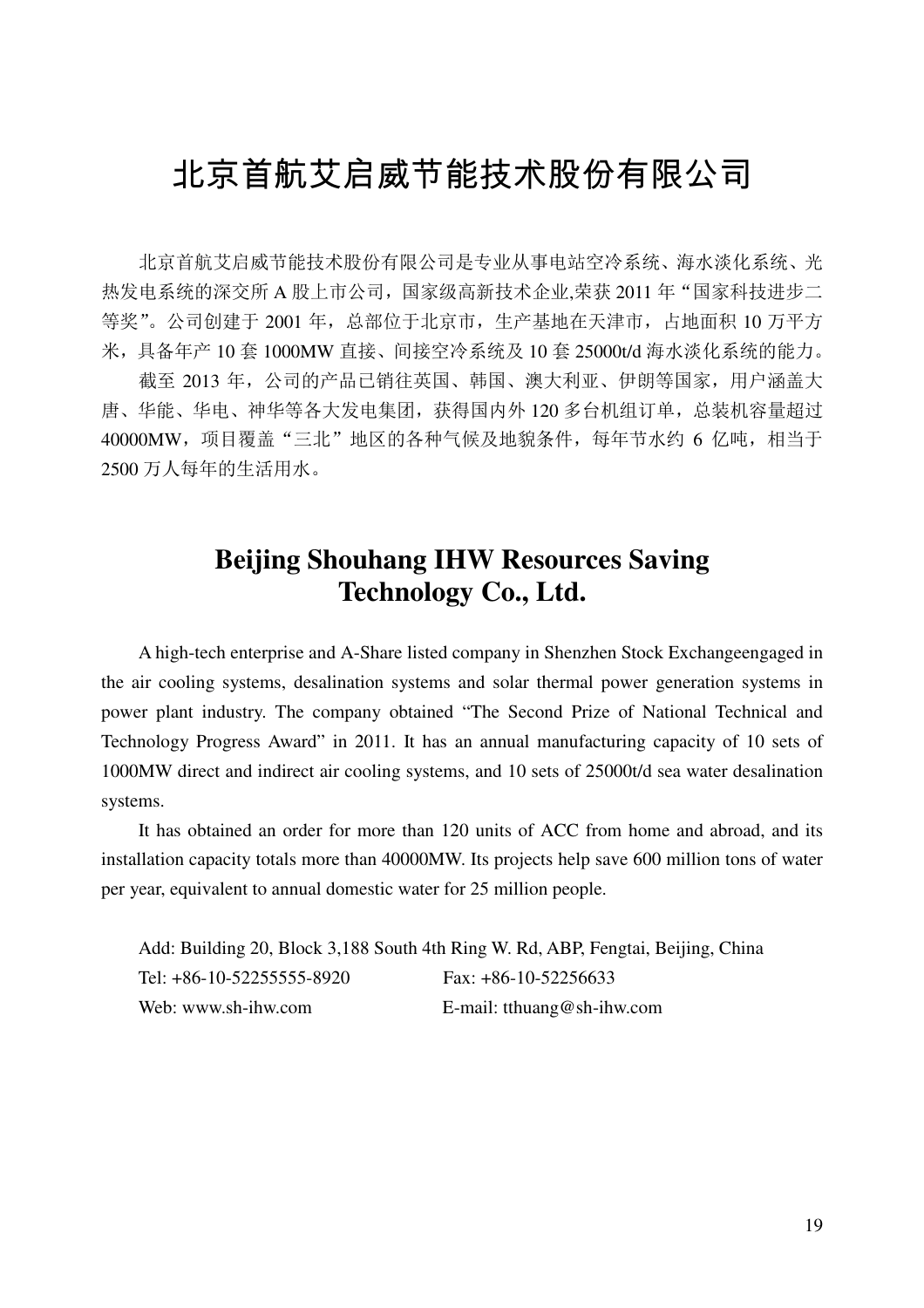## 北京佳瑞环境保护有限公司

北京佳瑞环境保护有限公司从事水处理的研发、设计、总包、运营、生产及销售,是 北京中关村的重点高新技术企业,下辖 5 家专业的子公司和 3 个生产基地, 拥有"甲级运 营资质","环境工程专项设计"和"环保工程专项总承包资质"及"建筑施工安全生产许 可证";通过了 ISO9001 和 ISO14001 认证。应用于市政、石油、石化、钢铁焦化合远洋船 舶等领域的废水处理及回用,拥有 100 多个成功实施的污水处理及回用水工程案例,得到 用户的好评,并获得两项工程成果奖和多项专利奖。

与清华大学长期进行研发合作,承担了国家"十一•五'863'"重点技术公关项目(反 硝化生物滤池技术);国家重点支持开发的特殊项目"船舶压载水净化系统项目",采用了 清华大学和佳瑞公司联合研发的"远洋船舶压载水紫外线净化系统",已经通过国际海事 组织(IMO)G9 认证和交通部海事局的 G8 认证,该技术国际领先、国内首创;公司还开 发了"油田回注水设备成套技术",深度处理回用水技术,高浓度难降解废水处理技术, 紫外消毒技术,曝气生物滤池技术和高效多介质过滤等 15 项国家专利。

#### **Beijing Jiarui Environmental Protection Co., Ltd.**

Beijing Jiarui Environmental Protection Co. Ltd. (BJEP) involves in R&D, design, general contracting, operation, production, and sales of water treatment, as well as wastewater treatment and recycling applied in municipal works, oil production, petrifaction, steel coking, and ocean shipping. It has successfully conducted more than 100 well-reputed projects in wastewater treatment and recycling, and received two engineering achievement awards and several patent awards.

It has developed 14 patents, established a long-term R&D collaboration with Tsinghua University, and undertaken a State Key '863' Technology Development Project of the Eleventh Five-Year Plan (on biological denitrification filter tanks) and a special state-funded project on ballast water purification system, adopting a world-leading ultra-violent ocean shipping ballast water purification system jointly developed by Tsinghua University and BJEP, which has passed the G9 certification of the International Maritime Organization and the G8 certification of the Maritime Bureau, China Ministry of Communications. It has also developed an oilfield injection water equipment packaged technology, recycle water in-depth treatment technology, high-concentration refractory wastewater treatment technology, ultraviolent disinfection technology, biological aerated filter technology and high-efficiency multi-agent filtration technology, and obtained 15 national patents for these technologies, with national leading products.

地址:北京海淀区蓝靛厂东路 2 号院 B 座 6C Add: 6C, Building B, Yard No.2, Landian Plant East Road, Haidian District, Beijing Tel: +86-10-88865690/13911255807 Fax: +86-10-88865490 Website: www.jrhb.com Email: pxcanon@x263.net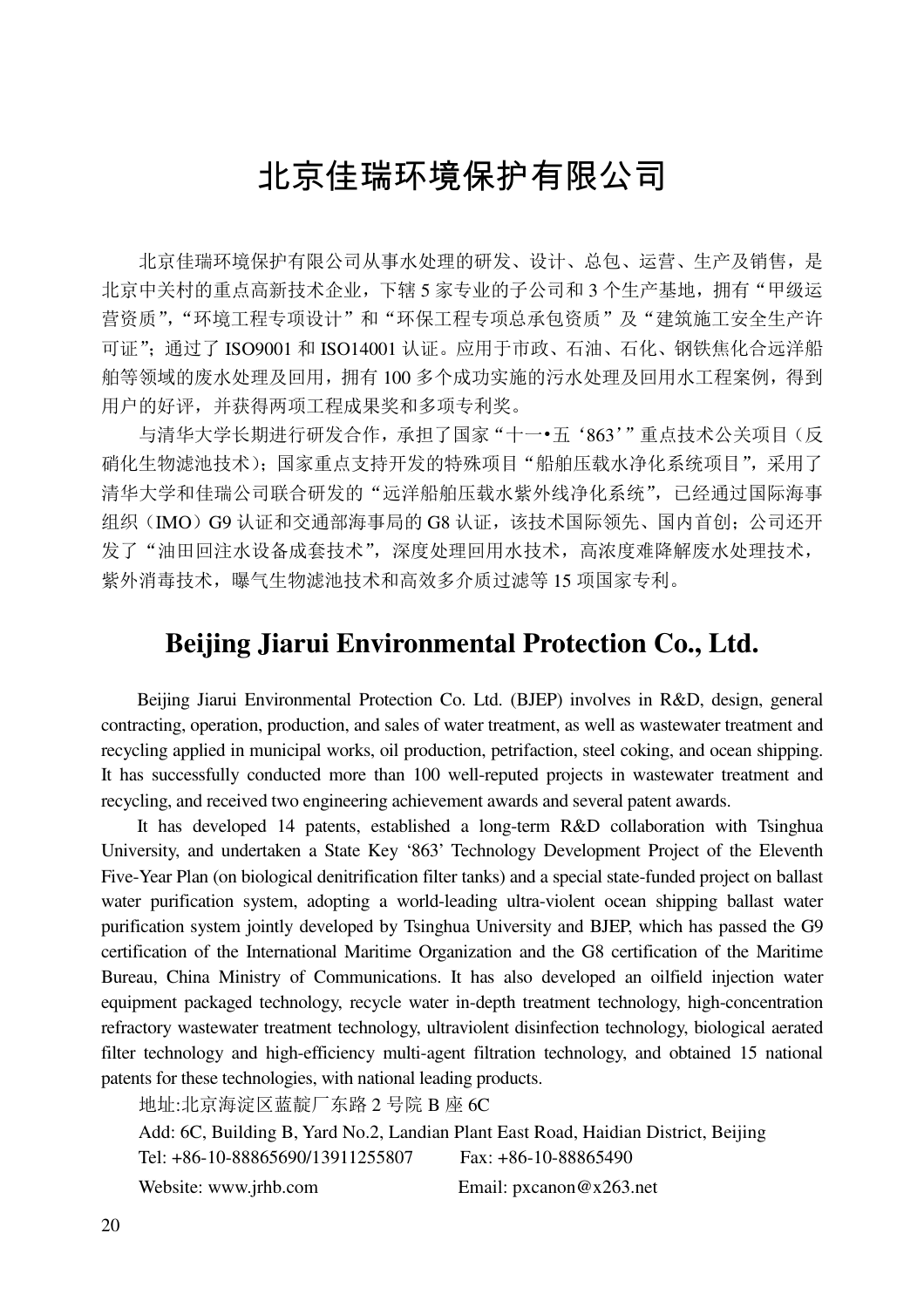## 中海源(福建)生物科技有限公司

中海源(福建)生物科技有限公司位于中国福建莆田海洋生物产业园,占地面积 30 公顷,项目总投资 8 亿元人民币。主营绿色农用生物产品、海洋生物产品的研制、销售, 包括海洋微藻高密度异养发酵生产 DHA 产品,ARA 产品,是中国海洋生物技术领域的顶 尖企业。公司董事长林秋云先生于 1996 年创办福建省莆田市海源实业有限公司,主要从 事水产育苗、养殖、加工和贸易。目前公司生产的花蛤苗种产量占全国产量的 25%,苗种 供应国内外市场,是福建省海洋与渔业龙头企业和福建省级农业产业化重点龙头企业、中 国农业部水产健康养殖示范区。企业承担和参与了国家星火计划项目,并获得了 2009 年 国家科学技术进步奖二等奖等多项荣誉。为了适应公司高速发展的客观要求,公司投资 3 亿多元,按照五星级标准设计,建造配套设施齐全、园林景观优美的海源国际大酒店。酒 店已成为海源发展的强大平台,与中海源生物科技、海源实业公司齐头并进,相得益彰。

#### **Zhonghaiyuan(Fujian) Biotechnology Co., Ltd.**

Zhonghaiyuan(Fujian) Biotechnology Co., Ltd. (hereinafter referred as the company) has located on the Putian Marine Biological Industrial Zone with a floorage of 30 hectares and a total investment of 0.8 billion CNY. The company is one of the best enterprises in the marine biotechnology area in China, which primary developing and selling green agricultural biological products, marine biological products, including use marine micro-algae high density heterotrophy ferment technology to produce DHA products, ARA products. Lin Qiuyun, CEO of the company, has established the company since 1996 which primary manages the breeding, cultivation, processing and trade of marine products, is the leading enterprise of oceanic and fishery and provincial agriculture industrialization, also the aquaculture model zone of MOA , now the quantity of clam fry from our company account for 25% of the national total, and supply domestic and foreign markets. The company undertakes and participates in National Spark Program projects and achieved the second prize of 2009 National Award for Science and Technology Progress and many other honors.

中国福建省莆田市东园东路 2168 号 Address: No.2168 East Dongyuan Road,Putian,Fujian Province,China Tel: 0594-2686009 Fax: 0594-2396568 Email:haiyuansy@126.com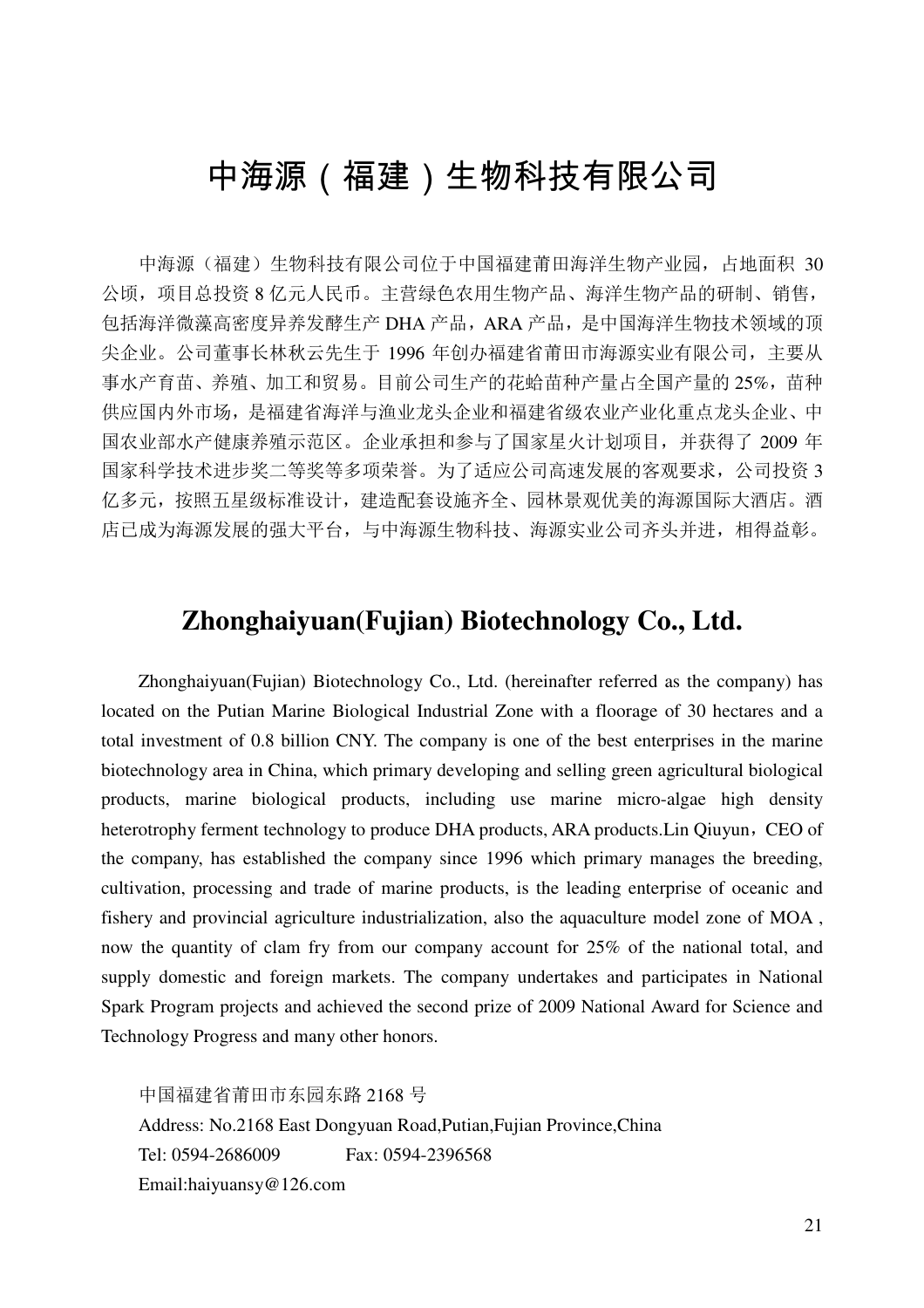# 金坛正信光伏电子有限公司

创建于 2006 年,是专业从事太阳能光伏发电的集技术开发、产品制造和销售为一体 的高新技术企业。2006 年,公司投资 5000 万美元建成了光伏生产基地,主要研发生产硅 片、电池和光伏组件等系列产品和太阳能光伏发电系统的建设。到 2010 年底,公司已具 备了完整的产业链,具有年产 300 兆瓦太阳能高效电池组件产能的垂直一体化光伏制造企 业,这种上下游整体集成的商业模式使正信光伏在太阳能光伏市场具备强有力的竞争力。

企业目前已通过 ISO9001、ISO14001、OHSMS18001 认证,公司产品通过 TUV、UL、 MCS 和 KEMCO 等国际权威机构的认证,并通过多家保险公司的审核,建立了良好的合 作关系。严格遵循"绿色使命",参加了作为光伏循环的一部分,欧洲国际光伏组织 PV CYCLE 积极致力于建立废旧太阳能组件的自愿收集和回收系统。正信的产品都经过独立 的质量实验室的检测,确保了客户的利益。

#### **Znshine PV-Tech Co., Ltd.**

ZNSHINE PV-Tech Co., Ltd., established in 2006, is a high-tech enterprise specializing in solar PV generation integrating technology development, product manufacturing and sales. In 2006, the company invested 50 million dollars in the construction of the PV generation base, with focus on R&D and production of silicon wafers, cells and PV modules and other products, as well as construction of solar PV generation system. By the end of 2010, the company had developed into a vertically integrated PV manufacturing enterprise with complete industrial chain and an annual capacity of 300 MW efficient solar cell modules. The integrated upstream and downstream business model equipped the company with strong competitiveness in the solar PV market.

The company has passed certifications of ISO9001, ISO14001 and OHSMS18001, and its products have obtained certifications from such international authorities as TUV, UL, MCS and KEMCO. The company has established sound partnerships with several insurance companies after passing the approval. Strictly following the "Green Mission", the company has participated in the projects as part of PV CYCLE of European International Photovoltaic Organization, which is dedicated to establishing the voluntary collection and recycling system for waste solar modules. To ensure clients' investment security in PV modules and their benefits.

中国江苏省金坛市直溪镇工业集中区 1 号 213251

Add: No.1 Zhixi Industry Zone, Jintan, Jiangsu, P.R.C 213251 Tel: +86-519-8244 6281 Fax: +86-519-8244 2068 Website: www.znshine-solar.com Email: lq@znshinesolar.com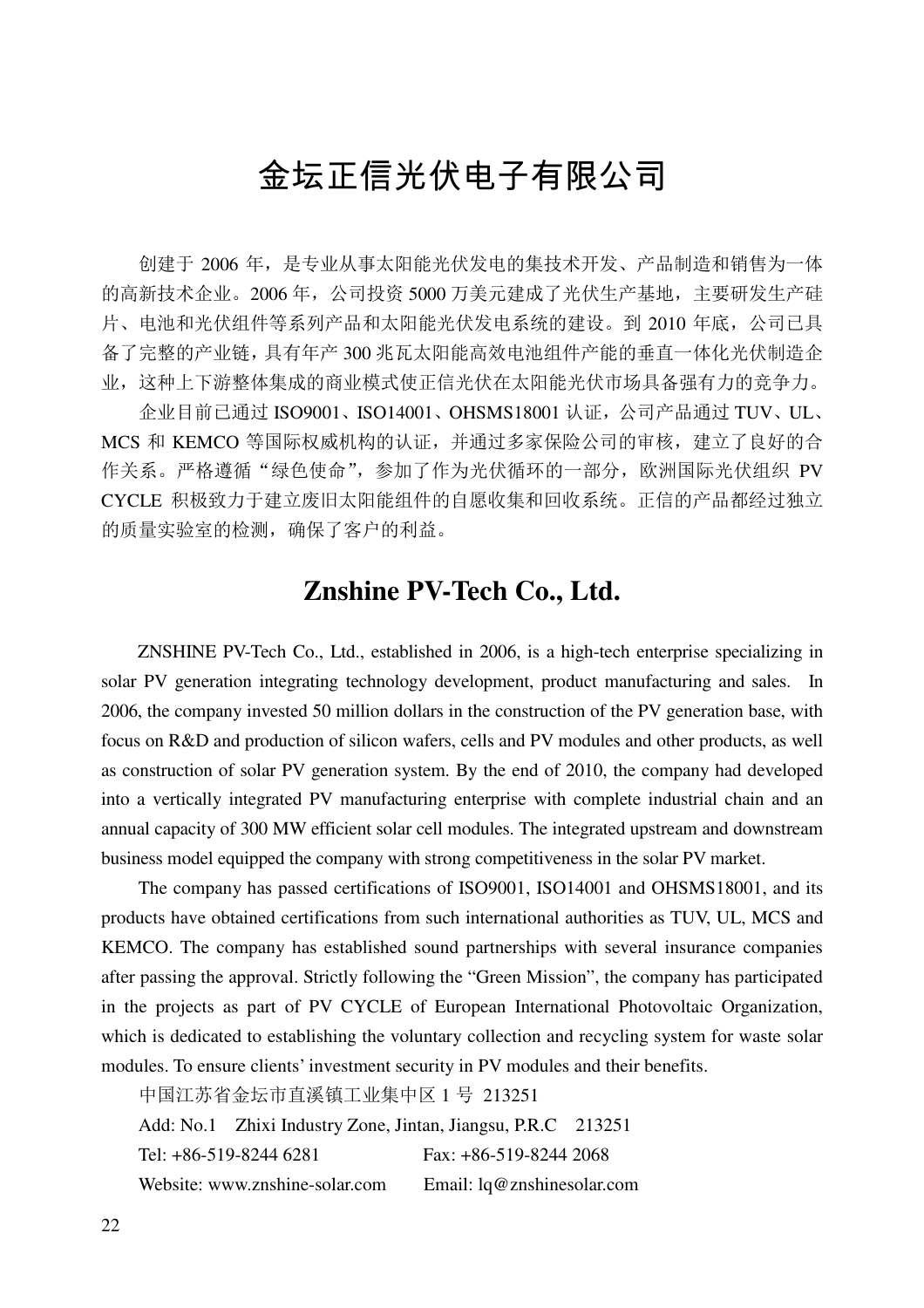### 郑州发祥电力有限公司

郑州发祥电力有限公司是一家集团化管理公司。成立于 1992 年,是集发电、电解铝、 营销、投资于一体的集团公司,电解铝年产能 16 万吨,现有 4 台 5.5 万千瓦机组, 员工 1200 余人,年销售额 25 亿元左右。

多年来,公司倡导"共创、共享、团结、务实;尊重、创新、自由、进步"的企业理 念,坚持以市场为导向,以管理为基础,以人才为根本,以效益为目标,积极适应当前市 场形势,抓住改革转制的契机,整合内部资源,实施结构调整,搞好技术改造和产业升级, 艰苦创业,不断提升企业管理水平和企业竞争力,使企业向规模化、产业化的现代企业迈 进。企业先后获得"河南省工业经济百强企业"、"河南省重合同守信用企业"、"郑州市工 业企业综合实力50强"、国家电力部"安全文明生产双达标"、"省纳税先进单位"、"郑州 市花园式单位"等荣誉称号。

#### **Zhengzhou Fa Xiang Electric Limited Company**

Zhengzhou Fa Xiang Electric Limited Company is a collectivized management company. Founded in 1992, it is a concentration of power, electrolytic aluminum, marketing and investment in one group, electrolytic aluminum production capacity of 160000 tons, the existing 4 units of 55000 kilowatts, more than 1200 employees, and annual sales of 2.5 billion Yuan.

Over the years, the company advocates business philosophy of "creating, sharing, unity, pragmatic, innovation, respect; freedom, progress". We adhere to market-oriented, to the management as the basis, to talent as a fundamental, in order to benefit as the goal. We adapt to the current market situation actively, and seize the opportunity to reform system. We make integration of internal resources and the implementation of structural adjustment, and improve the technological transformation and industrial upgrading. Through arduous pioneering efforts, we improve enterprise management level and the competitiveness of enterprises, and enable enterprises to scale, industrialization forward. Enterprise has won the "Henan province industry hundred enterprises", "Henan provincial contract and trustworthy enterprise", "Zhengzhou city industrial enterprise comprehensive strength 50 strong", the State Ministry of electric power "safe and civilized production of double standards", "tax advanced units", "Zhengzhou city garden type unit" and other honorary titles.

郑州市花园路 144 号信息大厦 12 楼 450008 Add: zhengzhou city garden road 144 information building, 12th floor Telephone: 0371-65982981 Fax: 0371-65982989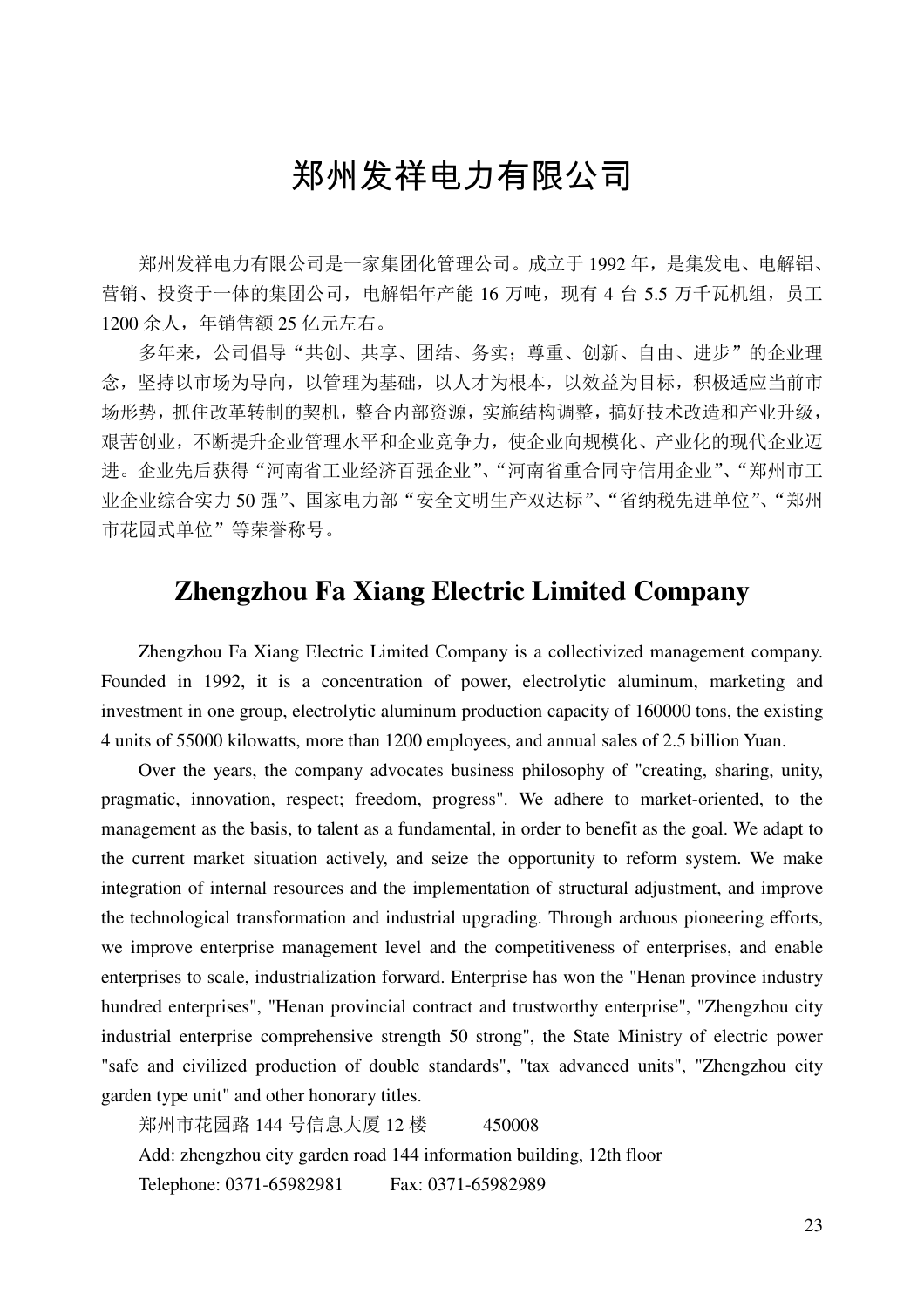## 中轻资源进出口公司

中轻资源进出口公司隶属于中国轻工业品进出口总公司(成立于 1952 年,现隶属于 中国通用技术(集团)控股有限责任公司),是专业从事国际贸易与投资的中央企业全资 子公司。我公司主营工业原料(铬锰镍钛锆铅铜等矿产及其合金、再生铜铝)、农业资料 (硼系磷系原料、棉纺原料、海产品)和建筑材料(石材、木材)。依托中轻总公司强大 的业务平台,对海外的相关资源进行直接开发与引进,并在国内投资配套的生产加工、物 流销售机构,在国内外相关产业领域树立了"中轻资源"良好的企业形象。

#### **China Light Resource Import & Export Corporation**

ChinaLight Resource Import and Export Corporation (hereinafter referred to as "our company"), is a wholly-owned subsidiary of a central enterprise ChinaLight Group specializing in international trade and investment. Our company mainly engages in three segments: industrial materials (Chrome ore and Ferrochromium, Manganese ore and Silicomanganese, Nickel ore and Ferronickel, Titanium, Copper, Lead, Zinc, renewable materials), agricultural materials (Cotton yarn, Cotton linters, Frozen fish), construction materials (Stone, Wood). Based on the powerful business platform of ChinaLight group, our company directly develops and introduces relevant overseas resources, and develop domestic market by supporting institutions of production, processing, logistics and sales, and establishes a great reputation for "ChinaLight Resource" in domestic and overseas areas.

北京市朝阳区劲松九区 910 号中轻大厦 9 层 100021 Add: NO.910, Floor 9, 9th Section Jinson,Chao Yang District, Beijing 100021, China. 100021 Website: www.clr.com.cn  $Tel·+86-10-67785271$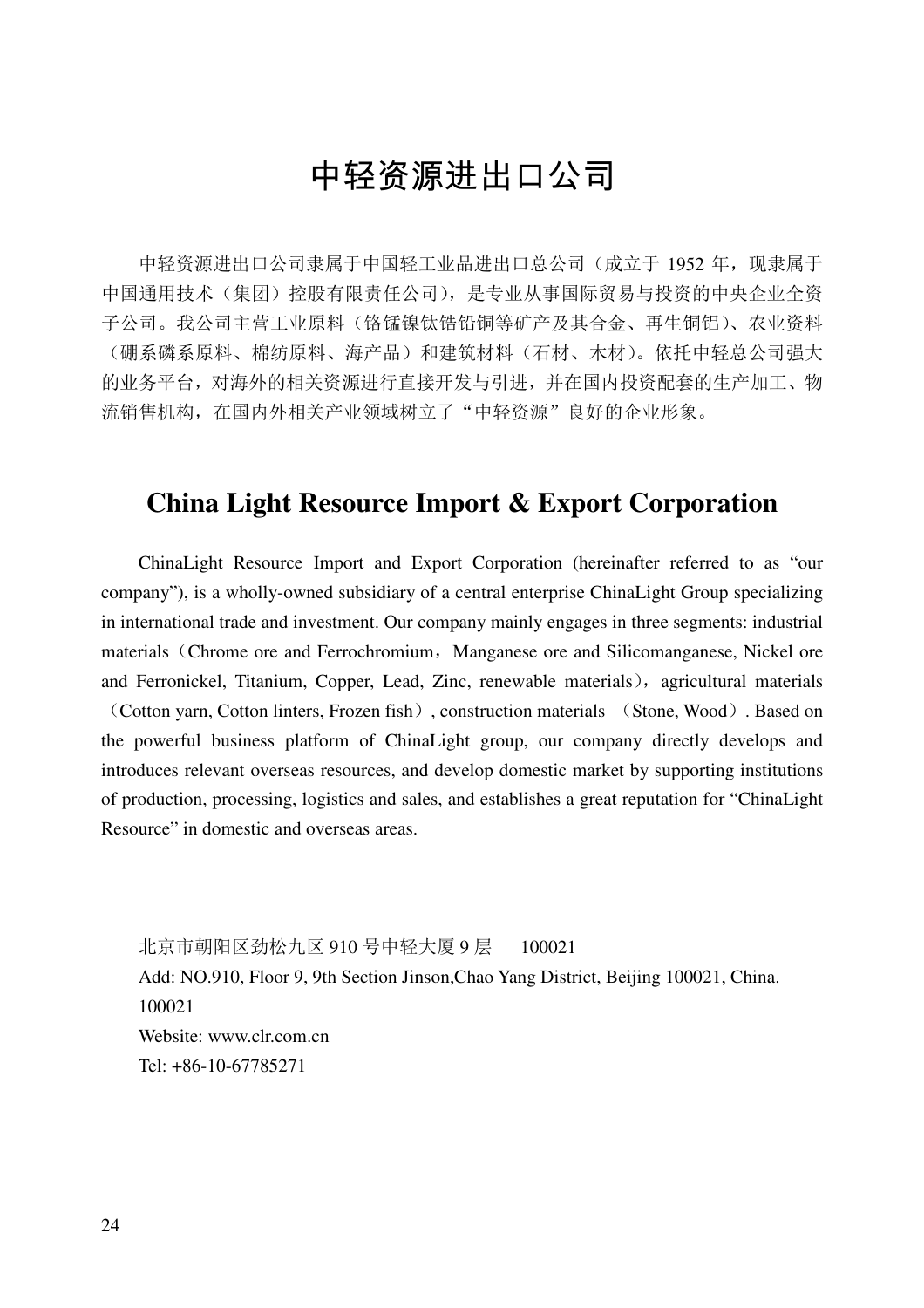# 亿赞普(中国)网络技术有限公司

亿赞普集团已经在全球 89 个国家和地区部署了跨区域跨语言的大数据平台,基于这 样的大数据平台网络,亿赞普打造了全新的、基于大数据的跨境电子商务端到端的服务模 式——F2C, 即 Factory to Consumer, 也可理解为 Fast to China。 亿赞普 F2C 平台可以帮助 英国企业的产品以快捷、畅通的渠道,抵达到中国市场的消费者。我公司还在 2013、2014 连续两年为央视《新闻联播》两会报道全程提供全球数据服务,助力央视使用大数据提升 向外对话能力,在今年的两会大数据报道中成效突出,并得到总理的表扬和肯定。

据调查显示,英国有 482 万中小企业,其中 21%的企业会涉及海外销售。到未来五年, 亿赞普 F2C 平台将汇聚 30 万家的英国企业,直接面对中国广大的消费者,基于亿赞普订 单生产中心的管理模式,我们可以做到低成本、短渠道的方式将英国的商品送达中国消费 者的手中,同时亿赞普 F2C 平台还可以为英国的商家提供互联网金融服务。

#### **IZP**

IZP has already deployed a cross-region and multi- language Big data platform in 89 countries and regions around the world. Based on our Big data platform network, IZP has also built a new cross-border e-commerce platform with end-to-end service mode – F2C, which means "Factory to Consumer", or can be interpreted as "Fast to China". The F2C platform is helpful in introducing the products of UK to the consumers in Chinese markets with fast and smooth channels and assuring that the products are genuine or with good quality. IZP has provided global data services for CCTV news during the NPC & CPPCC for two years in a row in 2013 and 2014.

According to the relative research, there are 4.82 million SMEs in UK, and 21% of them sold goods or services or licence their products outside of the UK. In the next five years, IZP F2C platform will gather 300,000 UK enterprises to serve the Chinese consumers directly. Based on IZP order production center's management mode, we can deliver UK goods into the hands of Chinese consumers with low cost and short channel, in the meanwhile, IZP F2C platform can provide UK merchants with Internet financial services.

北京市朝阳区望京东路 8 号锐创国际中心 A 座 13-15 层, 邮编:100102

Add:13-15th Floor, RECREO International Center A, No.8 WangjingEast Road, Chaoyang District, Beijing 100102, China

| Tel: $+86(10)$ 5651 2996 | Fax: $+86(10)82896609$    |                        |
|--------------------------|---------------------------|------------------------|
| Website: www.izptec.com  | Email: wuxiyao@izptec.com | Contact: Miss Wu Xiyao |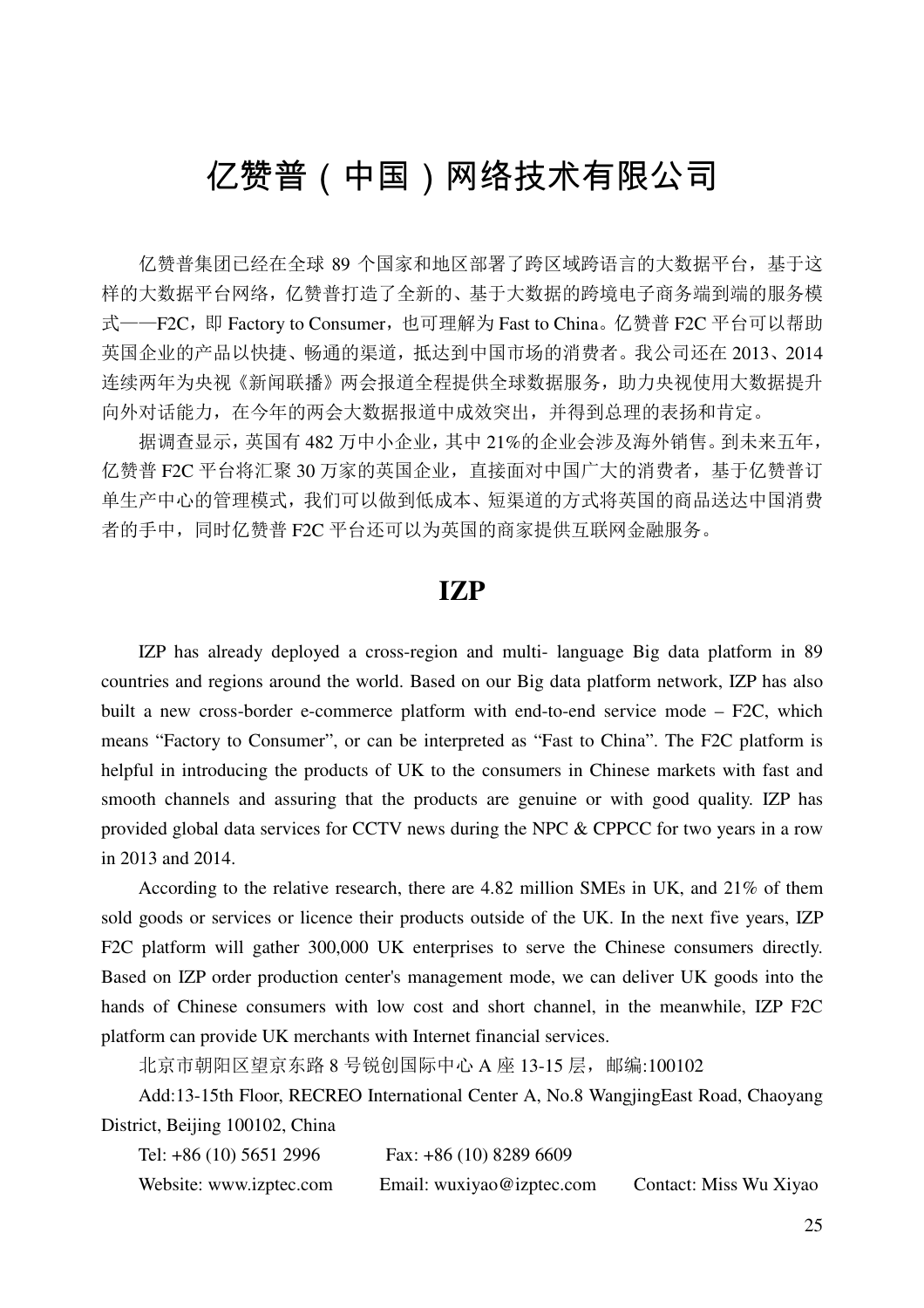## 东风汽车有限公司

东风汽车有限公司(简称东风有限)是东风汽车公司与日产汽车公司战略合作携手组建 的迄今中国最大汽车合资企业。东风有限于 2003 年 6 月 9 日创立,7 月 1 日正式运营, 现任董事长徐平,总裁中村公泰。东风有限注册资本为人民币 167 亿元(折合约 2400 亿 日元或 20 亿美元),双方各拥有 50%的股份。东风汽车公司以其包括相关子公司、关联企 业股权在内的现有资产进行出资,日产汽车公司以相应的现金出资。公司注册地设在湖北 省武汉市,目前拥有员工 70000 名。

东风有限是中国首家拥有全系列卡车、客车、轻型商用车及乘用车产品的汽车合资企 业,其商用车使用"东风"品牌,乘用车使用"Nissan"品牌。东风有限仍然属于中国汽车行 业迄今为止规模最大、合作层次最深、领域最广的合资项目。

#### **Dong Feng Motor Co.Ltd.**

Dongfeng Motor Co., Ltd. (DFL) was formally established on June 9, 2003 as the result of the strategic cooperation between Dongfeng Motor Corporation (DFM) and Nissan Motor Co. The company came into formal operations on July 1, 2003 with Mr. Xu Ping as current Chairman and Mr. Kimiyasu Nakamura as President.

DFL has registered capital valued at RMB16.7 billion (240 billion Yen or US\$2 billion) with 50 percent equity per each party. Investments from DFG include existing assets from subsidiaries and equities in relevant enterprises while Nissan Motors Co. provided cash at equal value. The company is now headquartered in Wuhan and has approximately 70,000 employees.

DFL is China's first automotive joint venture enterprise with a complete series of trucks, buses, light commercial vehicles and passenger vehicles. The Dongfeng brand is used for its commercial vehicles and the Nissan brand is used for passenger vehicles.DFL has established a R&D center for passenger vehicles in Guangzhou while maintaining and developing its R&D center for existing commercial vehicles with its headquarters relocated in Wuhan.DFL is the largest joint-venture project of its scale and the deepest and broadest scope in China's automotive industry.

湖北省武汉市经济技术开发区东风大道 10 号

Add: NO\_10 ,Dongfeng Avenue, Wuhan Economic and Technological Development Zone, Hubei, PRC

| Tel: +86-592-6021091    | Fax: $+86-592-6021331$        |                       |
|-------------------------|-------------------------------|-----------------------|
| Website: www.dfl.com.cn | Email: $glb-lijie@dfl.com.cn$ | Contact: Miss. li jie |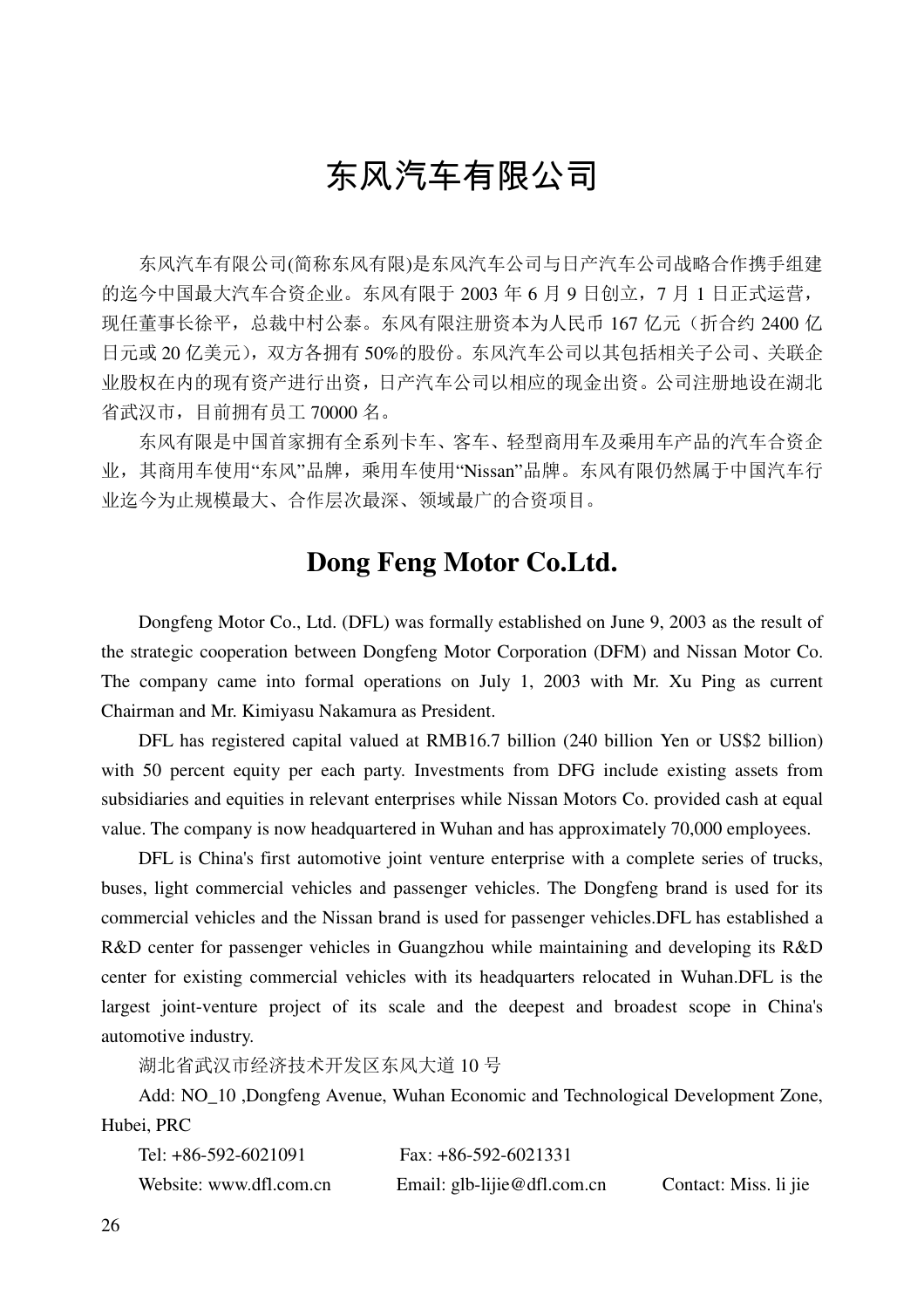## 郑州华美汽车博览园有限公司

郑州华美汽车博览园有限公司位于河南中牟汽车产业集聚区——服务板块,建筑面积 28 万平方米;由商铺、办公区、酒店组成。

园区建设采用双首层理念,三层可以承受 30 吨消防车、货车通行,框架结构,自由 分割;园区各种档次中、小型汽车配件;各种类型大型车、重型车配件分区销售。

经营范围:房屋租赁、销售;汽车配件销售、汽车装饰销售等。

### **Zhengzhou Huamei Auto Expo Co., Ltd.**

Zhengzhou Huamei Auto Expo Co., Ltd. is located in Henan Zhongmu Automotive Cluster -- a service plate. It covers an area of 280,000 square meters, composed of shops, offices and hotel.

The park adopts the concept of double ground-floor design. The total three layers can withstand 30 tons of fire truck and freight car, with a frame structure and can be divided into sections at will; small and midsize car accessories of different classes are available; various types of large vehicle and heavy truck parts accessories in separate area.

Nature of business: selling, leasing real property; auto parts, car decoration & sales etc.

河南中牟汽车产业集聚区 华美汽车博览园 Add: Huamei Auto Expo Park, Henan Zhongmu Automotive Cluster Tel: +86-371-62261555 Fax:  $+86-371-62261555$ Website: www.zzhmdc.com Email: zzhmqcbly@163.com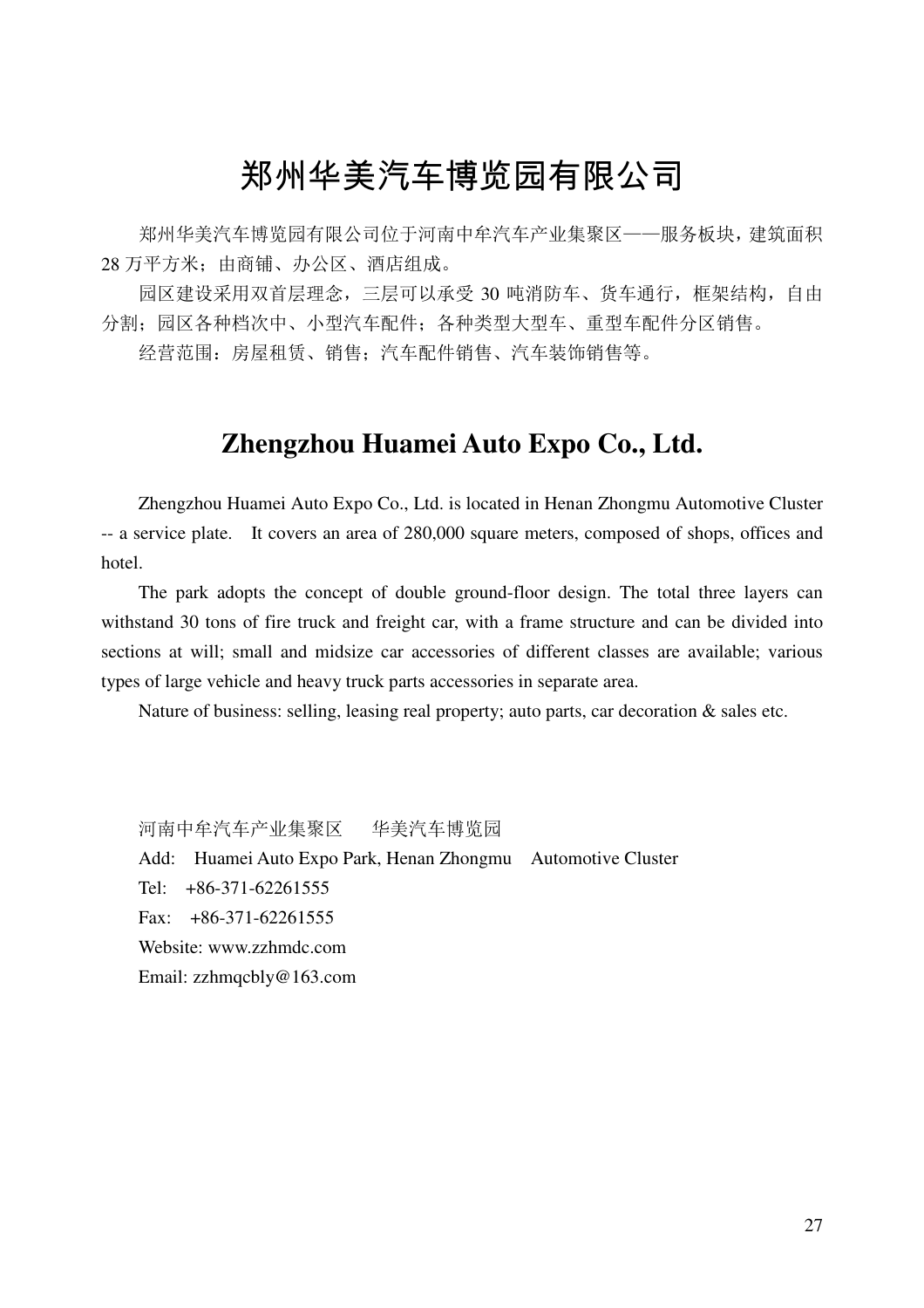# 山西冠力法兰有限公司

山西冠力法兰有限公司是专业从事碳钢、合金钢、不锈钢和铝合金法兰、锻件加工的 集团化生产厂家。创立于 1988 年,经过二十余年发展,已成为山西省法兰出口量最大的 企业。公司在太原、北京、上海、西安、重庆等地设有业务分部,产品除供给中石油、中 石化、中海油等国内特大型企业外,远销欧美、东南亚等国家和地区,年出口创汇 2000 万美元。公司有严格规范的质量管理体系,率先获得德国莱茵公司 ISO9001 质量认证,2002 年取得德国莱茵公司 PED/EC 质量认证, 2007 年"冠力"牌商标被山西省工商局评为"山 西省著名商标"。2010 年通过美国石油协会 API 质量管理体系认证、中国船级社 ISO9001 质量管理体系认证、法国 BV 供应商资格和德国 ISO14001 环境管理体系认证,2011 年取得 了美国 ASME/ASTM 认证和国家质量技术监督局颁发的特种设备制造许可证 A 类证书, 2013 年取得了中国船级社工厂认可和国家试验室认可,并获得山西省质量技术监督局颁 发的标准化良好行为企业证书。

#### **Shanxi Guanli Flange Co., Ltd.**

Shanxi Guanli Flange Co., Ltd., is a group manufacturer engaged in manufacturing and processing of carbon steel, alloy steel, stainless steel, aluminum alloy flange and forgings. The company, founded in 1988, has become an enterprise with the largest export volume of flanges in Shanxi Province, Guanli has set up business offices in Taiyuan, Beijing, Shanghai, Xi'an and Chongqing. And its products have been supplied to the large domestic enterprises such as CNPC, SINOPEC,CNOOC, and etc., and also been sold to Europe, America, Southeast Asia and other countries and regions, realizing annual foreign exchange earnings of US\$20 million. The company has complete quality control system, and passed the certifications of German TUV-ISO9001 Quality Management System and TUV-PED/CE Product Quality System in 2002; and API, CCS-ISO9001 Quality Management System, BV Supplier Qualification and ISO14001 Environment Management System in 2010; and obtained ASME/ASTM Certification and Class-A special equipment manufacturing license from State Administration for Quality and Technology Supervision in 2011; and won CCS works approval and national laboratory approval, as well as "Enterprise Certificate of Good-Conduct on Standardization" from Shanxi Province Bureau of Quality and Technical Supervision in 2013. In addition, "Guanli" was rated as "Shanxi Famous Trademark" by Shanxi Administration for Industry and Commerce

山西省忻州市定襄县陈家营工业园区

Add: Chenjiaying Industrial Park, Dingxiang County, Xinzhou, Shanxi 035407, China Tel: +86(0)350-6098300 Fax: +86(0)350-6098118 Website: www.sxguanliflange.com Email: gl0008@yeah.net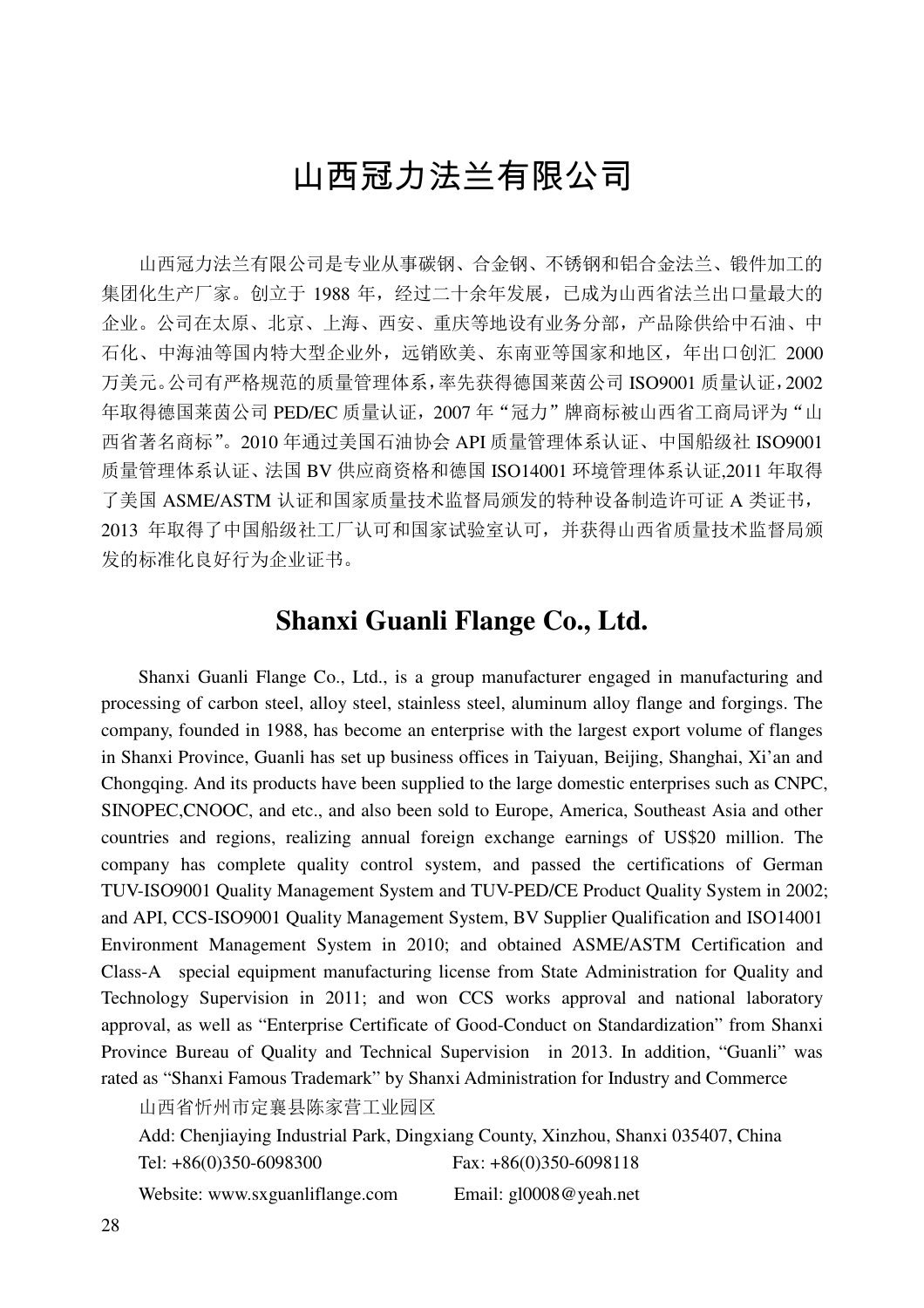## 江苏远扬管业股份有限公司

江苏远扬管业股份有限公司 是一家专业性的工程项目管道材料制造、供应公司。公 司依靠丰富的工程供货经验及雄厚的专业技术实力,可成套或单项供应各种高品质的管 材、板材、型材、建材、管件、法兰,专业工具以及管道安装所需的其他辅助材料。我们 经营的产品范围适用于多种标准:美标、国标、徳标、英标、日标等。

公司拥有优秀的技术人员并具备丰富的工程项目实践经验,熟悉及了解国内客户的情 况,可提供管道材料采购服务工作及工程项目现场技术支持服务。公司始终注重工作过程 的质量意识和服务意识,依靠强大的供应网络,可靠的供货质量及快速的供货,我们能为 用户提供管道材料采购的最佳工作模式及最好的服务。我们期待着与您建立友好的贸易关 系。公司产品广泛应用于石油、化工、核电、造纸、船舶、冶金、新能源等行业。公司在 国内多个大中城市设立了办事机构。多年来的努力使我公司在信誉、管理、产品质量及售 后服务等方面获得了很大提高,赢得了中石化、中石油、中海油、中化、巴斯夫、拜耳、 APP(中国)等国内外客户的一致好评。

#### **Jiangsu Yuanyang Pipe Industry Co.,Ltd.**

Jiangsu yuanyang pipe industry co.,ltd. Specialize in supply piping material manufacture for engineering project.With abundant supplying experience and professional technical strength, we can supply many kinds of pipes, plate, profile, building materials, fittings, flanges, specinal tools and auxiliary materials relating to piping.Our products produce according to astm, asme、 api、en、bs、din、jis, iso and gb etc.

We possesses excellent tehnical personnel and has rich experience in doing business with the local and foreign customers, we can provides purchasing service for piping materials and technical consulting service for engineering project.

We consistently puts stress upon a high sense of quality and service to the working process,with strong sourcing ability,reliable quality and speedy supply, we can offer the best service and perfect work mode to our valuable customers.We looking forward to building up a fruitful business relationship with you.

| 江苏省宝应经济开发区泰山东路 66号                                                     | 350200                      |
|------------------------------------------------------------------------|-----------------------------|
| Add:No.66,Taishan(E)RD,Baoying Economic Development Zone,Jiangsu,China |                             |
| Tel: +86-514-88232888                                                  | Fax: $+86-514-88234143$     |
| Website: www.yzsgjc.com, www.yypipes.com                               | Email: webmaster@yzsgjc.com |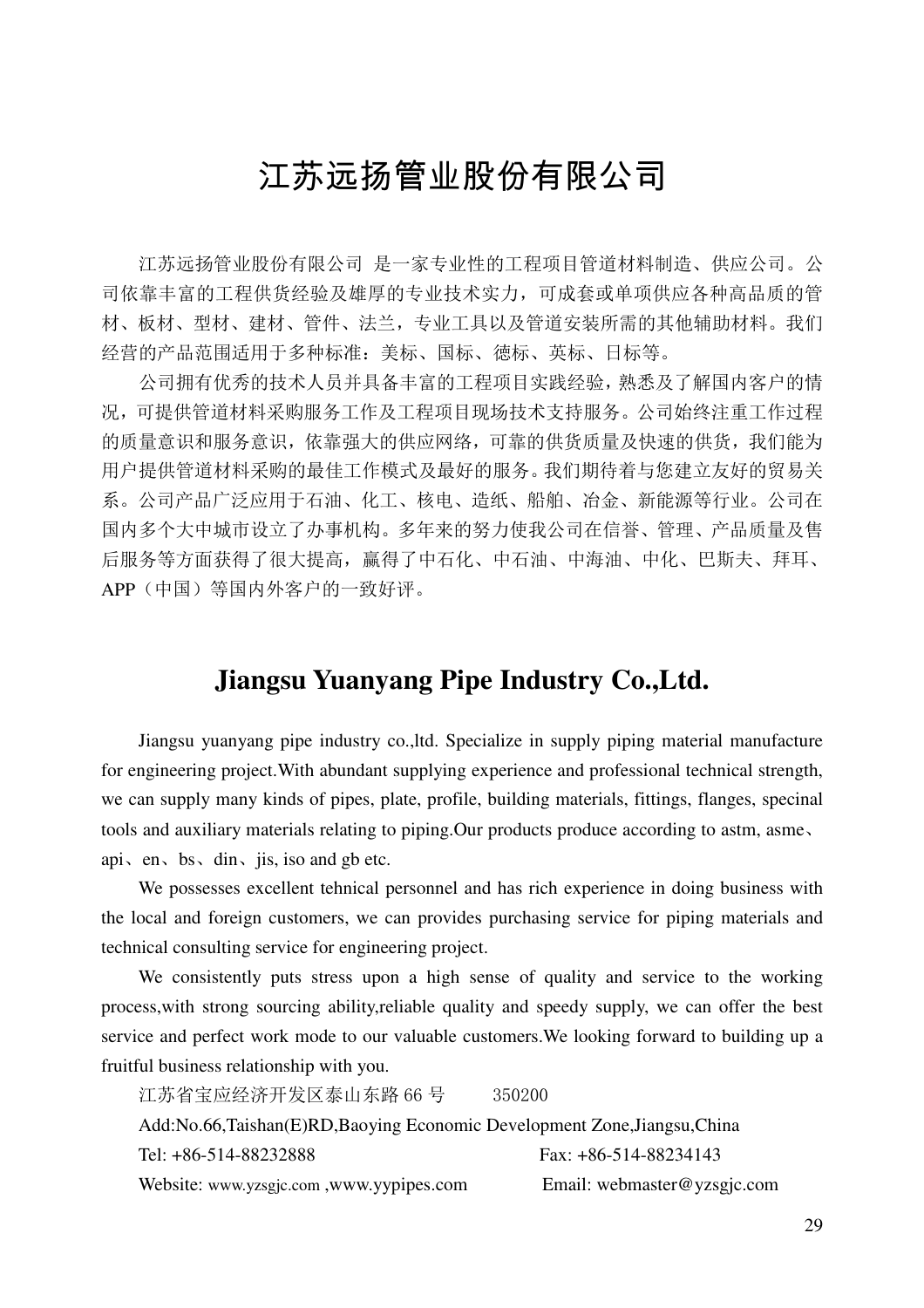# 杭州华泰实业有限公司

杭州华泰实业有限公司成立于 1993 年,公司在积极寻求本地发展机会的同时合理整 合,逐步拓展向外发展。2002 年投资开发了江南最大的天然湿地—德清县下渚湖风景名 胜区和德清一中,如今一家五星级宾馆已竣工; 2005 年在湖北省天门市投资 8 亿元, 打 造了江汉平原最大的物流集散中心—华泰义乌商贸城,并建成一家当地第一家五星级酒 店,并且为了解决了天门市学生入学难的问题,又出资创办了一所天门华泰中学,已成了 江汉平原的一张教育名片。2011 年公司又投资 5 亿元,启动江西省婺源千年古城的保护开 发项目。经过近二十年的努力,如今,一个集团型的杭州华泰实业有限公司下属企业三十 余家,房产公司三家、学校三所、2 家五星级酒店,固定资产已超过三十亿元。

#### **Hangzhou Huatai Industry Co., Ltd.**

Established in 1993, Hangzhou Huatai Industrial Co., Ltd. has been actively seeking for local development opportunities while gradually expanding outward development through reasonable integration. In 2002, the company invested in the development of the largest natural wetland in lower reaches of the Yangtze River- Deqing County Xiazhu Lake Scenic Area and Deqing No.1 Middle School, and a five-star hotel has been completed currently; in 2005, with an investment of RMB 800 million in Tianmen City, Hubei Province, the company built the largest logistics distribution center in Jianghan Plain - Huatai Yiwu Trade City, established the first local five-star hotel, and founded Tianmen Huatai Middle School to solve the difficulty in enrollment of Tianmen students, which has become an educational card in Jianghan Plain. In 2011, the company initiated the protection and development project for Wuyuan Ancient City in Jiangxi Province with a capital of RMB 500 million. After nearly two decades of efforts, the company has developed into a group enterprise with more than thirty subordinate enterprises, three real estate companies, three schools, 2 five-star hotels and fixed assets of more than RMB three billion.

浙江省杭州市西溪路 698 号 Add: No.698, Xixi Road, Hangzhou (310023), Zhejiang, China Tel: +86-571-85229351 Fax: +86-571-85223075 Email: 576892866@qq.com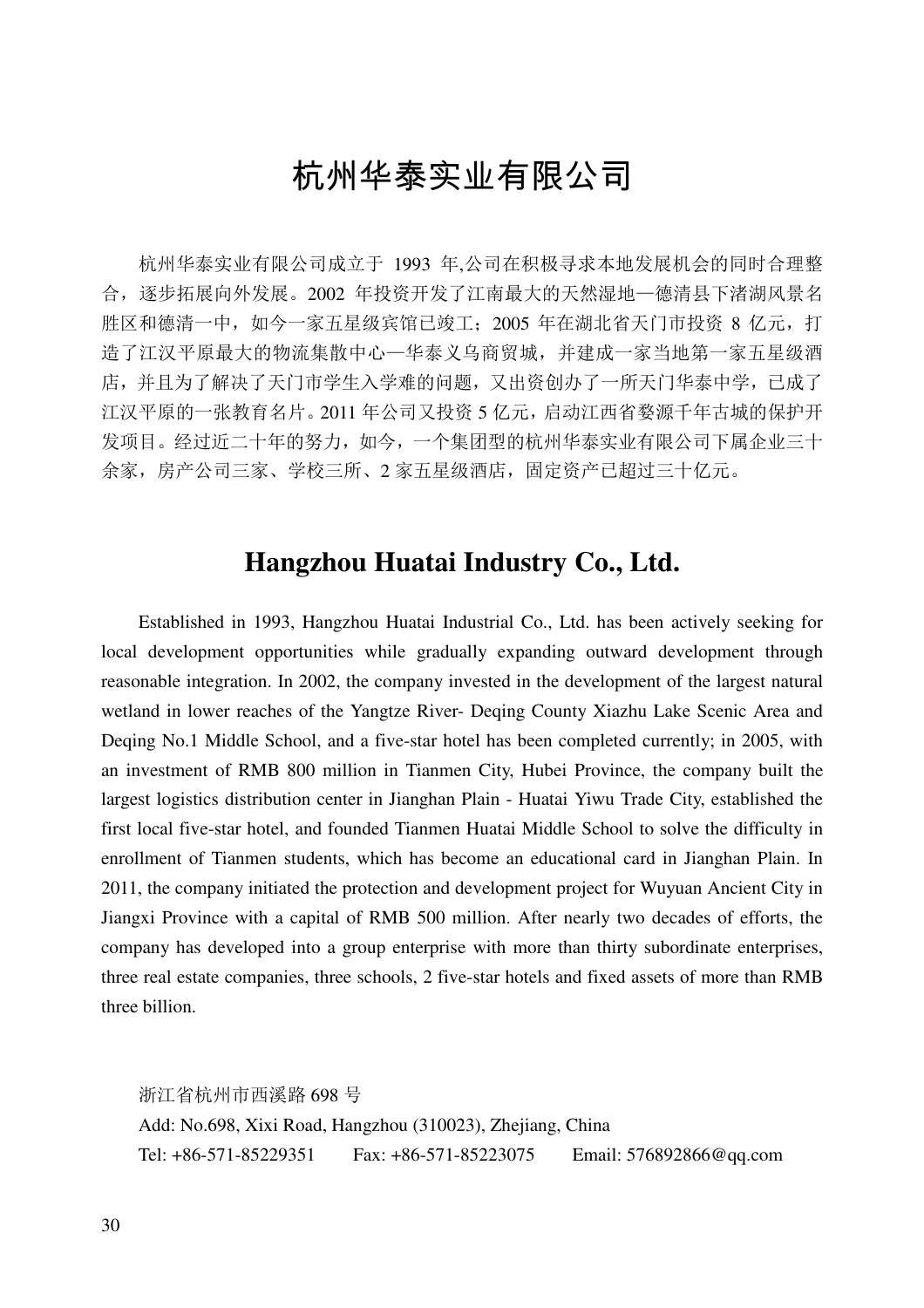### 中恒建设集团有限公司

中恒建设集团有限公司成立于 1980 年,2011 年 2 月改制为股份制民营企业。具有房 屋建筑工程施工总承包壹级、市政公用工程施工总承包壹级、机电安装工程施工总承包壹 级、地基与基础工程专业承包壹级、建筑装修装饰工程专业承包壹级、消防设施工程专业 承包壹级、钢结构工程专业承包壹级、建筑幕墙工程专业承包壹级、公路工程施工总承包 贰级、城市园林绿化叁级等十项资质,2008 年获得中国对外承包工程资格,并已取得质 量、环境和职业健康安全三合一体系认证。现已成为一家集建筑施工、金融、投资、建筑 科研、建材贸易、劳务输出等为一体的企业集团。

公司现注册资本金 3.08 亿元, 资产总额 6.7 亿元, 银行综合授信 11.5 亿元, 设立分公 司 45 家,业务范围遍及全国各大中城市,并向海外拓展。拥有各类专业技术职称人员 566 人,一级建造师 65 人, 二级建造师 201 人, 各种大中型机械设备 1328 台;年新签合同总 额逾 80 亿元,完成产值逾 50 亿元。中恒建设集团有限公司以"包容、担当、创新、奉献" 为核心价值观,愿与社会各界朋友一起,真诚合作,携手共赢,共创美好未来!

#### **ZhongHeng Construction Group Co., Ltd**

Founded in 1980 and was organized as private joint-stock enterprise on February 2011 , ZhongHeng Construction Group Co., Ltd is a construction group company which mergers the first class qualification of general contracting house construction project, municipal public project, machinery and electricity installation project, and the first class qualification of specialized contracting ground and foundation project, building decoration and ornamentation project, fire control equipment project, steel structure project, building curtain project, The second class qualification of general contracting road project and the third class qualification of city gardening and greening project . The company obtained the qualification certificate of contracting overseas project in 2008 and the ISO management system certificate of quality, environmental, occupational health and safety.The grouphas now become a collection of engineering construction, finance, investment, engineering scientific research, construction material trade, labor service, Etc.

Zhongheng Construction Group Co., Ltd takes tolerance, responsibility, innovation and dedication as the core values. and we hopeto achieveawin-win situation and create a glorious future hand in hand withthe social friendsfrom all walks of life through sincere cooperation.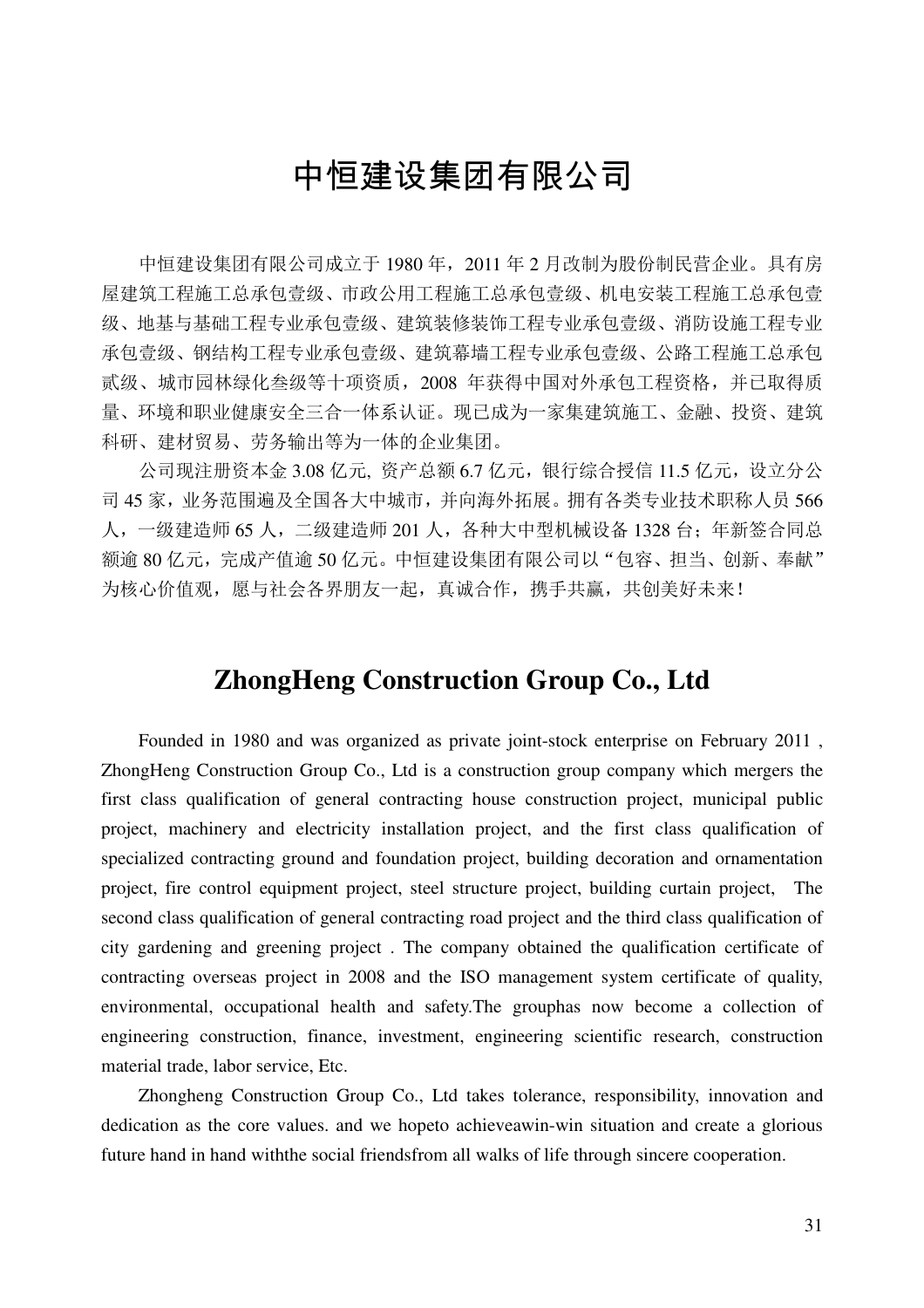# 中门国际投资有限公司

中门集团创始于 2000 年,由领先全球的镁行业开始经营,拓展到新能源开发、有色 金属、文化地产投资、金融资本投资、商业地产投资、酒店业等多领域。

投资概况: 1、金融资本投资; 2、文化产业。

合作意向:融资、投资、贸易等。

### **C-GATE Group**

Founded in 2000, the C-GATE GROUP initially started its business from the world leading magnesium industry, and later extended its business to such areas as new energy development, investment in cultural property, financial capital and commercial property, as well as and hotels.

Investment Overview:

- 1. Financial capital investment
- 2. The cultural industry

Cooperation Intent: finance, investment, trade, etc

北京市海淀区西三旗建材城西路 87 号 2 号楼 A 座上奥世纪 22 层

Add: 22/F, Shaoaoshiji Block A, No.2 Building, No. 87, West Road, Xisanqi Building Materials City, Haidian District, Beijing.

Tel: 010—82540395 Fax: 010—82540395 Email: C-gate@yahoo.cn Contact Person: Zhao Wei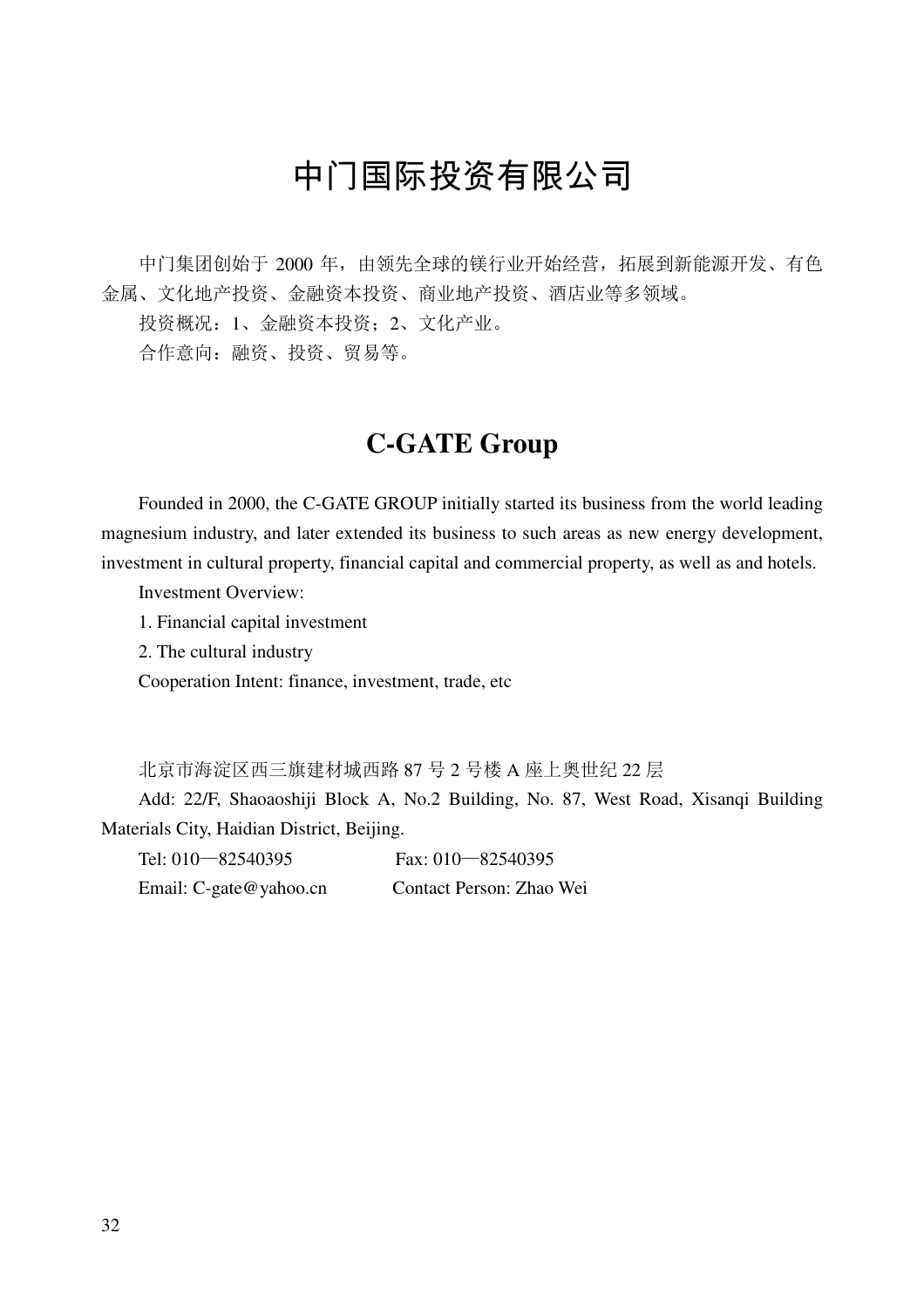### 山东国投控股集团

山东国投控股集团有限公司是一家集商业地产、金融、矿产资源、光电产业、智能交 通、服装研发、生产销售等产业为一体的大型企业集团,其下属企业有:山东国建置业有 限公司、山东国投股权投资基金管理有限公司、山东国投能源有限公司、济南欧亚科技发 展有限公司、深圳市圣约克服饰有限公司。

山东国建置业有限公司是以房地产开发、投资为主体,从事城市综合体、大型商贸城、 奥特莱斯等商业地产开发、运营及物业管理为一体的现代化综合房地产企业。 山东国投 股权投资基金管理有限公司是专业从事地产金融投资的公司,重点开拓新型地产金融业 态,充分把握在旅游地产、商业地产、文化地产等方面的增值机会,助推房地产业的转型 和升级。山东国投能源有限公司主要从事高科技研发、石油、天燃气、矿产资源、新能源 光电新材料蓝宝石晶体生长和切片项目以及各种新能源的投资、研究开发、生产销售及相 关产业链的延伸等业务。山东国投控股集团正以稳健的步伐,发展多元化产业,进一步扩 大集团品牌效益,努力回报社会,做大做强。

#### **Shandong Guotou Holding Group Co., Ltd.**

Shandong Guotou Holding Group Co., Ltd. is a large enterprise group which operates multi-industry including business real estate, finance, mineral resource, optoelectronic, intelligent transportation, clothing manufacturing and sale. It has 5 affiliated enterprises as following.

 Shandong Guojian Real Estate Co., Ltd.. This corporation dedicates to the development and investment of real estate. It is a modernized corporation contributes mainly on the development, operation and property management of urban complexes, large shopping mall and Outlets.Shandong Guotou Equity Investment & Funds Management Co., Ltd. dedicates to the financial investment on the real estate. It explores the new pattern of real estate financing; propels the transformation and upgrading of the real estate industry. The Group is developing its multi-industry and promoting the brand's benefits with steady step. It is getting bigger and stronger with the belief of social return.Chengcheng Buliding B block 10 layer, No.10567,East Jingshi Rd.,Lixia District ,Jinan Shandong

济南市历下区经十东路 10567 号成城大厦 B 座 10 楼 Tel: 010-84243249 Fax: 010-84243249 Email: zhangziwei0506@163.com Contact:Mrs Zhang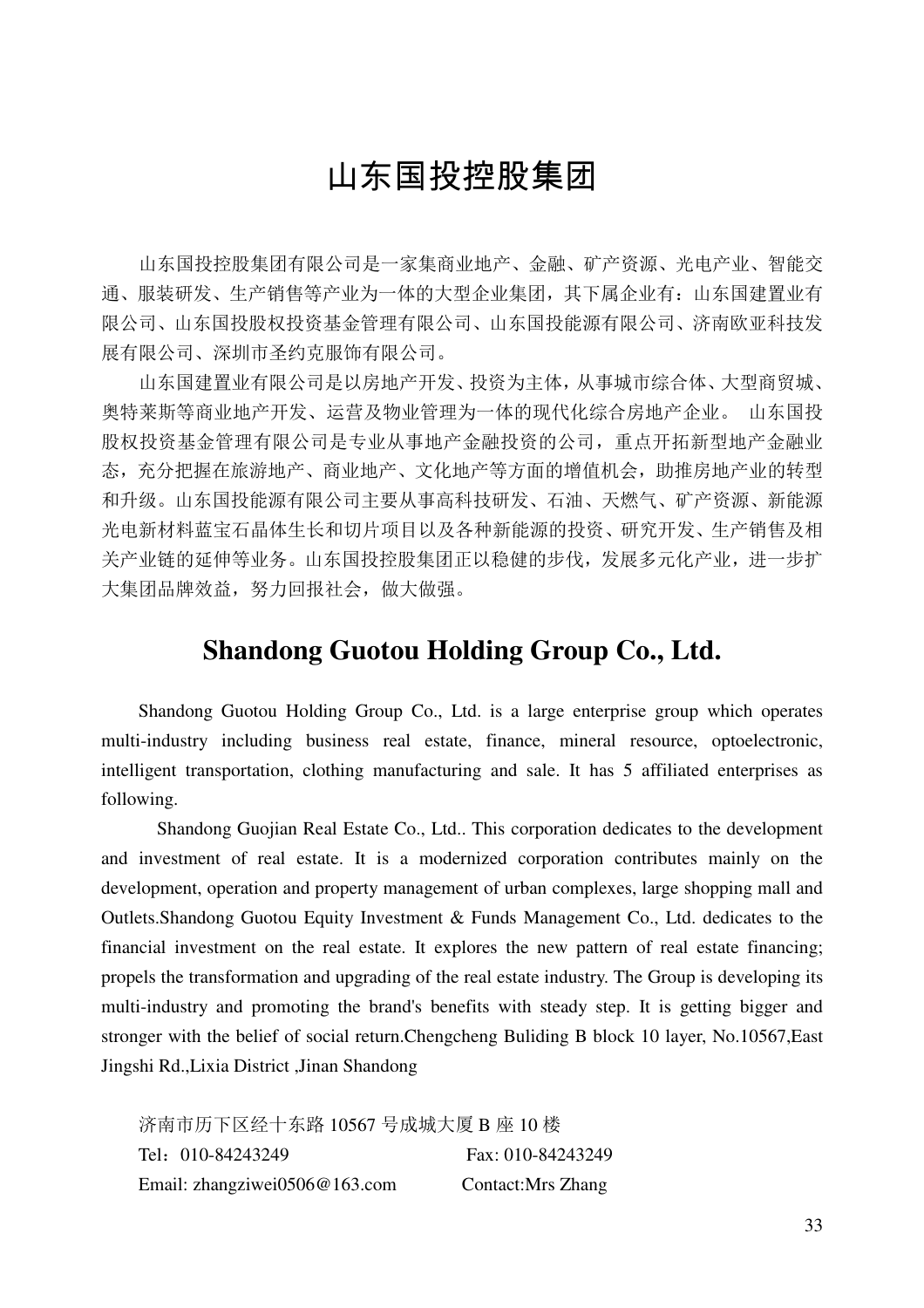# 亿康天伦(北京)投资有限公司

亿康天伦总部位于北京 CBD,是一家集风险投资、企业融资、上市公司收购合并、 财务顾问及金融产品研究的综合性投资金融机构。

亿康天伦拥有一支由留学归国人才领衔并涵盖金融、管理、法律等专业人士的资深团 队,通过专业化的服务和个性化的方案,将优秀企业与资本市场相结合,缔造多赢的商业 模式,以共同分享经济高速增长所带来的丰厚收益。

亿康投资的投资侧重于公司发展的种子期,早期,或新一轮扩张期。在这一期间,亿 康投资在全球范围内的网络和行业关系可以为被投资公司的发展提供附加值。

#### **EcomTeeland (Beijing) Investment Co., Ltd.**

EcomTeeland, headquartered in Beijing CBD, is known as a comprehensive financial investment institution integrating risk investment, corporate financing, acquisition and merger of listed companies, financial consultant and research of financial products.

EcomTeeland boasts a group of professionals dominated by talents returned from overseas and covering finance, management, law and other fields, incorporates excellent enterprises into the capital market through specialized services and customized programs, and creates the all-win business mode, so as to share lucrative profits brought about by rapid economic growth.

Ecom Investment focuses on the seed period, early period or the new-round expansion period throughout the company's development course. During the period, Ecom Investment can provide added value for the development of invested companies by depending on its network and industrial relations around the globe.

秘书处办公地址:中国北京市东城区左安门内大街左安漪园 5-2-1102 Add: Room3171, No.49-2 Majiapu EastRoad, FengTai District, Beijing, China Post Code:100070 Tel:0086-10-51661146 Fax:0086-10-51666683 E-mail: investor@sinosme.org.cn Website:www.smexpo.org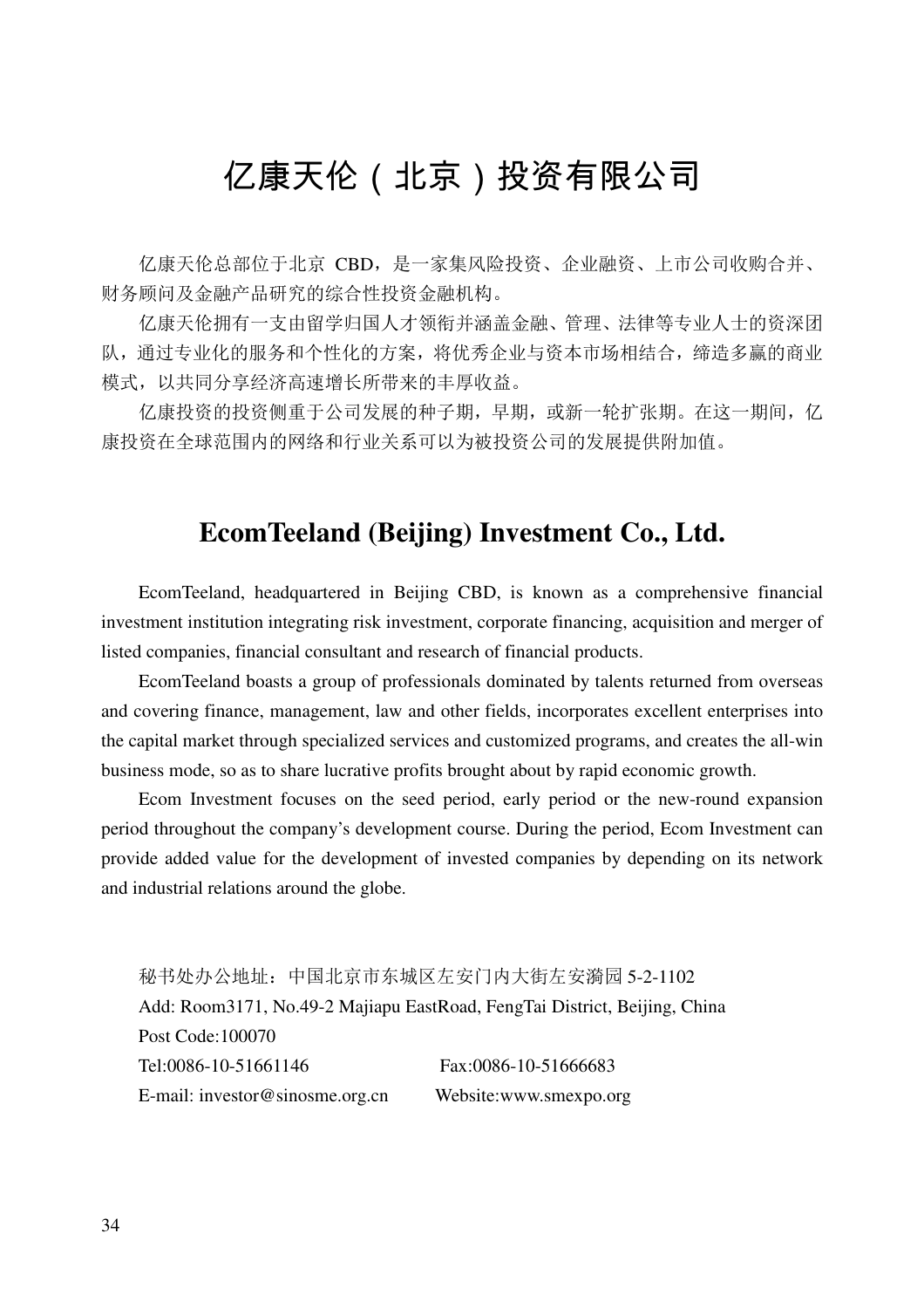## 山东鲁晨集团

山东鲁晨集团公司坐落在青岛市鲁晨工业园内,是一家集研发、制造、销售于一体的 大型企业集团,集团以实木门窗、木铝复合门窗、铝包木门窗、斜屋顶天窗和房地产开发 为主。产品销售遍布全国各地并销往欧洲、美国、东南亚等国家和地区,在国内外同行业 中享有盛誉。

集团公司率先在同行业中通过了 ISO9001 质量体系认证资格, 欧盟 CE 认证资格, 是 中国建筑节能技术协会"理事单位",被青岛市工商行政管理局和商务部国际贸易经济合作 研究院授予"AAA"级信用企业,荣获中国建筑材料流通协会颁发的"中国绿色、环保、节 能建材产品",中国质量检验协会建材委员会颁发的"国家质量检测合格建材产品"、"全国 建材行业质量示范企业"和"全国建材行业质量服务诚信企业",荣获中国建材市场协会颁 发的"绿色建材产品"、"质量、服务、信誉 AAA 级企业", 2008 年度被青岛市评为"投资青 岛百强民营企业"等一系列荣誉称号。

#### **Shandong Luchen Group**

Shandong Luchen group company is located in Luchen industrial park of Qingdao.We are large enterprise of research,development,manufacturing and sales of solid-wooden doors and windows, wooden aluminum composite doors and windows, wood aluminium clad doors and windows, roof windows and real estate development. Our product are saled throughout the country and exported to Europe, America, Southeast Asia and other countries and regions.We have good reputation in the industry at home and abroad .

Group has passed ISO9001 quality system certification qualification and European CE certification qualification.We are the governing units of China building energy-saving technology association. "We have been awarded" AAA "credit enterprise by Qingdao Administritive Bureau for Industry and Commerce and Chinese Academy of International Trade and Economic Cooperation. Won the Chinese building materials market association awarded the "green building materials", and "quality, service, credit AAA grade enterprise". In 2008,we have been rated by Qingdao government of Top 100 private enterprise investment Qingdao.

青岛即墨环保产业园海和路 188 号

Add: No.188,Haihe Rd.,Environmental Proction Industry Park,Qingdao Tel: +86-532-87523376 Fax: +86-532-87523376 Website: www.xiewudingchuang.com Email: frankzxl@126.com Contact: Mr. Zhou Xinglian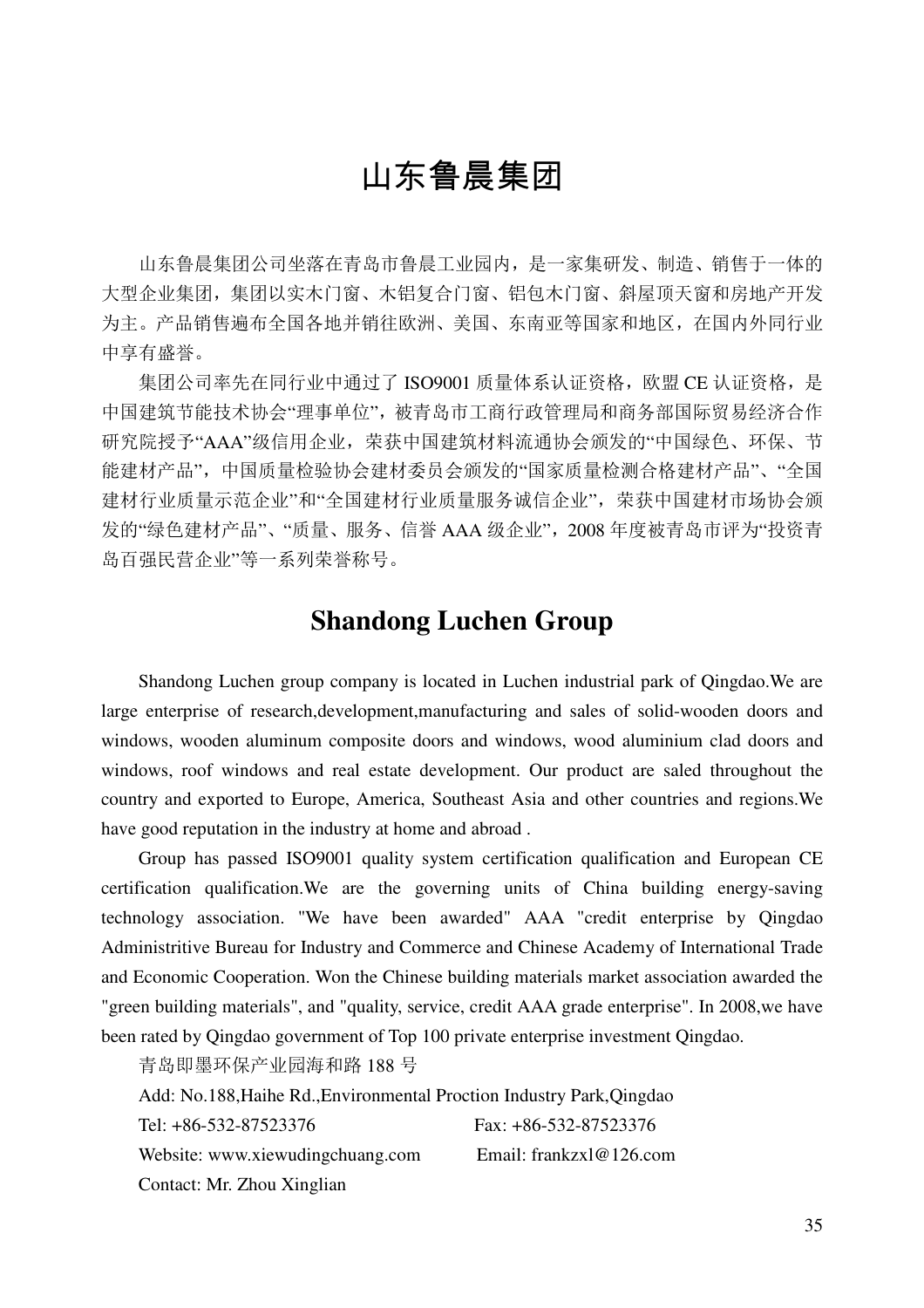# 云南丰云投资有限公司

云南丰云投资有限公司是一家以投资及实体经营为主体的民营股份制企业,位于昆明 市五华区长虹路 51 号丰云·财富广场 C 座五楼, 于 2009 年成立, 员工 200 余人, 总资产 近 8 亿元,下辖丰云·财富广场、丰云·美食城、昆明鲜客商贸有限责任公司、大理兆丰 房地产开发有限公司、昆明友立商贸有限公司、昆明佳姿尔服装有限公司、昆明正沅茶业 有限公司、云南天隆酒店、大理鹤阳坊生态食品开发有限公司等多家实体,主要行业涉及 商业广场、酒店、运输、商贸、茶业、房地产、食品加工及服装等领域。

经营范围: 对所投资的项目进行管理和经营, 经济信息咨询; 承办会议及商品展览展 示活动; 组织文化艺术交流活动; 企业管理咨询; 企业营销策划

#### **Yunnan Feng Yun Investment Co. Ltd.**

Yunnan Feng Yun Investment Co. Ltd is a company specialized ininvestment and business entities as the main body of the private joint-stock enterprises, located in Wuhua District of Kunming City, 51Changhong Road, Feng Yun, Fortune Plaza C building five, was founded in 2009, more than 200 employees, the total assets of nearly 800000000 yuan, under the jurisdiction of Feng Yun, Fortune Plaza, Fung the cloud ·Food City, Kunming Xian Ke trade limited liability company, Dali's real estate development company limited, Kunming Union Trading Co. Ltd.,Kunming Jiazi Garment Co. Ltd., Kunming is Yuan Tea Co. Ltd, Yunnan Tianlong Hotel, Dali crane, Ecological Food Development Co., Ltd. and a number of entities, the main industries involved in Commercial Plaza,,transportation, commerce, hotel industry, real estate, food processingand garment etc..

Scope of business: management and management of the investmentproject, economic information consultation; the Convention and exhibition activities; organizational culture and art exchange activities; management consulting; marketing planning

云南省昆明市长虹路 51 号 Add: No.51 changhong road, kunming650033, yunnan, China Tel: +86-871-65645192 Fax: +86-871-65374772 Website: www.fytouzi.net Email: zhe0521@163.com Contact: Ms. Haie Zhao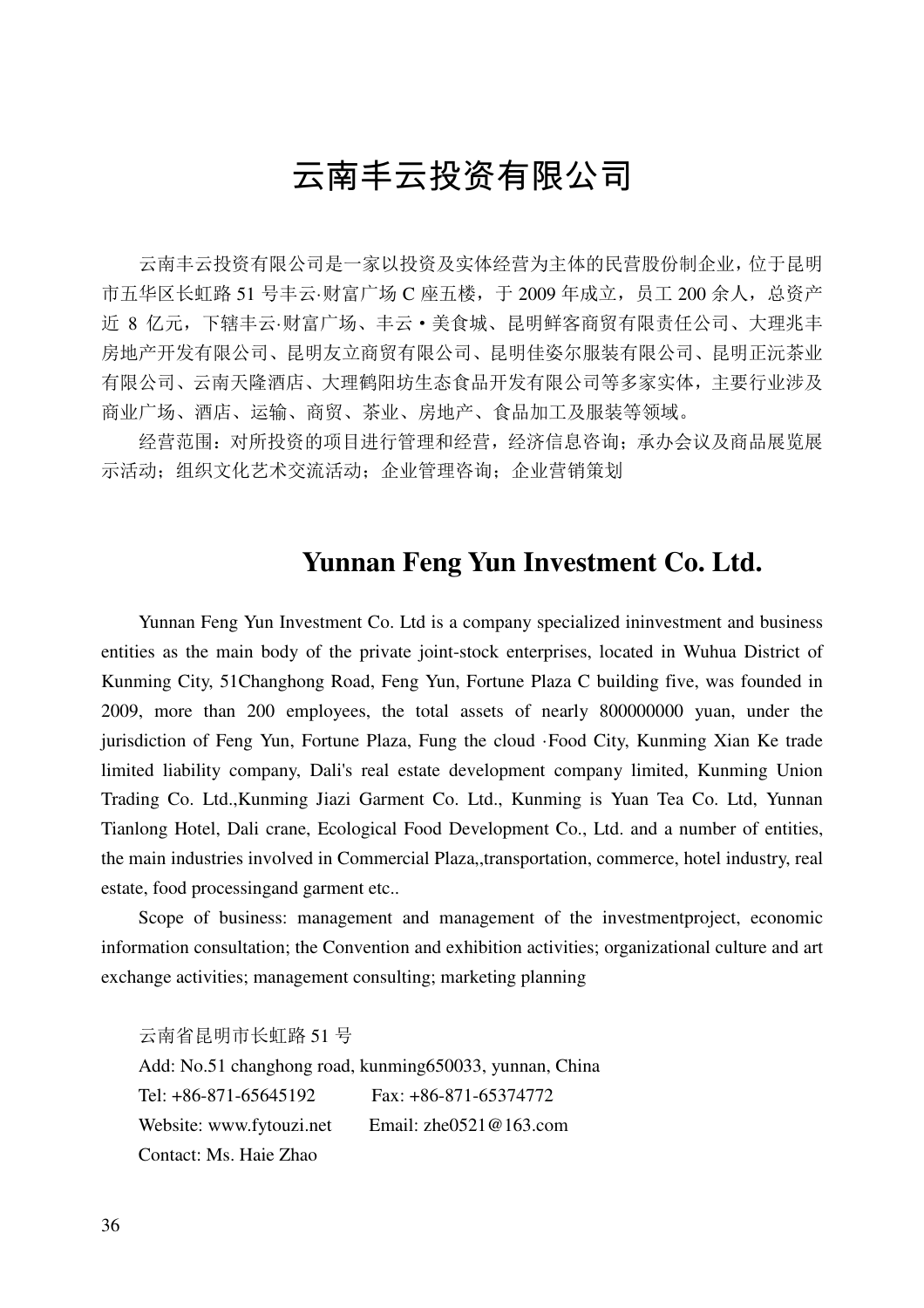### 山东北城集团

山东北城集团由中国侨商联合会副会长、中国青年企业家协会会员、山东省人大代表、 山东省工商联执委、山东省企工委委员、济宁市工商联青年企业家商会会长、陈涛千万慈 善基金理事长陈涛先生创办。集团经营范围涵盖体育、驾培、新能源开发与应用、地产、 金融、酒店管理、汽车出租租赁、超市、农业服务等多个行业。

北城已逐步实现了组织结构集团化、生产经营集约化、产业结构多元化,正朝着集团 产业现代化、集团管理网络化、集团事业连锁化的经营格局阔步发展!经营范围:体育、 驾培、新能源开发与应用、地产、金融、酒店管理、汽车出租租赁、超市、农业服务等。

#### **Shandong North City Group**

Shandong North City Group by the China Chamber of Commerce of North City Group Vice President of the Federation, the China Youth Entrepreneurs Association of Shandong Provincial People's Congress, Shandong Federation executive committee, working committee member enterprises in Shandong province, Jining City, president of Federation of Young Entrepreneurs Association, the Tao Do Charitable Foundation founder chairman Mr. Chen Tao. Group's business scope covers sports, driver training, development and application of new energy, real estate, finance, hotel management, car rental leasing, supermarkets, agricultural services and other industries.

In recent years, North City Group has been rated municipal health units, rural credit cooperatives, honest and trustworthy quality units, corporate education and training of advanced units, the region's trade union work advanced unit, Jining City Seventh consumer satisfaction, the region's trade union work advanced units, rural credit cooperatives honest and trustworthy quality flats, 2013 annual economic development pillar enterprises, Wise 93 Takayuki homes and large public events Donations Honor Unit, Jining City, the top ten overseas Chinese enterprises. North City has gradually realized the organizational structure of the group, production and management intensive, diversified industrial structure, industrial modernization is moving in the Group, the Group's management network, the Group's operating business chain stride pattern of development!

山东省济宁市任城区南张镇八里屯村

Add: Shandong jining city RenChengOu south zhang town eight miles of tuen village Tel: 0537-2173555 Fax: 0537-2173555 Website: www.sdbcjt.cn Email: ct55555@126.com Contact: Mr.TaoChen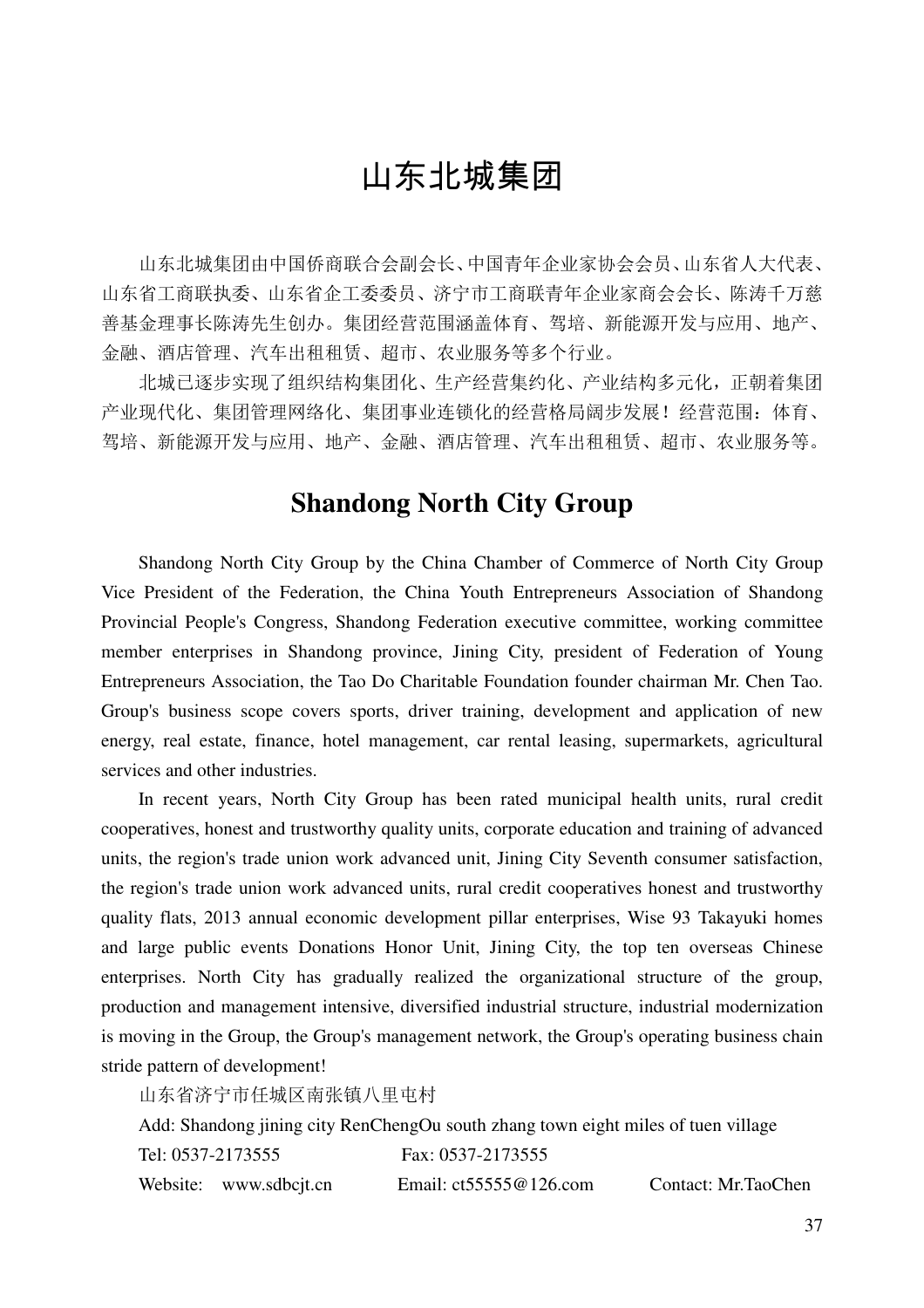# 医佳医投资有限公司

医佳医投资有限公司是一家现代化的医院投资管理公司,通过投资自建、合作、托管、 并购等方式进行医院投资和管理运营。投资运营总部设在北京,是国内较早致力于医院投 资管理事业的企业之一,目前以医疗产业为主,涉及金融、房地产、IT 等领域。

医佳医投资有限公司以雄厚的医疗产业和资金优势为依托,倡导"前瞻、严谨、博爱、 和谐"的企业精神,在所投资的医疗机构中引进国际先进的医疗管理服务模式,借鉴香港 国际医疗集团先进的管理经验,确保所投资的医疗机构健康、持续地发展。公司愿为繁荣 医疗市场,为医疗金融、地房、IT 的发展,为人类的健康做出贡献,致力实现顾客、员工、 股东、合作伙伴和社会的价值最大化。

#### **Yijiayi Investment Co.,Ltd**

As a modern hospital investment & management company, Yijiayi Investment Co., Ltd. invests and manages hospitals by way of self-built investment, cooperation, trusteeship, merger and acquisition, etc. The investment operation headquarters is in Beijing and it is one of the earliest enterprises devoting to hospital investment and management in China. At present, it gives a priority to healthcare industry, involving in finance, real estate and IT, etc.

Supported by its strong medical industry and financial advantage, Yijiayi Investment Co., Ltd. advocates the enterprise spirits of "foresight, rigor, fraternity and harmony". In order to ensure the sustainable development of medical entities we invested, we introduce the advanced international medical management service mode and draw on the management experience of Hong Kong international medical group. We are willing to make contributions for flourishing medical market and developing the medical finance, real estate and IT and for human health. We commit to maximizing the value of our customers, employees, shareholders, partners and society.

地址:北京市安苑路 20 号世纪兴源大厦 10 层 Add: 10F, Shiji Xinyuan Mansion, No. 20 Anyuan Road, Beijing City Tel: 010-84896866 Fax: 010-84896866-827 Website: www.yjy-inv.com Email: zj99@hzbs.net Contact: Mr.Yuanqing Dong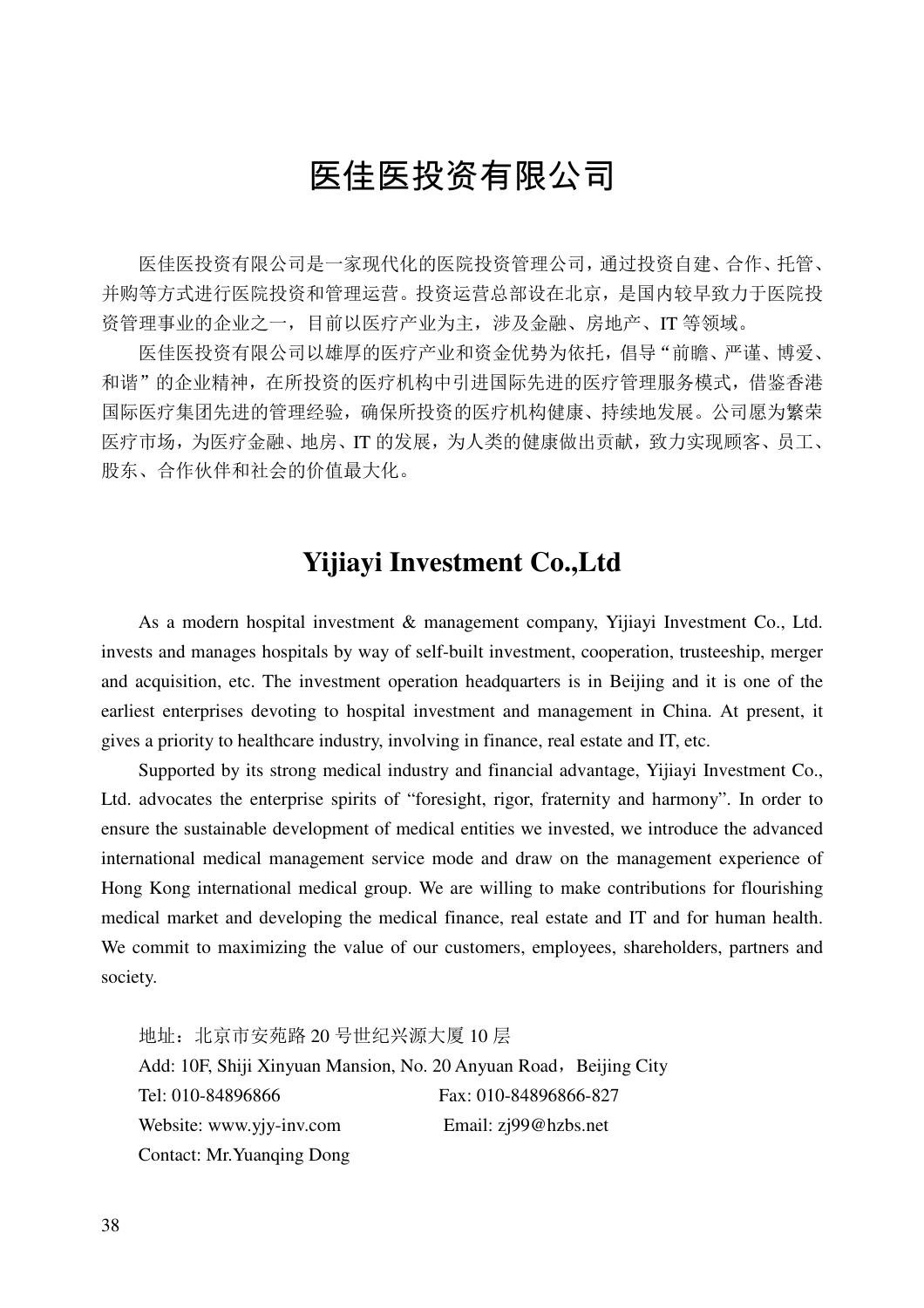# 北京医佳医网络技术有限公司

北京医佳医网络技术有限公司,是中国领先的医疗产业互联网 O2O 公司。注册资金 500 万,采用自主研发+OEM 合作+个性定制的形式,引领数字自动化营销和网络智能化 营销的方向,尤其在 SEM 智能选词、智能竞价、数据模型、效果预估和大数据挖掘等方 面处于行业领先地位。

公司是中国互联网协会会员单位,是百度、谷歌、搜狗、腾讯、新浪等多家网络巨头 的战略合作伙伴,拥有国内 2000 多家网站媒体资源,擅长运用新闻传播、事件策划、论 坛、微博、口碑、搜索引擎等多种组合方式,使企业的品牌和产品全面覆盖整个网络,提 升企业及产品的形象和知名度。

经营范围:网络项目托管、网络公关服务、网络广告策划、网络品牌传播、网络整合 营销、互联网技术开发、咨询管理与服务。

#### **Beijing Yijiayi Network Technology Co.,Ltd.**

Beijing Yijiayi Network Technology Co., Ltd. is the leading Internet Online-to-offline company of medical industry in China. With registered capital of 5 million Yuan, adopting the mode of "Independent research and development + OEM cooperation + Customized service", it leads the orientation of digital marketing automation and intelligent network marketing as a front-runner, particularly in terms of SEM intelligent word selection, smart bidding, data model, effect estimation and big data mining.

As the member of China Internet Association, the strategic partner of Baidu, Google, Sogou, Tencent, Sina and other networking giants, the company has more than 2,000 website media resources, who is skilled in covering the company brands and products over the whole internet and promoting the images and popularities of the company and its products by using the news communication, event planning, forums, microblogs, public praises, search engines and so on.

Business scope: Network project hosting, network public relation services, online advertising planning, network brand communication, network integrated marketing, Internet technology development, consulting management and services.

北京市朝阳区仰山路 4 号凯隆天颐宾馆内 3 层 310 室

Add:Room 310, 3F, Inside the Kailongtianyi Hotel, No. 4 Yangshan Road, Chaoyang District, Beijing City.

| Tel: 010-84896866    | Fax: 010-84896866-810      |
|----------------------|----------------------------|
| Email: zj99@hzbs.net | Contact: Mr. Yuanqing Dong |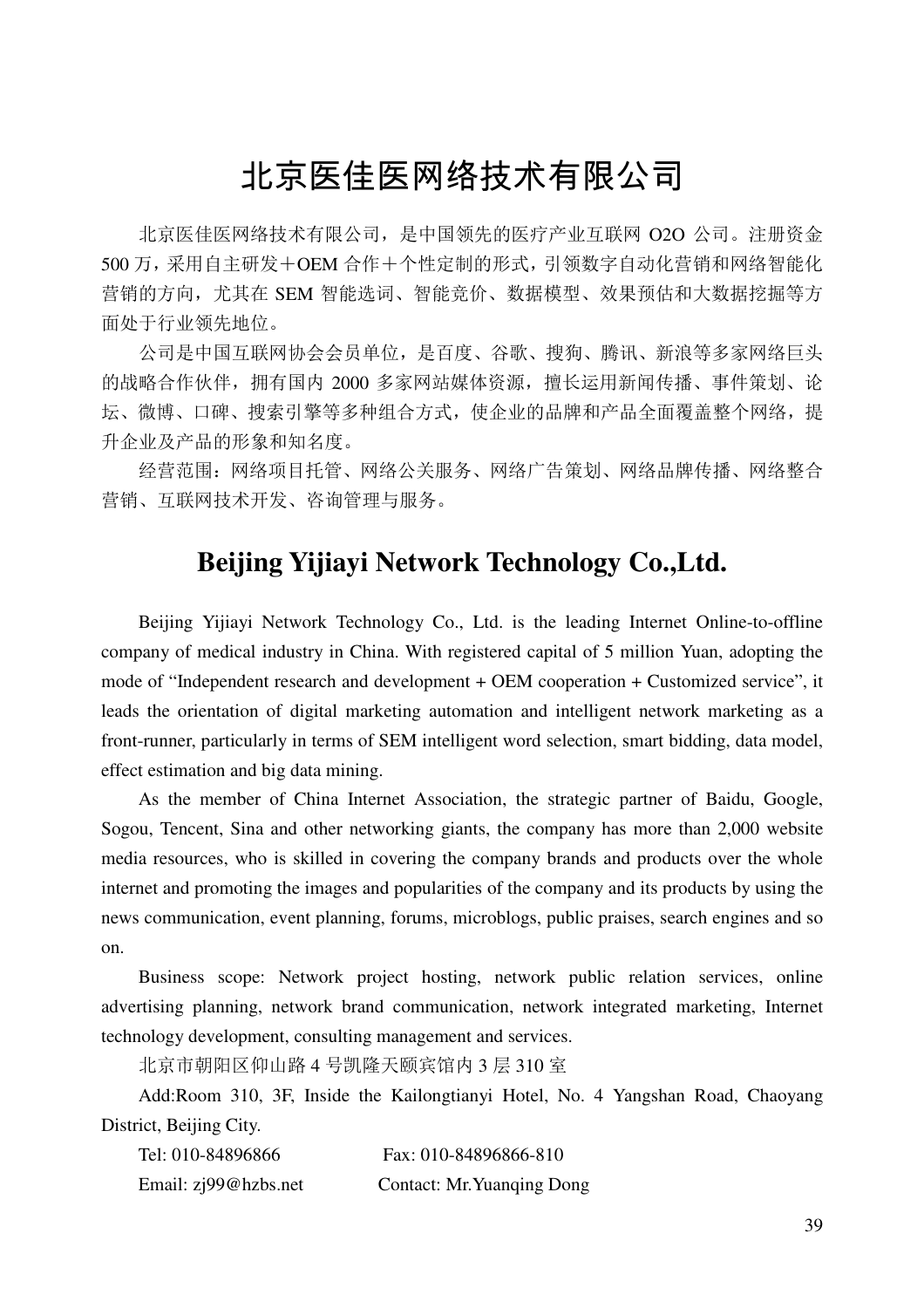# 九江华达医用材料有限公司

九江华达医用材料有限公司是一家在医用材料行业里经验丰富、实力雄厚的公司,位 于鄱阳湖畔,共青城闵家山路东郊湖滨岛上。四面环水,风景秀丽。主要从事于医疗用品 及医疗设备的生产与出口,现如今已经发展为拥有自己的工厂和贸易公司。

作为实力雄厚的华达公司,我们可以独立完成产品从原材料提供、生产加工、产品出 口及售后服务的整个流程,以纱布为例,从棉纱到纱布、脱脂纱布及其切割、折叠,到最 后销售,公司及贸易公司都能极好的完成各自的任务。除了本公司的产品外,我们也热忱 欢迎客户提供 OEM 产品。

通过严格的质量监控系统和检验认证,我公司产品都已获得 CE 和 FDA 证书。我们 已经建立了完整的严格的质量检测体系并通过了 ISO9002:13485 标准认证,而且已经建立 了自己的技术小组并配有先进的一体的实验室,和专职工作人员,我们根据顾客的要求, 严格按照国家标准生产我们的产品。

#### **Jiujiang Huada Medical Dressing Co., Ltd**

Jiujiang Huada Medical Dressing Co., Ltd is a powerful factory which has rich experience and strong financial support in medical dressing field. It is located in Gonging City, surrounded by Poyang River and has beautiful scenery. It is mainly engages in manufacturing and export of Medical Dressings, disposable non-woven products and medical equipments, has now developed into a group company by owning ourselves' factory and trading companies.

As a powerful group company, we have already obtained the capacity of accomplishing the whole chain from material supply, manufacture to the export of the products and final after-sales service independently. Just take the gauze products for instance, from the weaving of cotton yarn, grey gauze, absorbent, bleaching, cutting, folding, sewing, testing to the final sales, both our factories and trading company can always perfectly play their roles respectively. Except for the manufacture of our own brand, any OEM products are also welcomed.

Under the tight quality control system, most of our products already got CE and FDA approvals. And we've already set up the complete quality control system strictly conforming to ISO9002:13485 standard. We have also set up our own technical teams equipped with the lab with the most advanced instruments as well as the professional staffs. We manufacture all the products strictly as the international standard according to customers' requirement.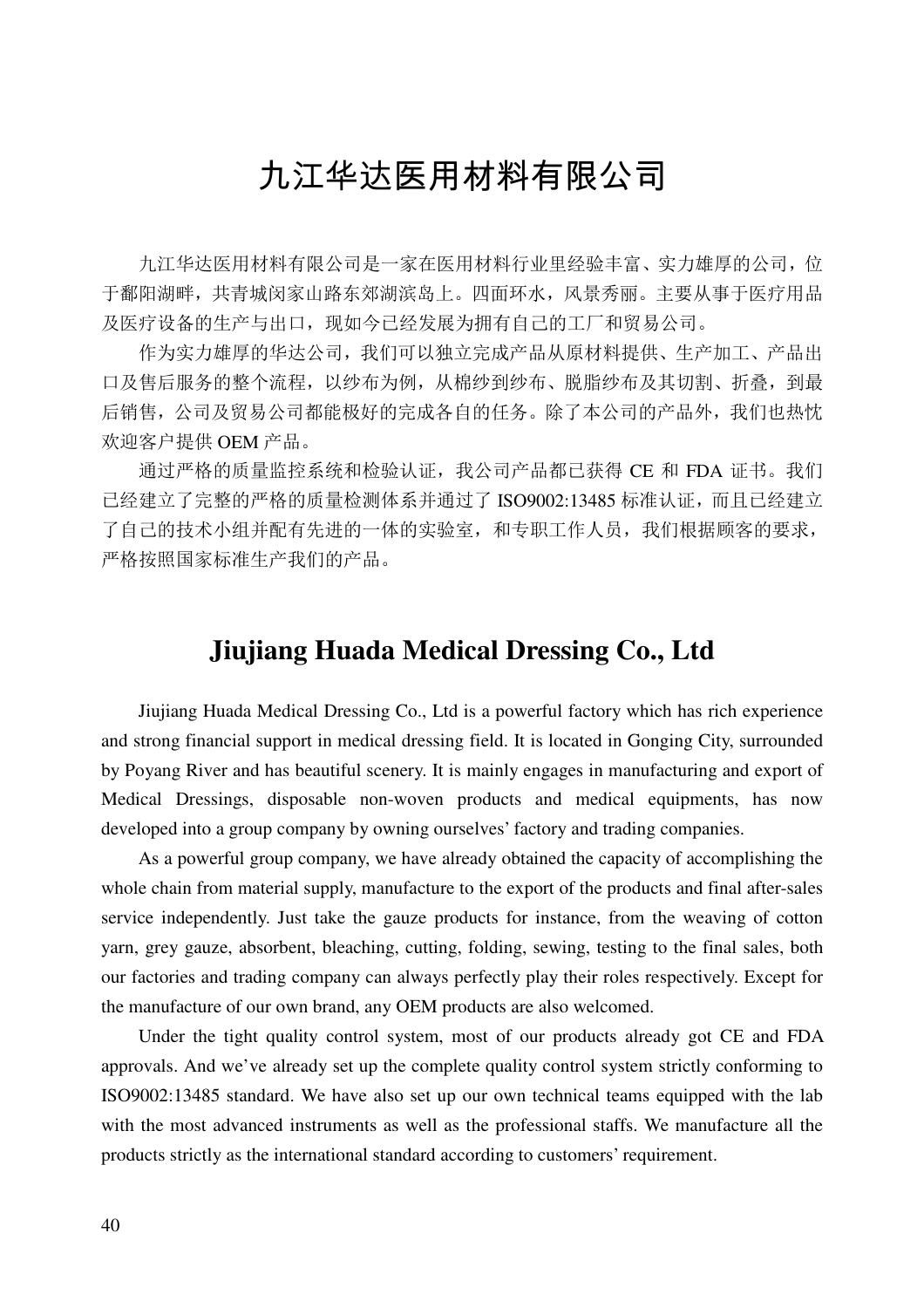## 陕西大红门投资集团有限公司

陕西大红门投资集团有限公司成立于 2003 年 3 月。公司地址:陕西省汉中市汉台区 北大街 81号,注册资本 5750 万元人民币; 企业法人代表: 陈岳明, 公司共有员工 520 人, 拥有高层管理人员 26 名,专业技术人员 13 人。主要从事商业房地产投资开发、百货与商 业综合体运营、餐饮、休闲娱乐等经营,集团资产总额 13 亿元人民币。

公司先后荣获陕西省侨联十大明星企业、陕西省文明工商户、文明民营企业等称号。 集团多年来,为社会提供公益、慈善和各种援助上百次,累计捐款数百万元。集团董事长 陈岳明同志还被评为 5.12 抗震救灾"爱心大使"。2013 年,设立了"陕西大红门投资集团 助学基金",每年资助 100 名"双特生"(成绩特好,家庭特困)完成学业。

#### **Shaanxi Dahongmen Investment Group Co., Ltd.**

Shaanxi dahongmen Investment Group Co., Ltd. was established in March 2003. Company Address: Shaanxi Hanzhong City, 81 North Main Street, the registered capital of 57.5 million yuan; corporate legal representative: Chen Yueming, the company employs 520 people, with 26 senior managers, professional and technical personnel 13 people. Mainly engaged in commercial real estate investment and development, department stores and commercial complex operations, catering, entertainment and other business, the Group's total assets of 1.3 billion yuan.

The company has won the title of Top Ten Star Enterprise Federation of Shaanxi Province, Shaanxi Province, civilized businesses, private enterprises and other civilizations.

Group for many years, providing welfare, charity and social assistance to the hundreds of various accumulated millions of dollars in donations. Group Chairman, Comrade Chen Yueming 5.12 earthquake relief was also named "Ambassadors." 2013, established the "Shaanxi dahongmen Investment Group Education Fund", an annual subsidy of 100 "special double life" (especially good results, Family poor) to complete their studies

陕西省汉中市汉台区北大街 81 号

Add: Hanzhong City, Shaanxi Province, 81 North Street, Tel: 0916-8183888 Email:827804114@qq.com Contact: Mr. Chen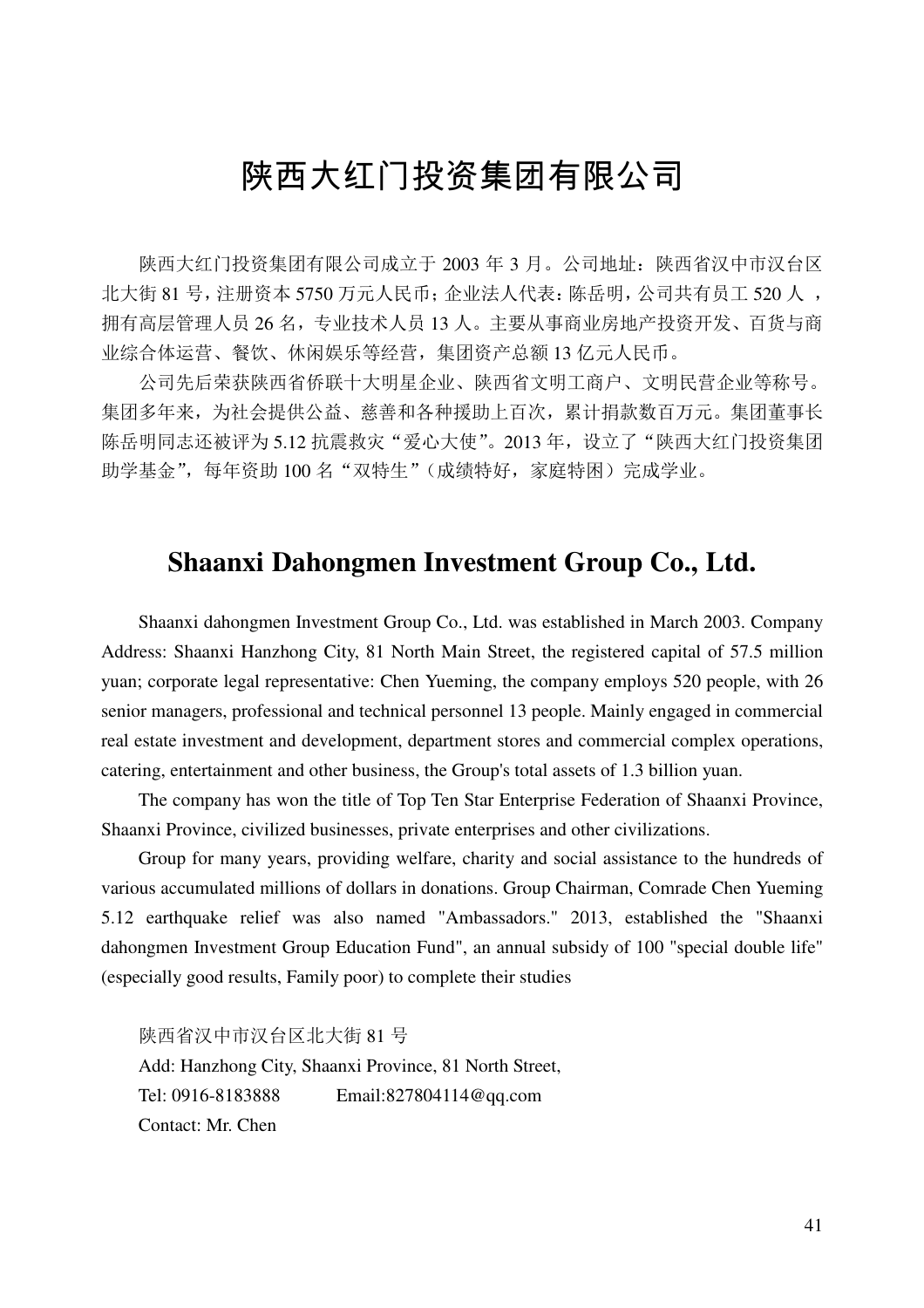# 云南汇丰达投资有限公司

云南汇丰达投资有限公司前身是成立于 2004 年的云南科吉商贸有限公司。目前,汇 丰达旗下已拥有 8 家全资及合资企业。公司业务已涵盖矿产品生产、农林业开发、国际保 税物流、金融投资、进出口贸易和汽车运输等领域。企业多次被当地政府评为"纳税大户" 和"年度财政贡献大户先进企业"。

公司与国资昆明经开区产业开发有限公司合作投资创建云南陆港国际物流有限公司, 打造新型国际物流平台。立足于昆明出口加工区,建立了完整的海关业务营运平台,致力 于为国内外广大客商提供市场拓展、金融、国际贸易、保税物流、仓储、配送及一站式通 关服务。

云南诚际进出口贸易有限公司是由云南汇丰达投资控股的专门从事国际贸易和国内 贸易的公司。主要业务包括:葡萄酒进口、精品蔬菜出口、咖啡现货交易、期货交易、咖 啡出口贸易业务、代理进出口大型设备业务。

#### **Yunnan Hyphot Investment Co.,Ltd**

Yunnan Hyphot Investment Co., Ltd, (abbreviated as "Hyphot ") predecessor is Yunnan KE JI Commerce Co.Ltd, Ltd, founded in 2004. At present, Hyphot already has eight wholly-owned and Joint venture subsidiaries. The company's business has covered mineral products production, agroforestry development, international logistics, financial investment, import and export trade and motor transport , etc. It was awarded many times "large taxpayer" and "large annual revenue of advanced enterprise" by the local government.

Cooperate with state-owned enterprise, Hyphot invested and built international modern logistics platform committed to provide our customers both at home and abroad with market development, finance, international trade, bonded logistics, warehousing, distribution, and one-stop customs clearance service.

One of subsidiary corporation named Yunnan Chengji Import and Export Trade Co., Ltd., is specialized in international trade and domestic trade. Main business includes: wine import, vegetable export, coffee spot trading and futures trading, import and export agent of large equipment business.

昆明经济技术开发区出口加工区产业大厦第 8 层南面

Add: South 8th Floor Industrial Building of Export Processing Zone Kunming Economic Technological Development Zone Kunming,Yunnan,China

Tel: $+86-871-67898888$  Fax:  $+86-871-67898888$  Email: luhui1963@gmail.com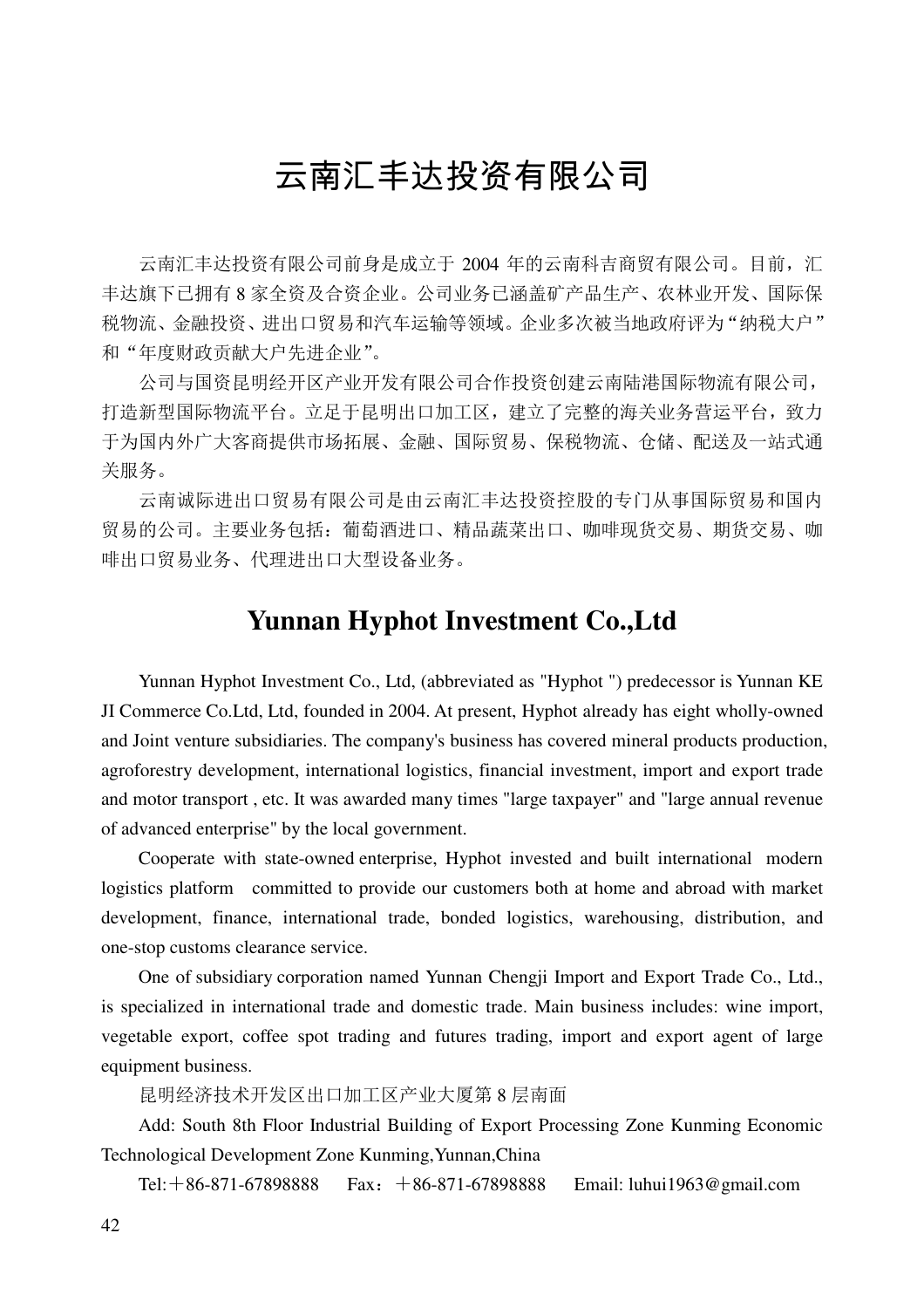### 江苏省华宝纺织集团

集团组建于 2006年10月,是一家集纺织、地产、金融、食品、电子、国际贸易、新 能源科技于一体的国家大型企业,现有11个成员企业,30 万枚纱锭纺织规模,2860 名员 工,15 亿元资产,年销售收入达 30 亿元,年创利税 3 亿元。连续 15 年成为地方第一纳税 大户,跻身盐城工业企业前 10 强、江苏省纺织企业前 20 强、中国民营企业 500 强行列。 企业先后获得"中国优秀企业、中国诚信单位、国家守合同重信用企业、江苏省 AAA 级 资信单位、江苏省农业产业化龙头企业、江苏信贷诚信企业"等 30 多项荣誉称号。

集团所属的纺织业拥有日本村田自动络筒机、细纱长车、瑞士清钢联等先进生产设备、 产品类型有色纺系列纱,竹节纱、赛络纺、生物竹纤维系列纱等,主产品精梳 80 支、100 支等多项指标处于国内同行业领先水平,"宝福"牌本色纱、色纺纱荣获"江苏省名牌产 品、江苏省著名商标、全国纺织行业十大品牌、国家免检产品"等称号。

### **Jiangsu Province Huabao Textile Group**

Group was established in 2006 October, is a collection of textiles, real estate, finance, food, electronics, international trade, new energy technology in one of the national large-scale enterprises, the existing 11 member enterprises, 300000 spindles of textile size, 2860 employees, assets of 1500000000 yuan, the annual sales income of 3000000000 Yuan, annual profits and taxes 300000000 element. For 15 consecutive years to become the first large taxpayer, ranks among the top 10 industrial enterprises in Yancheng, Jiangsu province textile industry before the 20 strong, Chinese private enterprise 500 strong cavalcade. Enterprise has won the "outstanding enterprises, Chinese China integrity unit, the national Shou contract re credit enterprises in Jiangsu Province, AAA grade credit units, Jiangsu province leading enterprises of agricultural industrialization in Jiangsu, credit credit enterprise" and other honorary titles, 30.

Group of textile industry has Murata automatic winding machine, spinning long vehicle, Swiss Qing steel and other advanced production equipment, product type colored spun yarn series, Takesetsu Sa, Sirospun bamboo fiber yarn, biological products, combing 80, 100 a number of indicators in the domestic same industry leading level, "investors" brand color yarn, colored yarn won the "brand-name products in Jiangsu Province, Jiangsu province famous brand, national textile industry ten big brands, national inspection free products" title.

Address: 299 South Fudong ,Binhai County ,Jiangsu 224500 Tel: 86 515 84103778 Fax: 86 515 84102785 Email:jsbhlrs@163.com Contact:Ms.Xucheng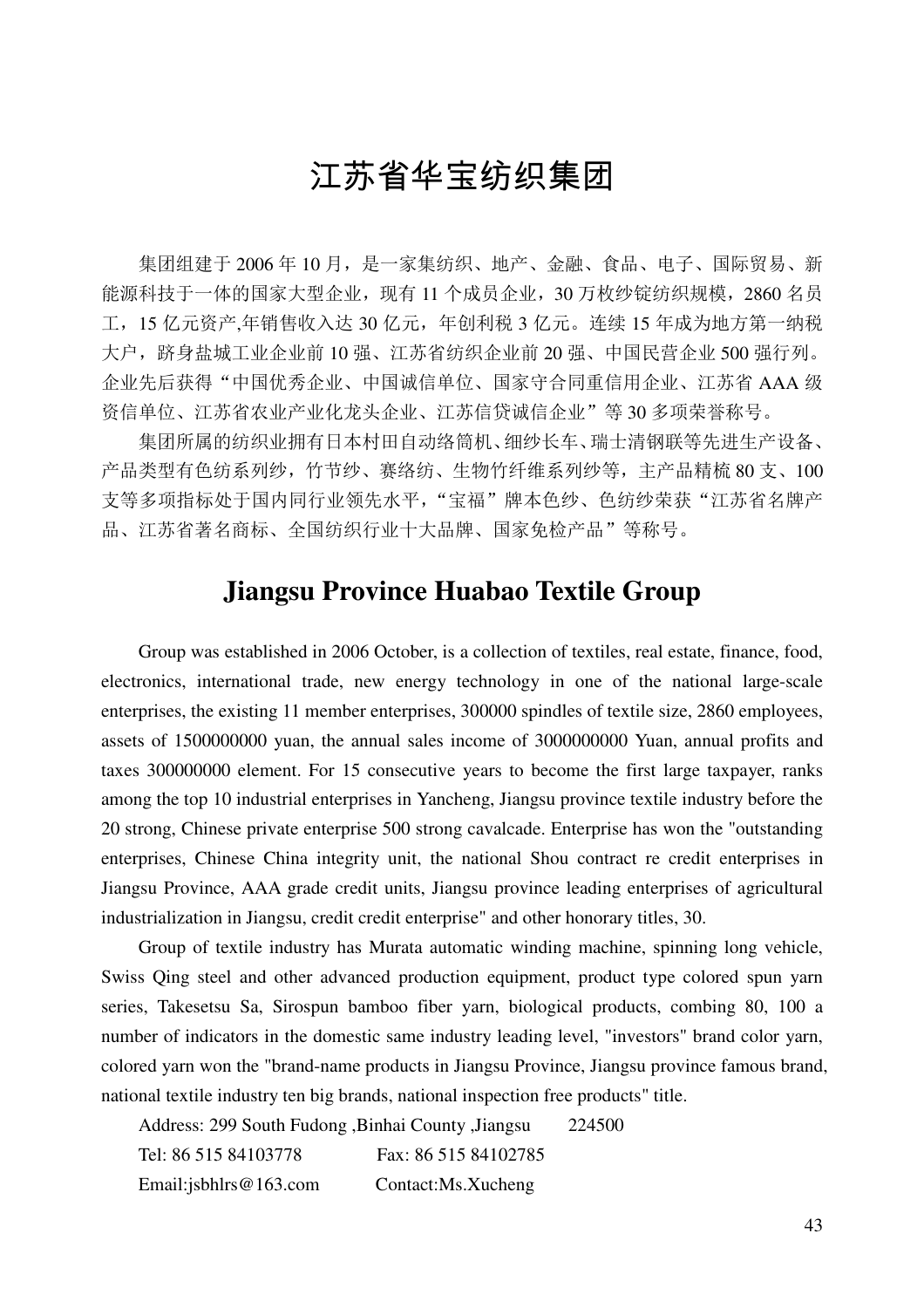# 云南中克商贸有限公司

云南中克商贸有限公司。2004 年 9 月经云南昆明国家度假区招商局招商引资成立的 私营股份制企业。注册资本 5 佰万元整。

公司位于昆明国家度假区滇池路怡景园度假酒店中心办公楼。

主要从事云南省生产资料类塑料原料的供应销售。年销售收入近 5 亿元人民币,是历 年昆明国家度假区重点纳税户。

同时也是四川川棉集团股东。

四川川棉印染有限公司成立于 1964 年,注册资本 2000 万元正。川棉纺织有限公司注 册资本 1000 万元正。川棉服装厂注册资本 500 万元正。

公司位于四川省成都市金堂县。具纺纱、织布、印染和服装生产的全产业链。是四川 省最有影响力的民营企业。通过了 OEKO-TEX 100, ISO9001 等质量认证体系认证。

是历年县、市两级政府的重点纳税户。

#### **Yunnan Zhongke Trading Company**

Yunnan Zhongke Trading Company, a private joint-stock company, was initiated in September 2004 in response to the investment invitation by Merchant Group of Kunming National Resort of Yunnan Province, with registered capital of 5 million yuan.

 The company is headquartered at the central office building of Yijing Garden Resort&Spa Hotel, Dianchi Road, Kunming National Holiday Resort.

 It is specialized in supply and marketing of plastic materials used for production in Yunnan Province. With an annual sales revenue of nearly 500 million yuan, it has been listed as the major taxpayer of Kunming National Holiday Resort over the past ten years.

What's more, it is also a shareholder of Sichuan Chuanmian Dyes Co.Ltd

 Founded in 1964, Sichuan Chuanmian Dyes Co.Ltd has a registered capital of 20 million yuan, with Sichuan Cotton Textile Co., Ltd contributing 10 million yuan and Sichuan Chuanmian Garment Factory contributing 5 million yuan.

 As the most influential private enterprise of Sichuan Province, Sichuan Chuanmian Dyes Co.Ltd is situated in Jintang County, Chengdu City, Sichuan Province, engaged in production of spinning, weaving, dyeing and garment. It has been certified by OEKO-TEX 100, ISO9001 and other quality system certifications.

These years has witnessed its significant contribution to the tax revenues of both the county and municipal level governments.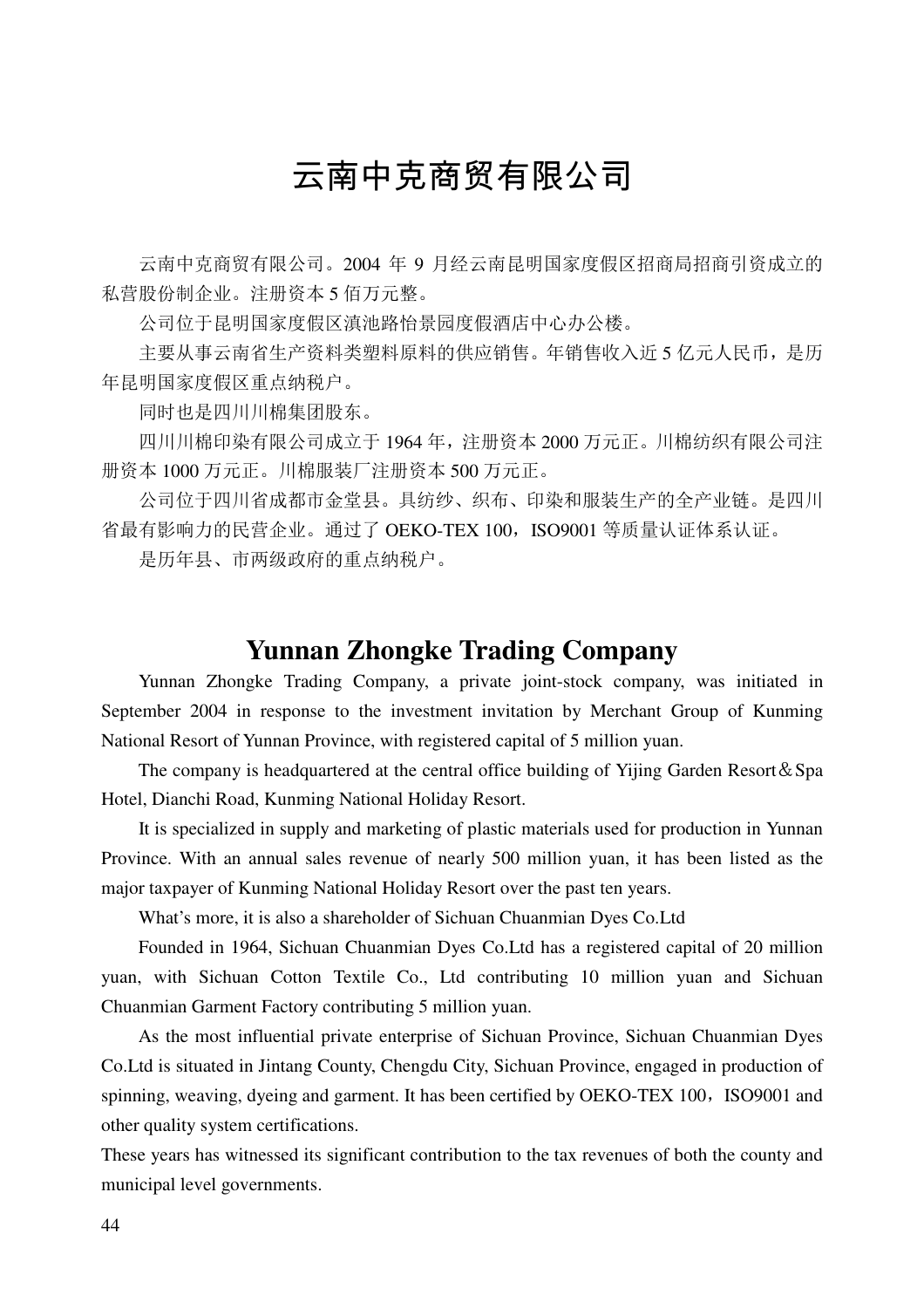# 西安富民化纤有限公司

西安富民化纤有限公司成立于 1995 年 12 月,耗资 100 万美金,引进了具有国际先进 水平的喷胶棉生产线,建成了西北地区最大的喷胶棉专业生产厂,企业采用香港的先进工 艺配方技术和管理方式,公司的技术人员及主要操作工作由香港高级工程师亲自培训一年 之久,是西北地区同行生产规模最大,工艺技术水平最先进、产品质量最好的喷胶棉生产 企业,公司集生产、销售和新产品技术开发为一体,公司自成立以来,立足于高起点、高 定位的发展战略,坚持"以人为本,以法为治;确保质量,打造品牌;优化环境,保障安 全;崇尚诚信,持续改进"的经营方针,以"利自诚中求,誉自信中来"作为客户服务思 想,一直深受广大客户的厚爱与支持。自成立以来得以稳健地发展。产品质量经西安市技 术监督局检测达到了国家 ZB B32001-89 标准, 被评为"西安市质量先进产品", 并经瑞士 纺织检验研究所,瑞士纺织检验有限公司测试,在全国同行业中首家通过了"OKO Texstan dcard 100"认证, 取得了国际"信心纺织品"证书,(中国纺织报予以报道)。

#### **Xi'an Fumin Chemical Fiber Co., Ltd.**

Xi'an Fumin Chemical Fiber Co., Ltd. established in Dec.1995, has invested USD 1 million to introduce the international advanced polyester wadding production line, and built the largest factory specially producing the polyester wadding in Northwest Region. The company adopts Hong Kong advanced technical formula, technology and management mode, the technicians and main operators of the company have been trained for a year by Hong Kong senior engineer personally. As an enterprise for polyester wadding production of the largest scale with the most advanced technology and the best quality in the same field of Northwest Region, Fumin integrates production, marketing and development of the new products. Standing for the high starting point and high-level development strategy since the establishment, and complying with the operation principles of "talent-oriented, management via the law, quality assurance, brand creation, environment optimization, safety assurance, credit-advocating and sustainable improvement as well as the customer service philosophy of "profit from integrity and reputation from credit", Fumin is always welcome and supported by the customers, and has developed stably since the establishment.

西安市和平工业园一号路铁路南 300 米蚂蚁搬家院内710086 Add: Xi 'an industrial park road no. 1 railway south peace ants move in the 300 metres Tel: +86-29-84368283 Fax: +86-29-84368832 Website:www.xafumin.com Email: 1436822438@qq.com Contact: Mr. yu changqing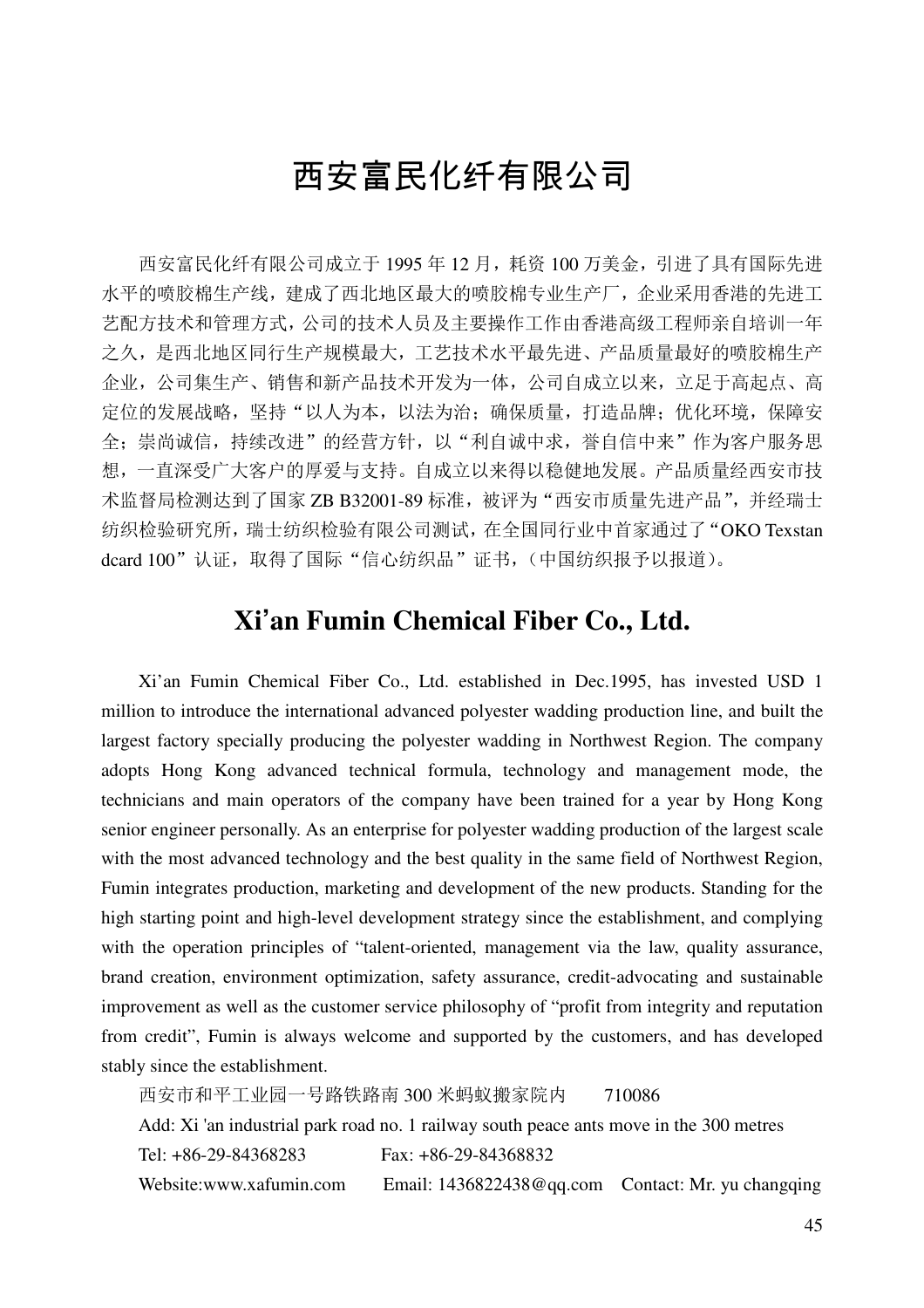## 北京市宗洋制衣集团

北京市宗洋制衣集团成立于 1995 年,系一家集服装设计、生产、销售为一体的知名 民营服装企业。集团旗下共有 ZONGYANG(宗洋)、LINNIE.Z(郦妮)、SLIPPER PLANT(卓 蔻兰)三大女装品牌。主打品牌 ZONGYANG(宗洋) 创立于 1996 年,其品牌专柜遍布北京、 沈阳、太原、长春、哈尔滨、西安、兰州、、济南、银川、西宁、南京、合肥、杭州、昆 明、郑州、大连、青岛、唐山等 80 余个全国大中城市。在由《服装时报》等行业权威媒 体服装品牌市场占有率权威发布中,"宗洋"女装多次成为市场占有率领先品牌。"宗洋" 女装先后荣获 "2006 年度北京十大热销品牌"、"2007 年度北京十大热销品牌" 、"北京 最具潜力时装品牌"称号。2008年,"宗洋"商标被北京市工商局评为"北京市著名商标"。

### **Beijing Zongyang Garment's Group Company**

Beijing Zongyang Garment Group Company(abbreviated as "Zongyang") was founded in 1996, as a famous private company, Zongyang integrate clothes design, production and sales.Now Zhongyang have 3 women's garment brands, ZONGYANG, LINNIE.Z and SLIPPER-PLANT. The main brand ZONGYANG was founded in 1996, successively gains "top-ten brand of year 2006 of Beijing", "top-ten brand of year 2007 of Beijing ", "The most potential fashion brand of Beijing".In 2008, "ZHONGYANG" is awarded by Beijing industrial and commercial bureau for "famous brand of Beijing". The brand special counters spread over more than 80 large and medium cities in China such as Beijing, Shenyang, Harbin, Taiyuan, Jinan, Changchun, Xi'an, Lanzhou, Yinchuan, Xining, Nanjing, Hefei, Hangzhou, Kunming, Zhengzhou, Dalian, Qingdao, Tangshan. "ZHONGYANG" was always announced as famous brand in market share by the authorized media in clothing industry like "Fashion Times ".

北京市大兴区庞各庄镇隆新大街 7 号

Add: No.7 Longxin Street,Panggezhuang Town, Daxing District, Beijing 102601, China Tel: +86-10-89287111 Fax: +86-1089287555 Website: www.zongyang.cc Email: bjzyjt @163.com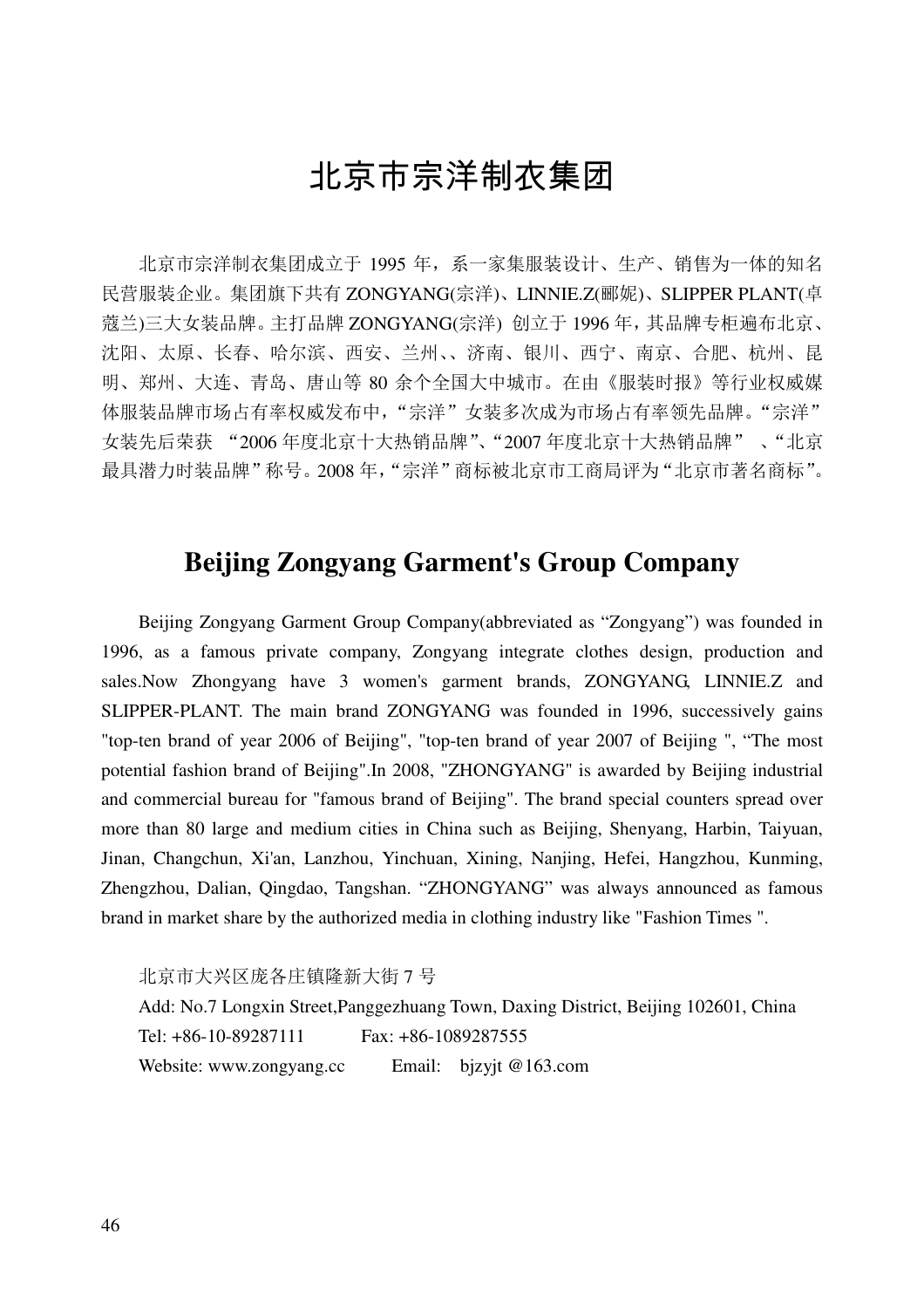# 朗丽姿服饰(北京)有限公司

朗丽姿服饰(北京)有限公司成立于 2005 年, 其自主研发品牌 LINNIE· Z (郦 妮),LINNIE• Z(郦妮)女装是英国著名高档家居用品生产商朗尼集团旗下 LINNIE• Z 家居的延伸品牌。2005年进入中国市场, LINNIE• Z (郦妮) 女装秉承 LINNIE• Z 家居 百年来服务高端的传统,始终坚持打造高品质生活方式的品牌理念,力图通过完美的产品 和服务,将高档、时尚的生活元素传达给自己的消费者。

作为诞生在英国成长在北京的 LINNIE· Z (郦妮), 始终探求服饰与现代文化相结合 的道路,将英伦的现代艺术通过服饰展现给中国消费者。其时尚的款式,华丽的面料,考 究的做工,国际化的营销模式及全新的服务理念,很快征服了中国消费者。

#### **LINNIE.Z (Beijing) Fashion Limited**

LINNIE.Z (Beijing) Fashion Limited was founded in 2005, the independent brand LINNIE • Z (Li Ni), LINNIE Z (Li Ni) is the extension of LINNIE Z's brand of home furnishing England famous upscale home furnishing products producer Lonnie group. In 2005 to enter the Chinese market, LINNIE Z (Li Ni) women uphold LINNIE • Z home furnishing traditional high-end services for hundreds of years, always adhere to create high-quality lifestyle brand philosophy, tries to perfect products and services, will convey the elements of life, high-grade fashion to their own consumers.

As born in Britain grew up in the Beijing LINNIE Z (Li Ni), always seeking costumes and modern culture by way of modern art, the British by costume show Chinese consumers. The fashionable style, gorgeous fabrics, exquisite workmanship, the marketing mode of internationalization and the new service concept, soon conquered the Chinese consumer.

北京市大兴区庞各庄镇隆新大街 7 号 102601 Add:No.7 Longxin Street,Panggezhuang village,Daxing district,Beijing China Tel:+86-10-89287111 Fax:+86-1089287555 Website:www.linniez.com Email:bjzyjt @163.com Contact:Mr.Zhengchuanbiao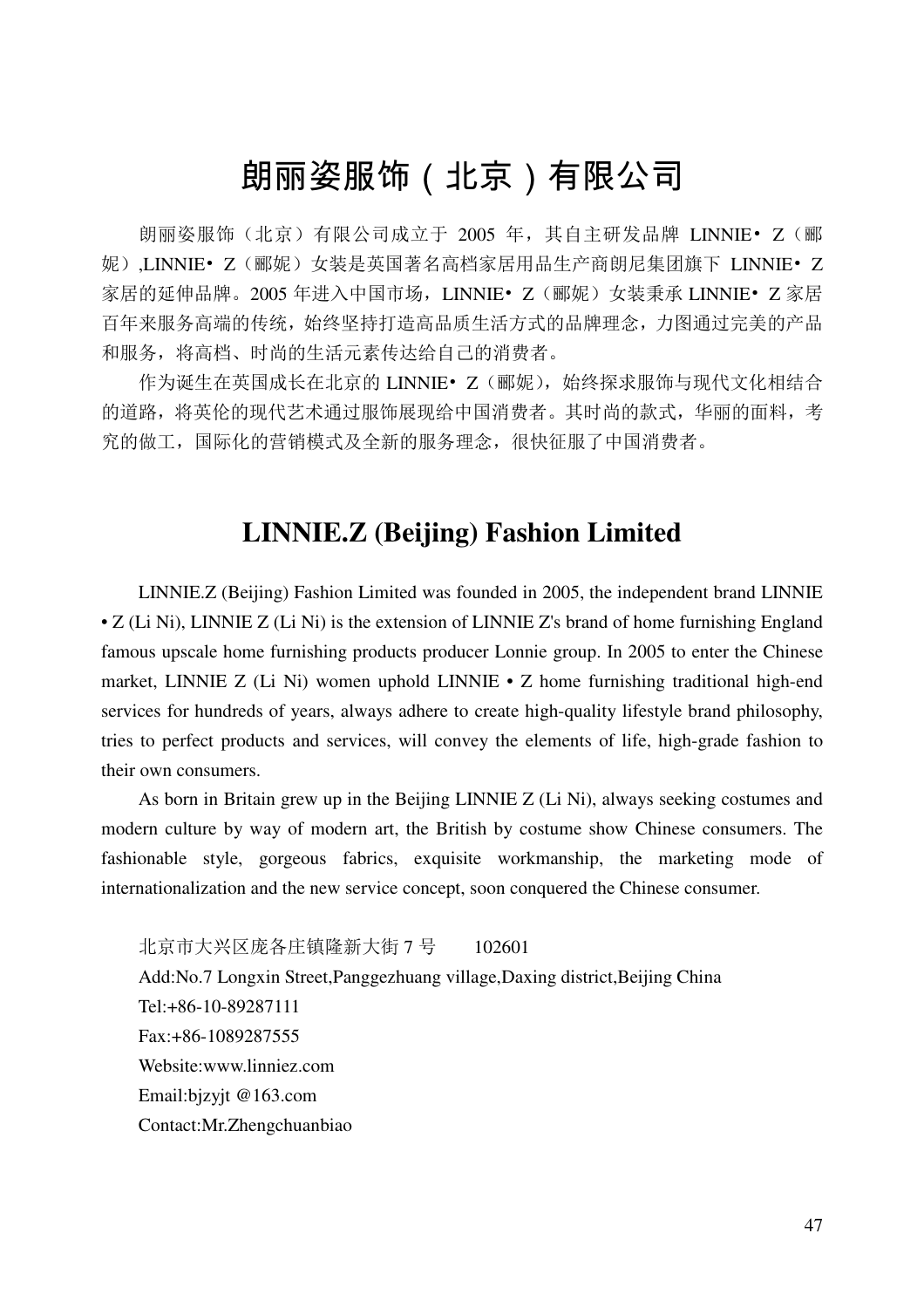# 福建新精工家具有限公司

福建新精工家具有限公司是一家中外合资企业,公司成立于二零零二年,拥有当代世 界先进的全套数控流水线家具生产设备,专业生产五星级以上酒店家具,是一家高起点、 高档次、上规模的专业家具生产制造商。公司现在上海一家酒店家具营销中心,天津、重 庆、西安、武汉、杭州五家酒店家具营销分公司和八家酒店家具专业配套厂,一家木材、 装璜材料贸易公司。

公司坚持秉承"追求完美"、"顾客满意"的经营理念,以科学的管理体系,一流的设 计水平,先进的设备、工艺和技术,优质、完善的售后服务、以及 ISO14001 环境管理体 系和严格的 ISO9001 国际质量保证体系,缔造了高含金量的精达品牌。

### **Fujian New Jinggong Furniture Co., Ltd**

Fujian new jinggong furniture co.,ltd is a joint venture established in 2002 ,With a full set of global leading numerical control equipment of assembly line furniture production, specializes in furniture production of five-star hotel, it is a professional furniture manufacturer of high starting point,scale and grade. The company's existing Shanghai hotel furniture sales center,five hotel furniture sales branch in Tianjin, Chongqing, Xi'an, Wuhan, Hangzhou and eight hotel furniture professional supporting factory, a wood, decoration materials trading company.

We stick to the business guideline of "pursuing perfection" and "customer satisfaction". Based on the scientific management system, first-class designing standards, advanced equipment, and techniques, excellent after-sale services, and ISO14001 environmental management system ,the guarantee of strict IS09001 international quality assurance system, we have created the brand of Jingda with high gold content.

福建省莆田市荔城区西天尾镇荔园工业区精工家具

Add:Jinggong furniture Liyuan Industrial zone Xitianwei town Licheng zone Putian city Fujian Province.

Tel: +86-594-2888196 Fax: +86-594-2890018 Email: selina\_ylq@126.com Contact: Mr. Yang Contact: Mr. yu changing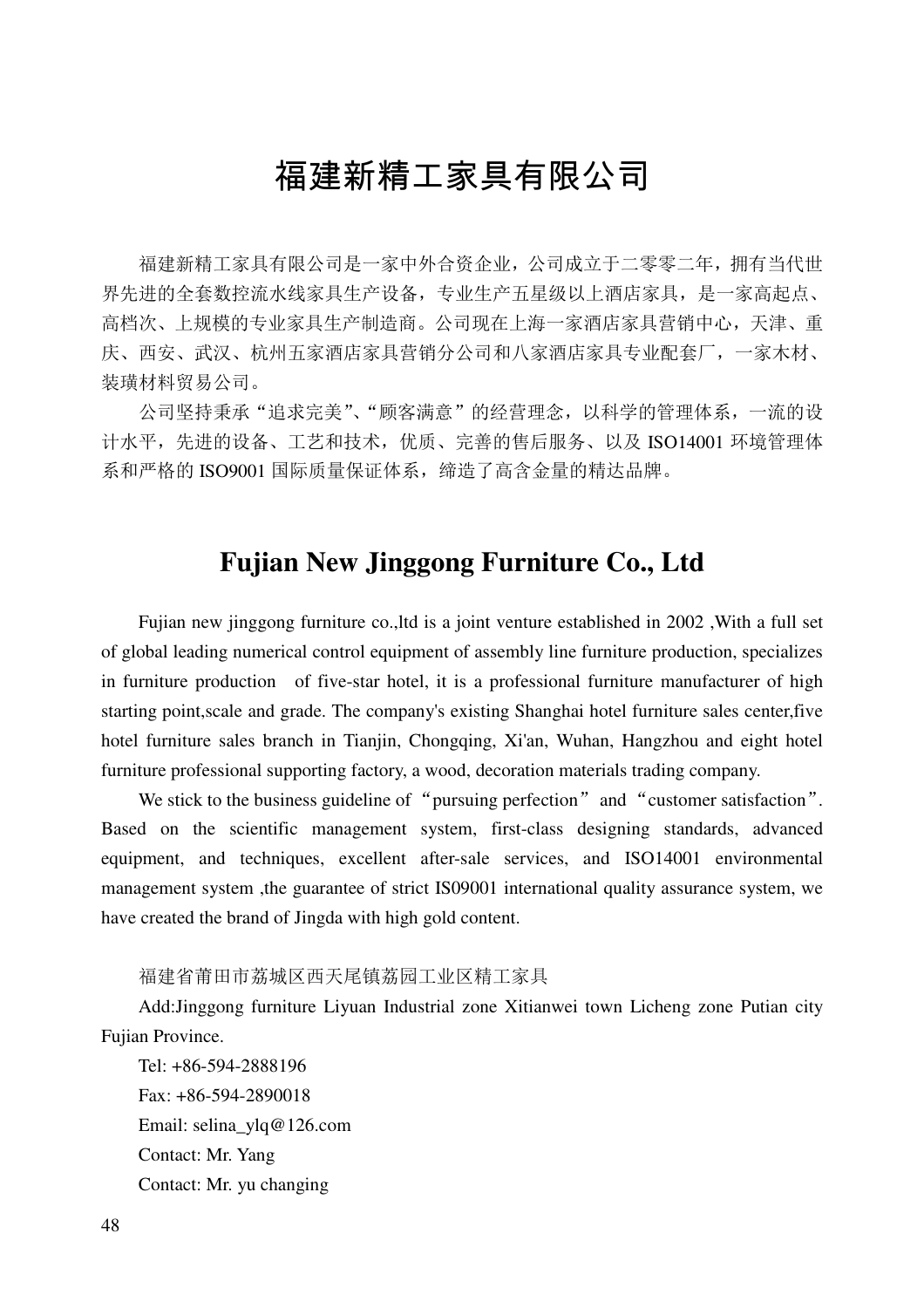### 上海美迪特拉商贸有限公司

上海美迪特拉商贸有限公司是以经营进口食品为主,并提供进口食品供应链服务及相 关咨询服务的商贸企业。

经营范围:葡萄酒,橄榄油,休闲食品,为食品进口商提供商超渠道配送服务,电子 商务等。

### **Shanghai Meditela Commerce and Trade Co., Ltd.**

Shanghai Meditela Commerce and Trade Co., Ltd. was established in 2011 specializing in the importation and distribution of food & beverage products.

It provides logistic and distribution services to vendors catering supermarket and Hypermarket operations. Its consulting services are aiming to support our global partners executing their marketing activities in full compliance with local regulatory requirements and respecting local business practices and features.

Add: Suite 1410 ,1919 Zhongshan (w) Road Shanghai, 200235 China Tel: 86-21-31066646 Fax:86-21-62800197 Website :www.mdtl.cn Email: ellywu@mdtl.cn Contact: Ms Elly Wu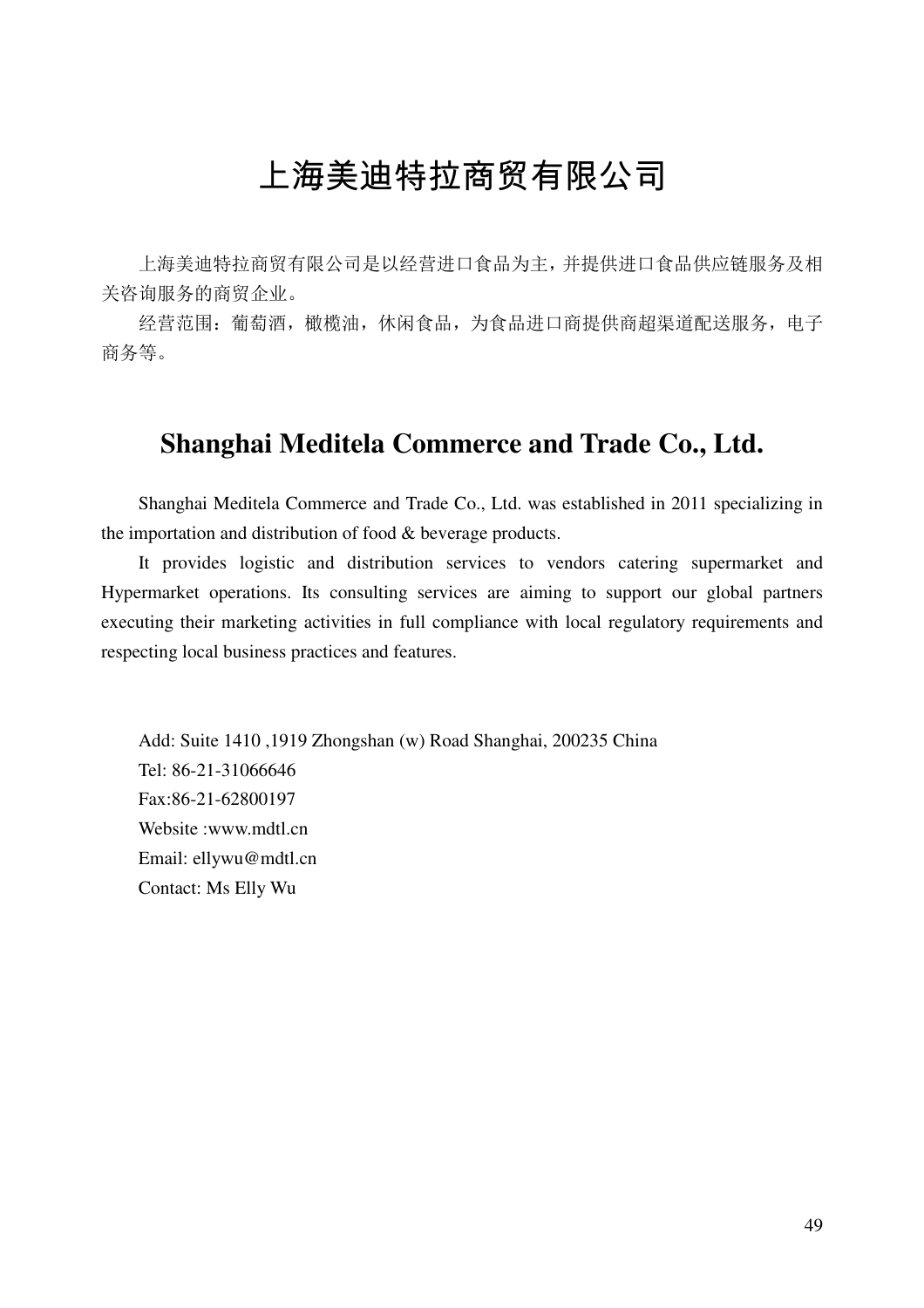## 上海巢尚食品有限公司

上海巢尚食品有限公司涉及预包装食品、食用农产品、文化办公用品和工艺礼品等领 域,本着"品质至上,诚信服务"的企业宗旨和经营理念,巢尚多年来始终如一的为广大 客户提供最优质的产品和最诚信的服务。

公司 2011 年经国家工商部门批准注册成立,主营国外原装进口食品贸易。

公司主推网购平台销售市场,在多家国内知名网购平台长期进驻专营店,有关产品的 访问及销售量一直名列前茅。

经营范围:预包装食品、商务信息咨询、会展服务、市场营销策划、食用农产品、文 化办公用品和工艺礼品等。

#### **Shanghai ChaoShang Food Co., Ltd**

Shanghai ChaoShang Food Co., Ltd was founded in 2011. It is a professional company which import pre-packaged food, edible agricultural products, office supplies and gifts. With the business spirit of "quality first, sincerely service" , we are consistently provide our clients with the highest quality products and the most sincerely service.

The company's target market is online shopping, with several specialty stores in a number of well-known online shopping platforms, company has achieved new records for sales volume, revenues, and earnings.

上海市嘉定区沙河路 66 号 1-8 201803 Add:No.66, #1-8, ShaHe Road, Jiading District, Shanghai, China. Tel/Fax: +86 21 39103813 Website: www.shchaoshang.com Email: cgtimes@hotmail.com Contact: Mr. Wang Peng